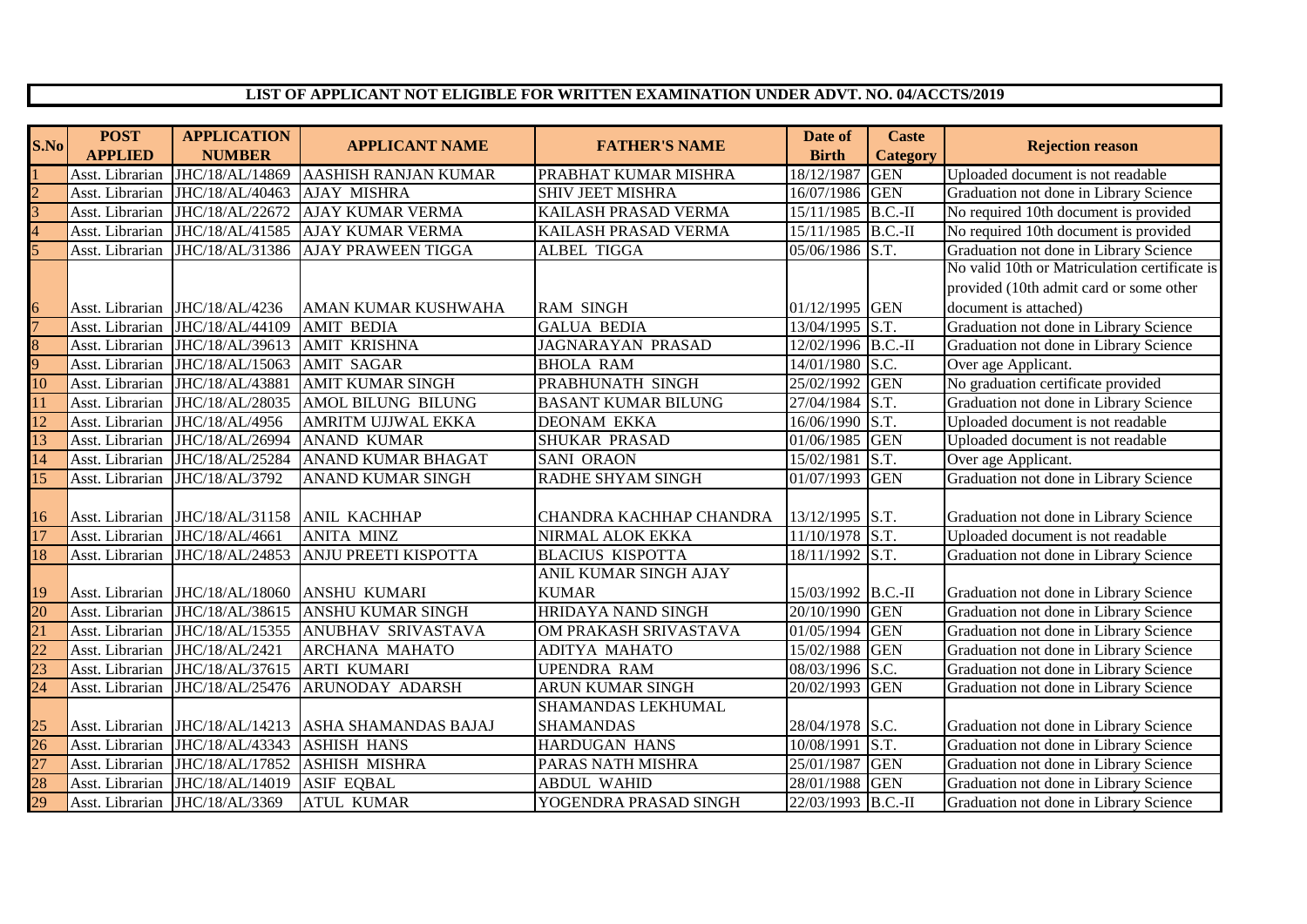|                 |                 |                               | <b>BASAVARAJ SHETTEPPA</b>             |                               |                    |            |                                               |
|-----------------|-----------------|-------------------------------|----------------------------------------|-------------------------------|--------------------|------------|-----------------------------------------------|
|                 | Asst. Librarian | JHC/18/AL/32377               | <b>CHAVAN</b>                          | SHETTEPPA MUNAPPA CHAVAN      | 21/07/1989 S.C.    |            | Graduation not done in Library Science        |
| $\frac{30}{31}$ | Asst. Librarian | JHC/18/AL/31165               | <b>BHAVNA RANI</b>                     | <b>BAL MUKUND PRASAD</b>      | 18/12/1991         | <b>GEN</b> | Graduation not done in Library Science        |
|                 |                 |                               |                                        |                               |                    |            | Provided 10th document do not have date       |
|                 | Asst. Librarian | JHC/18/AL/3913                | <b>BINDU KUMARI SINGH</b>              | <b>BINAY SINGH</b>            | 17/11/1990 GEN     |            | of birth                                      |
| $\frac{32}{33}$ | Asst. Librarian | JHC/18/AL/31422               | <b>BIPIN TETE</b>                      | <b>BINOD TETE</b>             | 16/04/1988 S.T.    |            | Graduation not done in Library Science        |
| 34              | Asst. Librarian | JHC/18/AL/35197               | <b>BIRENDRA KUMAR SAW</b>              | <b>HARIHAR SAW</b>            | 05/01/1983 B.C.-I  |            | Over age Applicant.                           |
| $\overline{35}$ | Asst. Librarian | JHC/18/AL/23077               | <b>BIVAS KISPOTTA</b>                  | <b>JATRU KISPOTTA</b>         | 15/10/1991         | S.T.       | Graduation not done in Library Science        |
| $\overline{36}$ | Asst. Librarian | JHC/18/AL/29193               | <b>BRAJESH KUMAR</b>                   | <b>LANKUSH SINGH</b>          | 01/03/1986 S.C.    |            | Graduation not done in Library Science        |
| 37              | Asst. Librarian | JHC/18/AL/1225                | <b>BRIJ BHUSHAN MALLIK</b>             | <b>CHANDRA BHUSHAN MALLIK</b> | 08/08/1990 GEN     |            | Uploaded document is not readable             |
| 38              | Asst. Librarian | JHC/18/AL/39444               | <b>CHANDAN KUMAR SINGH</b>             | <b>BINDHYACHAL SINGH</b>      | 03/11/1988 GEN     |            | Graduation not done in Library Science        |
| 39              | Asst. Librarian | JHC/18/AL/32947               | <b>DEEPAK KUMAR</b>                    | <b>RAJNATH SINGH</b>          | 10/10/1993         | <b>GEN</b> | Graduation not done in Library Science        |
| 40              | Asst. Librarian | JHC/18/AL/27857               | <b>DEEPAK KUMAR SINGH</b>              | JALESHWAR SINGH               | 15/08/1995         | <b>GEN</b> | Graduation not done in Library Science        |
|                 |                 |                               |                                        |                               |                    |            |                                               |
| 41              | Asst. Librarian | JHC/18/AL/33273               | EKTA PRIYADARSHINI LAKRA               | <b>JAYANT LAKRA</b>           | 13/04/1994 S.T.    |            | Graduation not done in Library Science        |
| $\overline{42}$ | Asst. Librarian | JHC/18/AL/43365               | <b>GARIMA</b>                          | SACHIDANAND SRIVASTAVA        | 03/09/1993 GEN     |            | Graduation not done in Library Science        |
| 43              | Asst. Librarian | JHC/18/AL/7983                | <b>GAUTAM KUMAR</b>                    | <b>DEONANDAN PRASAD</b>       | 12/02/1997 B.C.-II |            | Graduation not done in Library Science        |
|                 |                 |                               |                                        |                               |                    |            |                                               |
| 44              | Asst. Librarian | JHC/18/AL/20283               | <b>GHANSHYAM KUMAR MAHTO</b>           | <b>JAYNANDAN MAHTO</b>        | 21/04/1996 B.C.-I  |            | Graduation not done in Library Science        |
| $\overline{45}$ | Asst. Librarian | JHC/18/AL/17492               | <b>GHAZALA FIRDOUS</b>                 | <b>MD MARGHUB ALAM</b>        | 19/05/1987 GEN     |            | Graduation not done in Library Science        |
| 46              | Asst. Librarian | JHC/18/AL/28367               | <b>GIRENDRA RAJAK</b>                  | <b>RAMSHAY RAJAK</b>          | 06/03/1992 S.C.    |            | Graduation not done in Library Science        |
| 47              | Asst. Librarian | JHC/18/AL/24829               | <b>GOBINDA DEO</b>                     | <b>SANTOSH KUMAR DEO</b>      | 15/12/1987 GEN     |            | Graduation not done in Library Science        |
| 48              | Asst. Librarian | JHC/18/AL/16276               | <b>HARIOM MISHRA</b>                   | NARVADESHWAR MISHRA           | 05/12/1992 GEN     |            | Graduation not done in Library Science        |
| 49              | Asst. Librarian | JHC/18/AL/28481               | HARSHA SINHA                           | <b>SUBODH KUMAR SINHA</b>     | 06/09/1994 GEN     |            | Graduation not done in Library Science        |
| $\overline{50}$ | Asst. Librarian | JHC/18/AL/41202               | <b>HEERA MINZ</b>                      | <b>MAHABIR MINZ</b>           | 19/12/1986 S.T.    |            | Graduation not done in Library Science        |
| 51              | Asst. Librarian | JHC/18/AL/10474               | HEMANTI MAHALI                         | <b>SHIV NATH MAHALI</b>       | 21/12/1987         | S.T.       | Graduation not done in Library Science        |
|                 |                 |                               |                                        |                               |                    |            | Required Graduation document not              |
| $\frac{52}{53}$ | Asst. Librarian | JHC/18/AL/15016 J AJITH KUMAR |                                        | <b>CHANDRA SHEKAR RAO</b>     | 08/07/1988 GEN     |            | provided                                      |
|                 | Asst. Librarian |                               | JHC/18/AL/35494 JAYA 9204758038 BHARTI | <b>JAI PRAKASH KASHYAP</b>    | 15/11/1984 GEN     |            | Graduation not done in Library Science        |
| 54              | Asst. Librarian | JHC/18/AL/40875               | <b>JAYA SURIN SURIN</b>                | <b>JUNAS SURIN</b>            | 22/10/1993 S.T.    |            | Graduation not done in Library Science        |
| 55              | Asst. Librarian | JHC/18/AL/8083                | <b>JYOTI LAKRA</b>                     | <b>LEOPOLD LAKRA</b>          | 04/03/1986 S.T.    |            | No graduation certificate provided            |
| 56              | Asst. Librarian | JHC/18/AL/42197               | KALPANA CHHURA                         | PALTAN CHHURA                 | 01/06/1985 S.C.    |            | Graduation not done in Library Science        |
| 57              | Asst. Librarian | JHC/18/AL/38670               | <b>KARAN SINGH KERAI</b>               | <b>DOMAN KERAI</b>            | 27/05/1991         | S.T.       | Graduation not done in Library Science        |
| 58              | Asst. Librarian | JHC/18/AL/16647               | <b>KM DURGAWATI</b>                    | RAM CHANDRA PRASAD            | 20/08/1980         | <b>GEN</b> | Graduation not done in Library Science        |
|                 |                 |                               |                                        |                               |                    |            | No valid 10th or Matriculation certificate is |
|                 |                 |                               |                                        |                               |                    |            | provided (10th admit card or some other       |
| 59              | Asst. Librarian | JHC/18/AL/5517                | <b>KRISHNENDU TEWARY</b>               | <b>JANARDAN TEWARY</b>        | 03/02/1986 GEN     |            | document is attached)                         |
| $\frac{60}{61}$ | Asst. Librarian | JHC/18/AL/24058               | <b>KUMAR PARAS MANI</b>                | <b>INDRASHAN CHOUDHARY</b>    | 26/02/1990 GEN     |            | Graduation not done in Library Science        |
|                 | Asst. Librarian | JHC/18/AL/27201               | <b>KUMARI MINU SUMAN</b>               | SHYAMANAND MISHRA             | 24/02/1992 GEN     |            | Graduation not done in Library Science        |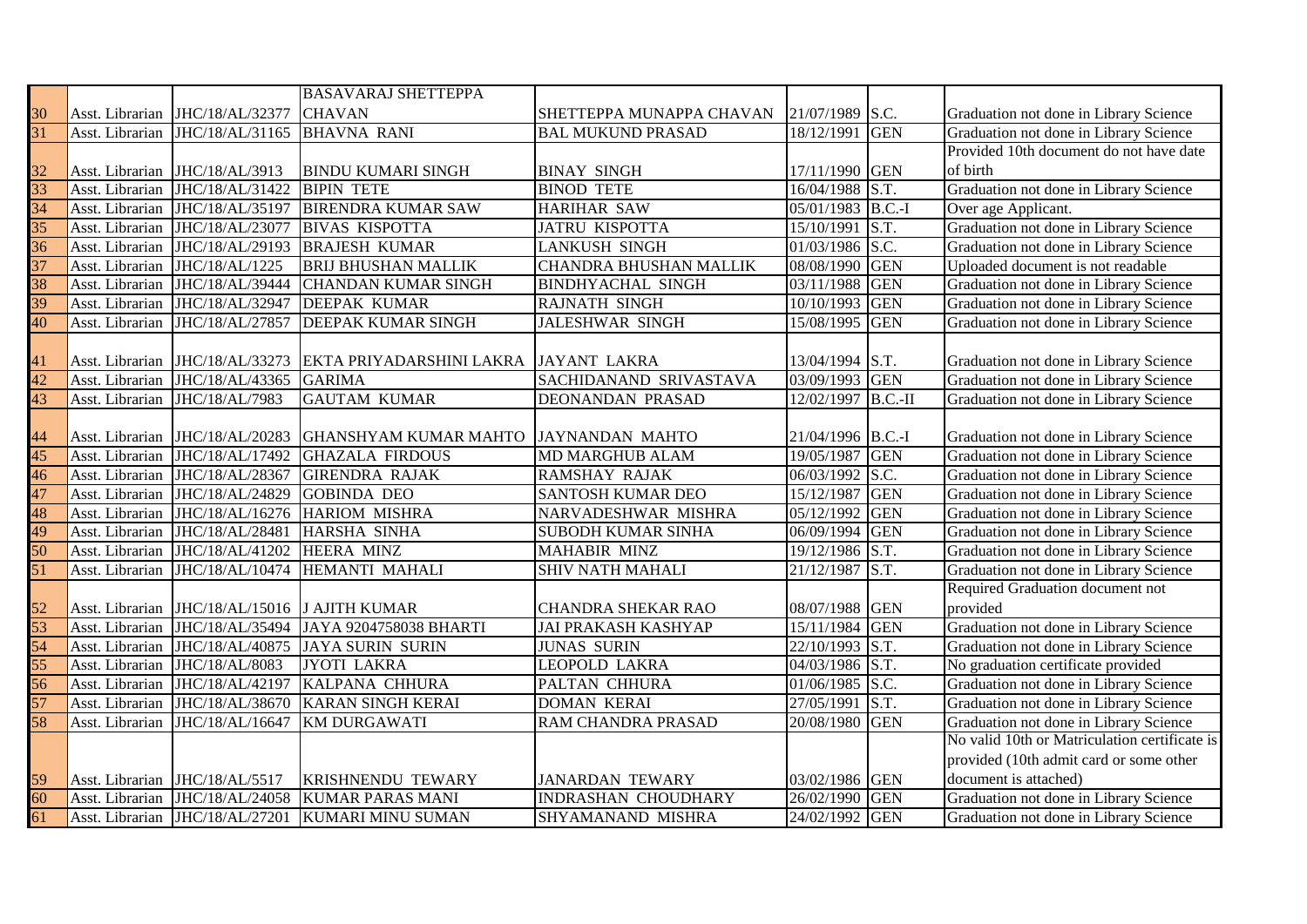| 62              |                 | Asst. Librarian JHC/18/AL/32659 KUSUM BODRA |                                                     | <b>LOKNATH BODRA</b>        | 02/07/1986 S.T.   |            | Graduation not done in Library Science  |
|-----------------|-----------------|---------------------------------------------|-----------------------------------------------------|-----------------------------|-------------------|------------|-----------------------------------------|
| $\overline{63}$ | Asst. Librarian | JHC/18/AL/8544                              | <b>MAUSAM KUMAR</b>                                 | <b>SAKET BIHARI</b>         | 25/11/1996 GEN    |            | Graduation not done in Library Science  |
| 64              | Asst. Librarian | JHC/18/AL/26097                             | MD ADIL MASROOR AZMI                                | MD ZULFAQUAR ANWAR          | 25/12/1987 B.C.-I |            | Uploaded document is not readable       |
| 65              |                 | Asst. Librarian JHC/18/AL/24351             | <b>MD MOINUL HAQUE</b>                              | <b>MD FURQUAN</b>           | 29/11/1986 B.C.-I |            | Graduation not done in Library Science  |
| 66              | Asst. Librarian |                                             | JHC/18/AL/24176 MD NAYEEM ANWAR                     | <b>MD YUSUF ANWAR</b>       | 25/01/1981        | $B.C.-I$   | Over age Applicant.                     |
| 67              | Asst. Librarian | JHC/18/AL/3799                              | <b>MELANI KANTA MINJ</b>                            | <b>SIMON MINJ</b>           | 11/12/1983        | S.T.       | Graduation not done in Library Science  |
| 68              | Asst. Librarian | JHC/18/AL/30612                             | MITHILESH KUMAR RAY                                 | <b>RAMESH PRASAD RAY</b>    | 28/02/1992        | <b>GEN</b> | Graduation not done in Library Science  |
| 69              | Asst. Librarian | JHC/18/AL/5890                              | <b>MOHAN NONIA</b>                                  | RAMCHANDRA NONIA            | 09/09/1981        | $B.C.-I$   | Over age Applicant.                     |
| 70              | Asst. Librarian | JHC/18/AL/31414                             | MRIDULA ANISHA EKKA                                 | NORBERT PRAKASH EKKA        | 15/03/1992        | S.T.       | Graduation not done in Library Science  |
| 71              | Asst. Librarian | JHC/18/AL/21352                             | MUKESH KUMAR                                        | <b>BHIKHU BAITHA</b>        | 02/04/1989 S.C.   |            | Graduation not done in Library Science  |
| 72              | Asst. Librarian | JHC/18/AL/30127                             | <b>MUKESH MAHTO</b>                                 | <b>SABURDHAN MAHTO</b>      | 10/01/1993        | $B.C.-I$   | Graduation not done in Library Science  |
| 73              | Asst. Librarian | JHC/18/AL/24524                             | MUKESH KUMAR SHARMA                                 | <b>LAXMAN SHARMA</b>        | 10/10/1982        | $B.C.-I$   | Over age Applicant.                     |
| 74              | Asst. Librarian | JHC/18/AL/7918                              | MUNCHUN KUMAR GUPTA                                 | RAJENDRA PRASAD GUPTA       | 01/03/1986 B.C.-I |            | Graduation not done in Library Science  |
| 75              | Asst. Librarian | JHC/18/AL/3452                              | <b>MUNMUN MAITY</b>                                 | <b>ASHUTOSH MAITY</b>       | 10/02/1996 GEN    |            | Graduation not done in Library Science  |
| 76              | Asst. Librarian | JHC/18/AL/8926                              | NACHIKETA KUMAR NIRALA                              | <b>DHARAM DEO PANDIT</b>    | 07/03/1995        | <b>GEN</b> | Uploaded document is not readable       |
| 77              | Asst. Librarian | JHC/18/AL/8265                              | <b>NAVEEN KUMAR MAHTO</b>                           | <b>DEOCHAND MAHTO</b>       | 23/12/1997        | $B.C.-I$   | Graduation not done in Library Science  |
| 78              | Asst. Librarian | JHC/18/AL/37757                             | NEELAM KUMARI                                       | <b>SANDEEP KUMAR DAS</b>    | 05/01/1989 S.C.   |            | Graduation not done in Library Science  |
| 79              | Asst. Librarian | JHC/18/AL/6465                              | <b>NEHA PRIYA</b>                                   | <b>SHANKAR PRASAD</b>       | 16/11/1994        | <b>GEN</b> | Graduation not done in Library Science  |
| 80              | Asst. Librarian | JHC/18/AL/30929                             | <b>NEHA FABIOLA XESS</b>                            | NICHOLAS XESS               | 27/06/1994        | S.T.       | Graduation not done in Library Science  |
| 81              | Asst. Librarian | JHC/18/AL/3053                              | NEHARIKA MINZ                                       | <b>ERNIUS MINZ</b>          | 18/11/1995        | S.T.       | Graduation not done in Library Science  |
| 82              | Asst. Librarian | JHC/18/AL/43610                             | NIMMI KUMARI                                        | KAUSHAL KUMAR VERMA         | 01/03/1984        | <b>GEN</b> | Graduation not done in Library Science  |
| 83              |                 | Asst. Librarian JHC/18/AL/43815             | NIRAJ KUMAR NIRMAL                                  | <b>AKAL RAM</b>             | 01/01/1995        | <b>GEN</b> | Graduation not done in Library Science  |
| 84              | Asst. Librarian | JHC/18/AL/5292                              | <b>NISHA KUMARI</b>                                 | <b>BASUDEO MANDAL</b>       | 18/09/1984 B.C.-I |            | Uploaded document is not readable       |
| 85              | Asst. Librarian | JHC/18/AL/18317                             | <b>NITESH KUMAR</b>                                 | PAWAN DHARI                 | 01/05/1992        | <b>GEN</b> | Graduation not done in Library Science  |
| 86              | Asst. Librarian | JHC/18/AL/34690                             | NITESH RAJ VERMA                                    | PARMANAND VERMA             | 09/11/1995 GEN    |            | No graduation certificate provided      |
| 87              | Asst. Librarian | JHC/18/AL/35568                             | <b>OLIVER ANSHUMAN MINZ</b>                         | <b>OSKAR MINZ</b>           | 03/11/1983 S.T.   |            | Graduation not done in Library Science  |
| 88              | Asst. Librarian | JHC/18/AL/41910                             | OM PRAKASH GAUTAM                                   | <b>RAMASHRAY PASWAN</b>     | 29/10/1982 S.C.   |            | Over age Applicant.                     |
|                 |                 |                                             |                                                     |                             |                   |            | Provided 10th document do not have date |
| 89              |                 |                                             | Asst. Librarian JHC/18/AL/14294 PANCHU GOPAL BHUNIA | <b>CHANDI CHARAN BHUNIA</b> | 04/10/1989        | <b>GEN</b> | of birth                                |
| 90              | Asst. Librarian |                                             | JHC/18/AL/12526 POONAM BODRA                        | <b>AMRIT BODRA</b>          | 09/06/1997        | S.T.       | Graduation not done in Library Science  |
| 91              | Asst. Librarian | JHC/18/AL/33727                             | POORAN LAL YADAV                                    | <b>HARIDAS YADAV</b>        | 25/09/1980 B.C.-I |            | Over age Applicant.                     |
| 92              | Asst. Librarian | JHC/18/AL/40491                             | <b>PRAKASH THAKUR</b>                               | <b>VYAS THAKUR</b>          | 14/01/1993        | <b>GEN</b> | Graduation not done in Library Science  |
| 93              | Asst. Librarian | JHC/18/AL/13333                             | PRASHANT KUMAR                                      | VIJAY KUMAR MISHRA          | 02/05/1992        | <b>GEN</b> | Graduation not done in Library Science  |
| 94              | Asst. Librarian | JHC/18/AL/6921                              | PRITI KUMARI                                        | <b>SHAYAM LAL SAH</b>       | 11/12/1994        | <b>GEN</b> | Graduation not done in Library Science  |
| 95              | Asst. Librarian | JHC/18/AL/6542                              | PRIYANKA KUMARI                                     | <b>BASUKI NATH MISHRA</b>   | 18/02/1991        | <b>GEN</b> | Graduation not done in Library Science  |
| 96              | Asst. Librarian | JHC/18/AL/17948                             | PUJA KOMAL                                          | AJIT KUMAR SINHA            | 26/09/1992        | <b>GEN</b> | Graduation not done in Library Science  |
|                 |                 |                                             |                                                     |                             |                   |            | Provided 10th document do not have date |
| $\frac{97}{98}$ | Asst. Librarian | JHC/18/AL/19895 PUJA KUMARI                 |                                                     | <b>GANESH ORAON</b>         | 05/10/1986 S.T.   |            | of birth                                |
|                 |                 |                                             | Asst. Librarian JHC/18/AL/43222 PURUSHOTTAM KUMAR   | <b>SHRIRAM PASWAN</b>       | 11/07/1992 S.C.   |            | Graduation not done in Library Science  |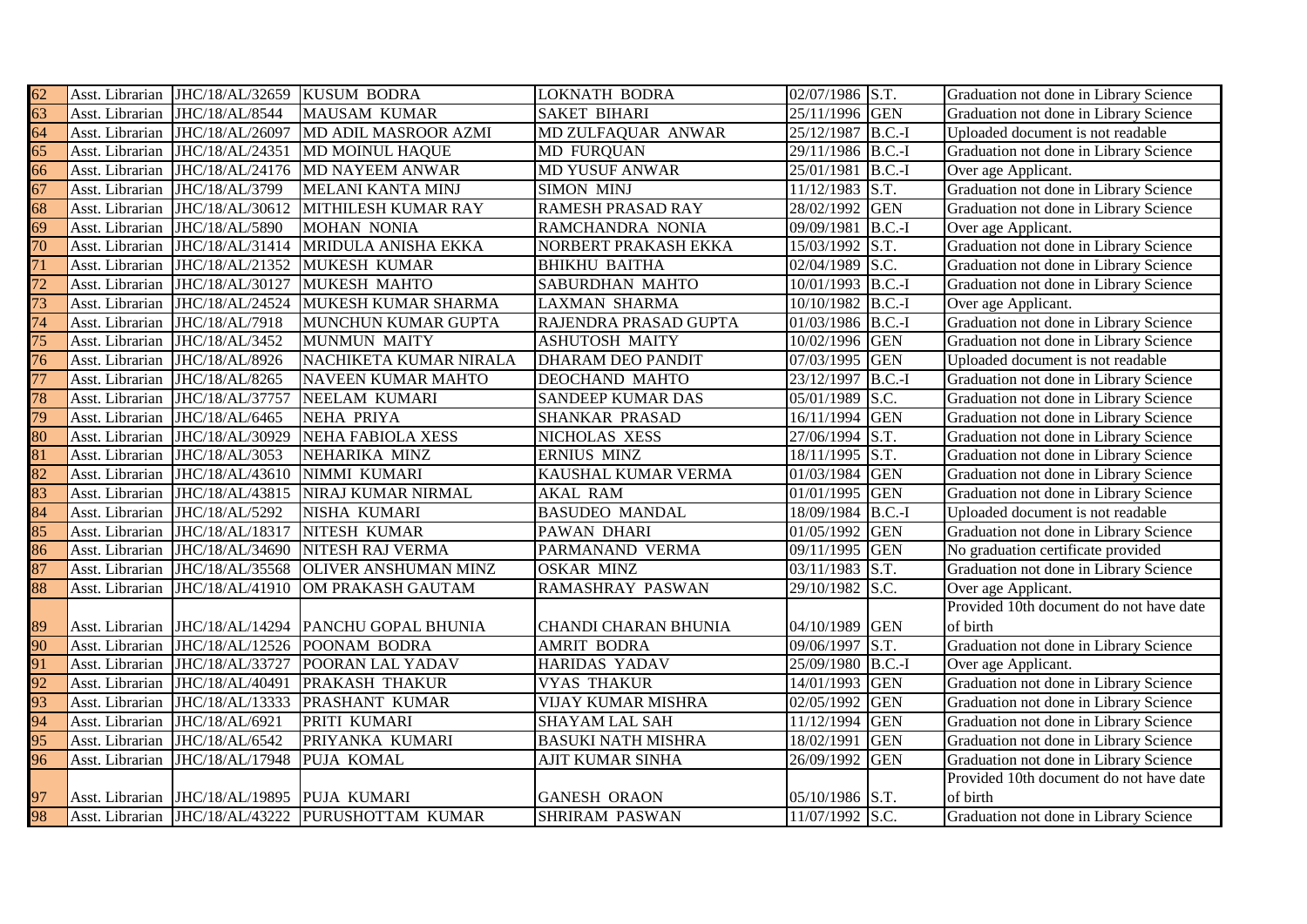| 99                |                 | Asst. Librarian JHC/18/AL/5178            | <b>RAJ RISHI</b>                                  | <b>AJEET KUMAR</b>          | 04/02/1996 GEN     |            | Graduation not done in Library Science        |
|-------------------|-----------------|-------------------------------------------|---------------------------------------------------|-----------------------------|--------------------|------------|-----------------------------------------------|
|                   |                 |                                           |                                                   |                             |                    |            | Required Graduation document not              |
|                   |                 | Asst. Librarian JHC/18/AL/40571 RAJIB ROY |                                                   | PURAN ROY                   | 07/10/1991 GEN     |            | provided                                      |
| $\frac{100}{101}$ |                 | Asst. Librarian JHC/18/AL/30838 RAJKUMARI |                                                   | NIDHIYA ORAON               | 01/03/1994 S.T.    |            | Graduation not done in Library Science        |
| 102               | Asst. Librarian | JHC/18/AL/16920                           | <b>RAJU KUMAR</b>                                 | <b>BANDHU SAW</b>           | 01/09/1987 B.C.-I  |            | Uploaded document is not readable             |
| 103               | Asst. Librarian | JHC/18/AL/12430                           | <b>RAKESH KUMAR</b>                               | MAHENDRA SHARMA             | 20/03/1993 B.C.-II |            | Graduation not done in Library Science        |
|                   |                 |                                           |                                                   |                             |                    |            | No valid 10th or Matriculation certificate is |
|                   |                 |                                           |                                                   |                             |                    |            | provided (10th admit card or some other       |
| 104               |                 | Asst. Librarian JHC/18/AL/31845 RAKHI RAI |                                                   | ALI MD PIRZADA              | 27/08/1988 B.C.-I  |            | document is attached)                         |
| $\overline{105}$  |                 |                                           | Asst. Librarian JHC/18/AL/11442 RANJEET PRASAD    | TRILOKI PRASAD              | 20/02/1990 GEN     |            | Uploaded document is not readable             |
| 106               | Asst. Librarian | JHC/18/AL/25804 RASHMI SINGH              |                                                   | <b>LAL BABU SINGH</b>       | 14/09/1984 GEN     |            | Graduation not done in Library Science        |
|                   |                 |                                           |                                                   |                             |                    |            | Provided 10th document do not have date       |
| 107               | Asst. Librarian | JHC/18/AL/6519                            | <b>RAVI KUMAR SHARMA</b>                          | <b>ASHOK SHARMA</b>         | 01/04/1990 GEN     |            | of birth                                      |
| 108               | Asst. Librarian | JHC/18/AL/32180                           | <b>RAVIKANT KUMAR</b>                             | <b>MAHABIR MAHTO</b>        | 15/01/1996 GEN     |            | Graduation not done in Library Science        |
| 109               |                 | Asst. Librarian JHC/18/AL/19006           | <b>REETA MURMU</b>                                | SITARAM HANSDA              | 13/08/1990 S.T.    |            | Graduation not done in Library Science        |
| 110               | Asst. Librarian | JHC/18/AL/40005                           | <b>RIYA SUMAN</b>                                 | <b>BISHESWAR NATH VERMA</b> | 12/08/1986 GEN     |            | Graduation not done in Library Science        |
| 111               | Asst. Librarian | JHC/18/AL/43371                           | <b>ROBIN KACHHAP</b>                              | MAHABIR KACHHAP             | 03/12/1988 S.T.    |            | Graduation not done in Library Science        |
| $\overline{112}$  | Asst. Librarian | JHC/18/AL/7400                            | <b>ROHIT KUMAR</b>                                | SHOBHA PRJAPTI              | 14/06/1997         | $B.C.-I$   | Graduation not done in Library Science        |
| 113               | Asst. Librarian | JHC/18/AL/31830                           | <b>ROHIT YADAV</b>                                | <b>GANGA YADAV</b>          | 02/11/1983 GEN     |            | Graduation not done in Library Science        |
| 114               | Asst. Librarian | JHC/18/AL/3332                            | <b>ROSHAN KUMAR SINHA</b>                         | <b>MANOJ KUMAR SINHA</b>    | 21/04/1994 GEN     |            | Graduation not done in Library Science        |
| 115               |                 | Asst. Librarian JHC/18/AL/29032           | <b>RUPESH KUMAR</b>                               | VISHNU BHAGWAN TIWARI       | 28/12/1987         | <b>GEN</b> | Uploaded document is not readable             |
| 116               | Asst. Librarian | JHC/18/AL/34484                           | <b>SANGITA KINDO</b>                              | ARBIND KINDO                | 05/12/1980 GEN     |            | Uploaded Document is not readable             |
| 117               | Asst. Librarian | JHC/18/AL/8550                            | <b>SANJAY KUMAR SAW</b>                           | <b>AMRIT SAW</b>            | 04/07/1985 B.C.-I  |            | Graduation not done in Library Science        |
| 118               | Asst. Librarian | JHC/18/AL/43126                           | <b>SATYAJIT KUMAR</b>                             | PRADEEP KUMAR               | 06/08/1980 B.C.-II |            | Over age Applicant.                           |
|                   |                 |                                           |                                                   |                             |                    |            | Provided 10th document do not have date       |
| 119               |                 | Asst. Librarian JHC/18/AL/3578            | <b>SAYED MASUD ALAM</b>                           | <b>SAYAD ZAHOOR ALAM</b>    | 21/05/1987         | <b>GEN</b> | of birth                                      |
| 120               | Asst. Librarian | JHC/18/AL/1738                            | <b>SHAILESH KUMAR TRIPATHI</b>                    | <b>KRISHNANAND TRIPATHI</b> | 03/08/1983 GEN     |            | Graduation not done in Library Science        |
|                   |                 |                                           |                                                   |                             |                    |            | No valid 10th or Matriculation certificate is |
|                   |                 |                                           |                                                   |                             |                    |            | provided (10th admit card or some other       |
| $\frac{121}{122}$ |                 |                                           | Asst. Librarian JHC/18/AL/39208 SHAMPA MAHATO     | RASARAJ MAHATO              | 02/12/1990 GEN     |            | document is attached)                         |
|                   | Asst. Librarian | JHC/18/AL/17223                           | <b>SHWETA KUMARI</b>                              | <b>UMESH PRASAD SINGH</b>   | 14/11/1986 GEN     |            | Graduation not done in Library Science        |
| 123               | Asst. Librarian | JHC/18/AL/41100                           | <b>SHYAM KUMAR</b>                                | SHAMBHU PRASAD KESHRI       | 06/03/1984 GEN     |            | Graduation not done in Library Science        |
| 124               | Asst. Librarian | JHC/18/AL/8007                            | SNEHLATA KUMARI                                   | RAM AWATAR PRASAD           | 11/12/1989         | <b>GEN</b> | Graduation not done in Library Science        |
| 125               | Asst. Librarian | JHC/18/AL/41260                           | <b>SOMAL MURMU</b>                                | <b>HARI MURMU</b>           | 26/09/1995 S.T.    |            | Graduation not done in Library Science        |
| 126               | Asst. Librarian | JHC/18/AL/34794                           | SONALI SRIBASTAB                                  | <b>BIJAYA SRIBASTAB</b>     | 23/03/1995 GEN     |            | Graduation not done in Library Science        |
| 127               | Asst. Librarian | JHC/18/AL/29539                           | <b>SUBHANI TOPPO</b>                              | <b>LAKHWA ORAON</b>         | 03/04/1990 S.T.    |            | Graduation not done in Library Science        |
| 128               | Asst. Librarian | JHC/18/AL/14566                           | <b>SUGANDHA BAJAJ</b>                             | <b>SATISH BAJAJ</b>         | 02/09/1995         | <b>GEN</b> | Graduation not done in Library Science        |
|                   |                 |                                           |                                                   |                             |                    |            | Provided 10th document do not have date       |
|                   |                 |                                           | 129 Asst. Librarian JHC/18/AL/30669 SUKLA SUPAKAR | <b>SWAPAN KUMAR SUPAKAR</b> | 26/04/1982 GEN     |            | of birth                                      |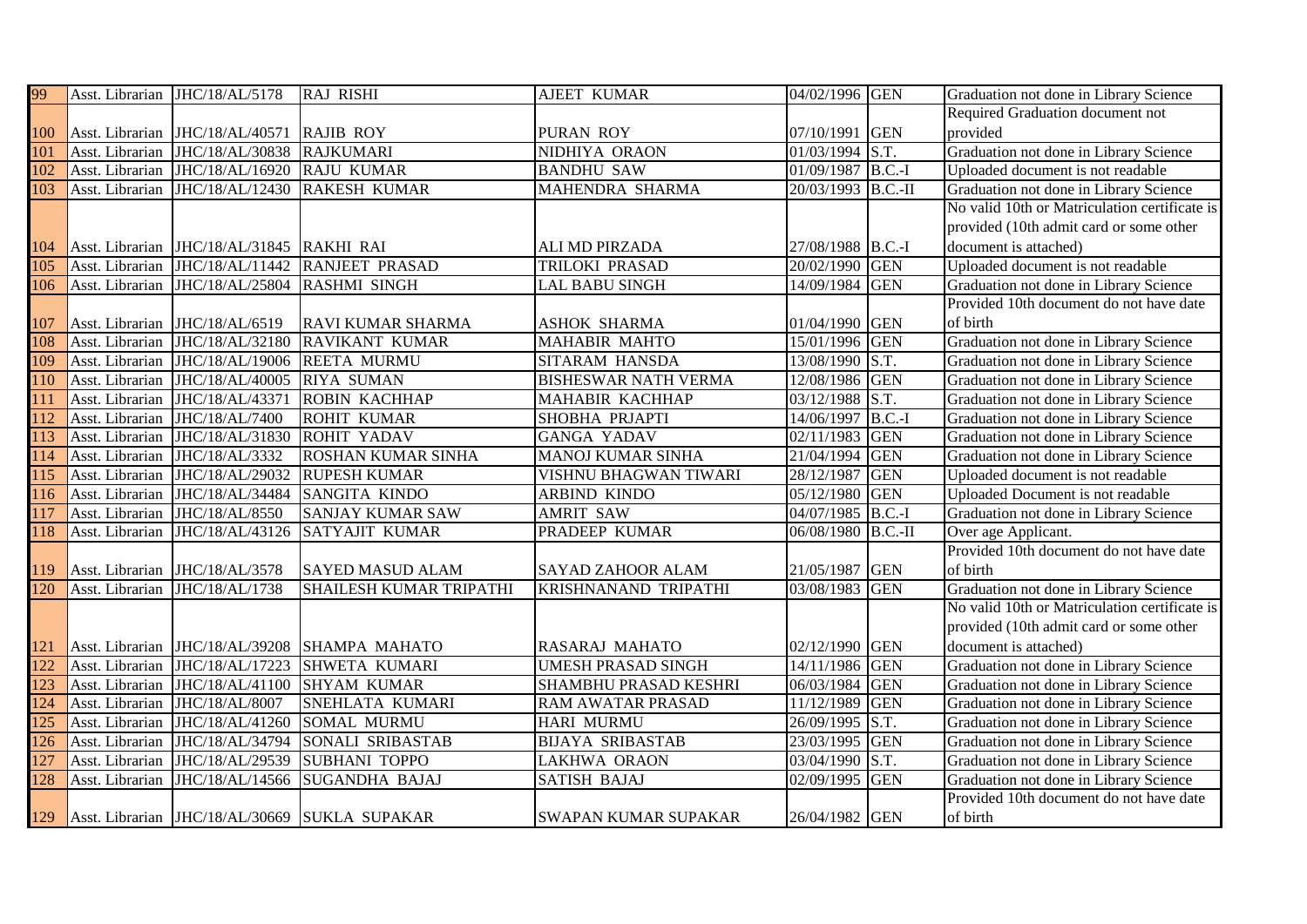| 130               |                 | Asst. Librarian JHC/18/AL/6570              | <b>SULEMAN MINJ</b>                                                                                 | <b>BENJAMIN MINJ</b>         | 06/01/1986 S.T.    |            | Graduation not done in Library Science        |
|-------------------|-----------------|---------------------------------------------|-----------------------------------------------------------------------------------------------------|------------------------------|--------------------|------------|-----------------------------------------------|
|                   |                 |                                             |                                                                                                     |                              |                    |            |                                               |
|                   |                 |                                             |                                                                                                     | SACHINDRA MISHRA TARULATA    |                    |            |                                               |
| 131               |                 |                                             | Asst. Librarian JHC/18/AL/11750 SUMANTA MISHRA                                                      | MISHRA SACHINDRA MISHRA      | 24/06/1994 GEN     |            | Graduation not done in Library Science        |
| 132               | Asst. Librarian | JHC/18/AL/6598                              | <b>SUNITA KUMARI</b>                                                                                | <b>BINOD KUMAR VIDYARTHI</b> | 05/10/1980 B.C.-II |            | Graduation not done in Library Science        |
| 133               | Asst. Librarian | JHC/18/AL/41266                             | SUPRABHA MOHANTY                                                                                    | <b>DANIEL MOHANTY</b>        | 22/09/1983 GEN     |            | Graduation not done in Library Science        |
| 134               | Asst. Librarian | JHC/18/AL/24539                             | <b>SURAJ KUMAR</b>                                                                                  | <b>LALAN PRASAD GUPTA</b>    | 13/06/1995 GEN     |            | Graduation not done in Library Science        |
|                   |                 |                                             |                                                                                                     |                              |                    |            | Provided 10th document do not have date       |
| $\frac{135}{136}$ |                 | Asst. Librarian JHC/18/AL/26423 SURAJ KUMAR |                                                                                                     | <b>SAHDEV PRASAD</b>         | 02/01/1985 B.C.-II |            | of birth                                      |
|                   | Asst. Librarian | JHC/18/AL/17131                             | <b>SURAJ KUMAR RAJAK</b>                                                                            | <b>BAIJNATH RAJAK</b>        | 15/04/1988 S.C.    |            | Graduation not done in Library Science        |
| 137               | Asst. Librarian | JHC/18/AL/10947                             | SURRAIYA MOSARAT                                                                                    | <b>MD KALIMUDDIN</b>         | 30/12/1993 GEN     |            | Graduation not done in Library Science        |
| 138               | Asst. Librarian | JHC/18/AL/12376                             | <b>SUSHIL KINDO</b>                                                                                 | NIKOLASH KINDO               | 15/12/1978 S.T.    |            | Over age Applicant.                           |
|                   |                 |                                             |                                                                                                     |                              |                    |            |                                               |
| 139               |                 | Asst. Librarian JHC/18/AL/21335             | <b>SWATI GUPTA</b>                                                                                  | LATE SHYAM NARAYAN GUPTA     | 04/11/1988 B.C.-I  |            | Uploaded document is not readable             |
| 140               | Asst. Librarian | JHC/18/AL/10284                             | <b>TANUJA KUMARI</b>                                                                                | <b>GAJENDER SINGH YADAV</b>  | 04/01/1995 GEN     |            | Graduation not done in Library Science        |
| 141               | Asst. Librarian | JHC/18/AL/25145                             | <b>TANYA SINGH</b>                                                                                  | ANIL KUMAR SINGH             | 25/12/1986 GEN     |            | Graduation not done in Library Science        |
|                   |                 |                                             |                                                                                                     |                              |                    |            | No valid 10th or Matriculation certificate is |
|                   |                 |                                             |                                                                                                     |                              |                    |            | provided (10th admit card or some other       |
| $\frac{142}{143}$ |                 | Asst. Librarian JHC/18/AL/28535             | <b>TARANNUM PERWEEN</b>                                                                             | MD AZAM                      | 04/06/1988 B.C.-I  |            | document is attached)                         |
|                   | Asst. Librarian | JHC/18/AL/5523                              | <b>TARUN KUMAR SHUKLA</b>                                                                           | <b>KRISHNA DEV SHUKLA</b>    | 23/10/1986 GEN     |            | Graduation not done in Library Science        |
| 144               | Asst. Librarian | JHC/18/AL/38456                             | <b>TARUN KUMAR SINGH</b>                                                                            | <b>SHYAM KISHOR SINGH</b>    | 31/08/1994 GEN     |            | Graduation not done in Library Science        |
| 145               | Asst. Librarian | JHC/18/AL/34582                             | <b>UMA SINGH</b>                                                                                    | <b>NARSINGH SINGH</b>        | 27/07/1984 GEN     |            | Graduation not done in Library Science        |
| 146               | Asst. Librarian | JHC/18/AL/21091                             | VANDANA RANI SINHA                                                                                  | <b>BIRENDRA PRASAD</b>       | 01/01/1982         | <b>GEN</b> | Graduation not done in Library Science        |
|                   |                 |                                             |                                                                                                     |                              |                    |            |                                               |
| 147               | Asst. Librarian | JHC/18/AL/9912                              | <b>VIJAY KUMAR RAJAK</b>                                                                            | HUBLAL RAJAK HUBLAL RAJAK    | 05/05/1990 S.C.    |            | Graduation not done in Library Science        |
| 148               | Asst. Librarian | JHC/18/AL/22739                             | <b>VIKAS KUMAR DUBEY</b>                                                                            | <b>JANESHWAR DUBEY</b>       | 26/01/1994 GEN     |            | Graduation not done in Library Science        |
| 149               | Asst. Librarian | JHC/18/AL/27336                             | VIKASH JAISAWAL                                                                                     | VINOD KUMAR JAISAWAL         | 26/01/1993 GEN     |            | Graduation not done in Library Science        |
|                   |                 |                                             |                                                                                                     |                              |                    |            | Provided 10th document do not have date       |
| 150               |                 | Asst. Librarian JHC/18/AL/5346              | <b>VIKASH MISHRA</b>                                                                                | LATE SIYARAM MISHRA          | 16/05/1989 GEN     |            | of birth                                      |
| 151               | Asst. Librarian | JHC/18/AL/36676                             | VIKASH KUMAR MISHRA                                                                                 | <b>BIPIN BIHARI MISHRA</b>   | 14/01/1990 GEN     |            | Graduation not done in Library Science        |
|                   |                 |                                             |                                                                                                     |                              |                    |            | No valid 10th or Matriculation certificate is |
|                   |                 |                                             |                                                                                                     |                              |                    |            | provided (10th admit card or some other       |
|                   |                 |                                             | 152 Asst. Librarian JHC/18/AL/15586 VIVEK KUMAR<br>153 Asst. Librarian JHC/18/AL/14833 WAQUAS WARIS | <b>SHRAVAN BHAGAT</b>        | 16/01/1992 GEN     |            | document is attached)                         |
|                   |                 |                                             |                                                                                                     | <b>GHULAM WARIS ANSARI</b>   | 09/09/1988 GEN     |            | Graduation not done in Library Science        |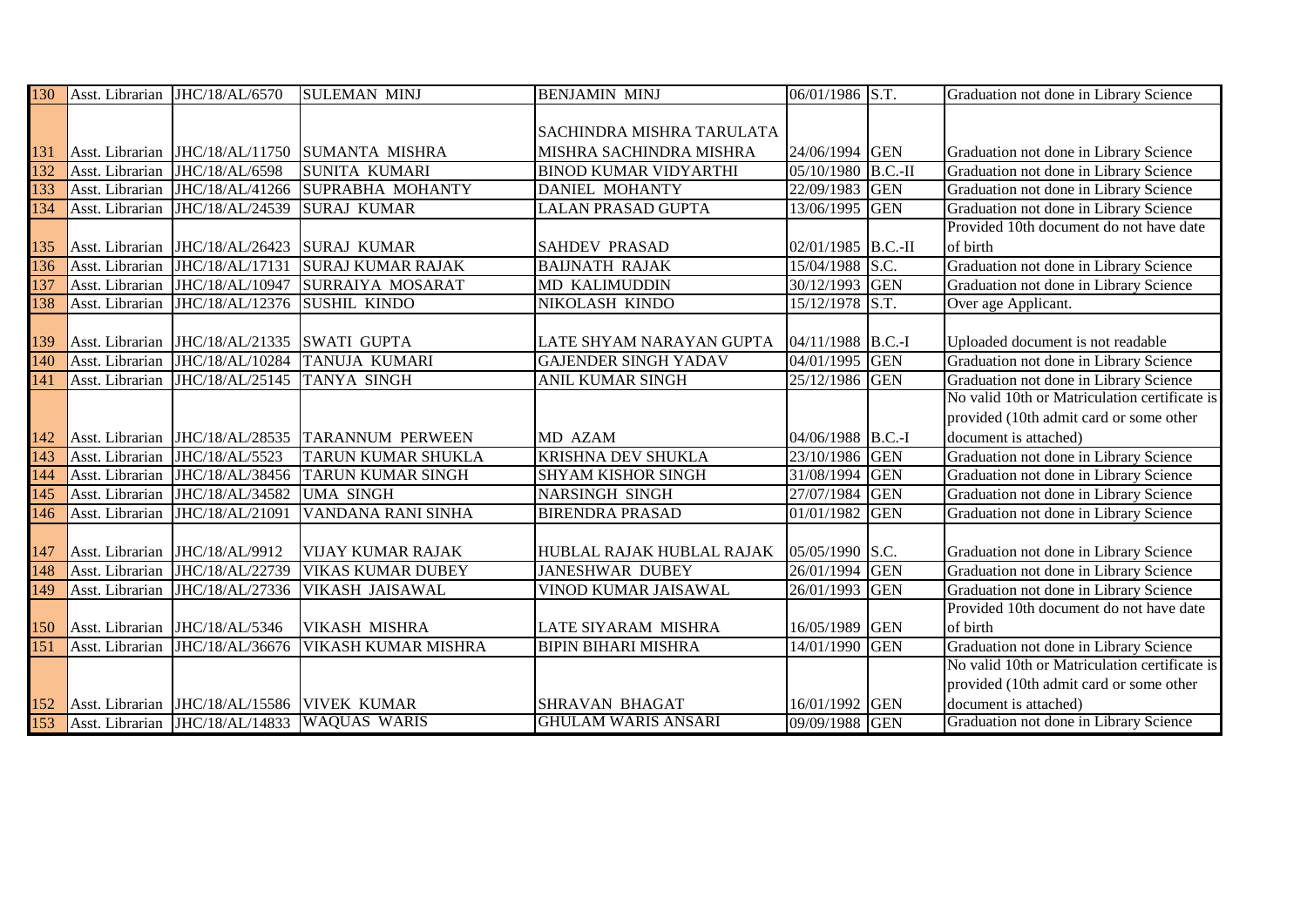## LIST OF APPLICANT NOT ELIGIBLE FOR WRITTEN EXAMINATION UNDER ADVT. NO. 04/ACCTS/2018

| S.no           | <b>POST</b><br><b>APPLIED</b> | <b>APPLICATION</b><br><b>NUMBER</b> | <b>APPLICANT NAME</b>                    | <b>FATHER'S NAME</b>             | <b>DATE OF</b><br><b>BIRTH</b>   | <b>CASTE</b> | <b>REJECTION REASON</b>                                                            |
|----------------|-------------------------------|-------------------------------------|------------------------------------------|----------------------------------|----------------------------------|--------------|------------------------------------------------------------------------------------|
|                |                               |                                     |                                          |                                  |                                  |              | No valid 10th or Matriculation certificate is                                      |
|                |                               |                                     |                                          |                                  |                                  |              | provided (10th admit card or some other                                            |
|                | Cashier                       | JHC/18/CS/24875                     | <b>ABHIJEET KUMAR</b>                    | SHASHI BHUSHAN KUMAR BIMAL       | 16/03/1994 B.C.-I                |              | document is attached)                                                              |
| $\overline{c}$ | Cashier                       | JHC/18/CS/32432                     | ABHISHEK KUMAR MEHTA SURESH PRASAD MEHTA |                                  | 10/12/1994 B.C.-II               |              | Graduation not done in commerce/economics                                          |
| $\frac{3}{4}$  | Cashier                       | JHC/18/CS/5179                      | <b>ADITI SRIVASTAVA</b>                  | <b>SANJAY NARAYAN</b>            | 19/07/1997 GEN                   |              | Graduation not done in commerce/economics                                          |
|                | Cashier                       | JHC/18/CS/34721                     | <b>AHIJIT DAS</b>                        | <b>ANILAVA DAS</b>               | 10/02/1991 GEN                   |              | Date of Birth Mismatched                                                           |
| $\overline{5}$ | Cashier                       | JHC/18/CS/25188                     | <b>AJAY KUMAR</b>                        | PARMESWAR PANDIT                 | 10/01/1994 B.C.-I                |              | Graduation not done in commerce/economics                                          |
| $\overline{6}$ | Cashier                       | JHC/18/CS/41049                     | <b>AMIT KUMAR MANDAL</b>                 | <b>KISHAN MANDAL</b>             | 25/02/1992 S.T.                  |              | Graduation not done in commerce/economics                                          |
| $\overline{7}$ | Cashier                       | JHC/18/CS/34774                     | <b>AMRIT TIRKEY PAHAN</b>                | <b>BASANT KUMAR TIRKEY PAHAN</b> | 08/01/1992 S.T.                  |              | Uploaded document is not readable                                                  |
| $\overline{8}$ | Cashier                       | JHC/18/CS/30530                     | AMRITA PRITAM                            | <b>ISHWAR LAL</b>                | 19/12/1985 GEN                   |              | Uploaded document is not readable                                                  |
| $\overline{9}$ | Cashier                       | JHC/18/CS/23720                     | <b>ANAL PANDEY</b>                       | BRAHMADEO PANDEY                 | 01/12/1986 GEN                   |              | Graduation not done in commerce/economics                                          |
|                |                               |                                     |                                          |                                  |                                  |              | No valid 10th or Matriculation certificate is                                      |
| 10             | Cashier                       | JHC/18/CS/41788                     | <b>ANAND MISHRA</b>                      | SANTOSH KUMAR MISHRA             | 02/04/1992 GEN                   |              | provided (10th admit card or some other<br>document is attached)                   |
| 11             | Cashier                       | JHC/18/CS/7353                      | <b>ANIL KUMAR</b>                        | <b>RAMNATH SAH</b>               | 12/12/1984 B.C.-II               |              | Graduation not done in commerce/economics                                          |
| 12             | Cashier                       | JHC/18/CS/43442                     | ANKIT PRIYADARSHI                        | <b>V K SRIVASTAVA</b>            | 20/03/1987 GEN                   |              | Graduation not done in commerce/economics                                          |
| 13             | Cashier                       | JHC/18/CS/33897                     | <b>ANKIT KUMAR SINGH</b>                 | <b>LATE ASHANAND SINGH</b>       | 14/07/1995 GEN                   |              | Provided 10th document do not have date of birth                                   |
| 14             | Cashier                       | JHC/18/CS/36972                     | ANUP KUMAR BHADANI                       | ASHOK KUMAR BHADANI              | 08/10/1981 B.C.-II               |              | Over age Applicant.                                                                |
| 15             | Cashier                       | JHC/18/CS/23266                     | <b>ANURAG KUMAR</b>                      | <b>SADASHIV KUMAR</b>            | 11/10/1993 GEN                   |              | Applicant photo is blurr.                                                          |
|                |                               |                                     |                                          |                                  |                                  |              | No valid 10th or Matriculation certificate is                                      |
|                |                               |                                     |                                          |                                  |                                  |              | provided (10th admit card or some other                                            |
| 16<br>17       | Cashier<br>Cashier            | JHC/18/CS/29918<br>JHC/18/CS/30480  | ANURAG SONAM                             | <b>SUBHASH KUMAR MISHRA</b>      | 22/03/1989 GEN<br>19/06/1997 GEN |              | document is attached)                                                              |
|                |                               |                                     | ANUSHKA SINHA                            | ARUN RANJAN SINHA                |                                  |              | Uploaded document is not readable<br>No valid 10th or Matriculation certificate is |
|                |                               |                                     | ARADHANA KUMARI                          |                                  |                                  |              | provided (10th admit card or some other                                            |
| 18             | Cashier                       | JHC/18/CS/16465                     | <b>MISHRA</b>                            | <b>NARESH KUMAR MISHRA</b>       | 21/09/1992 GEN                   |              | document is attached)                                                              |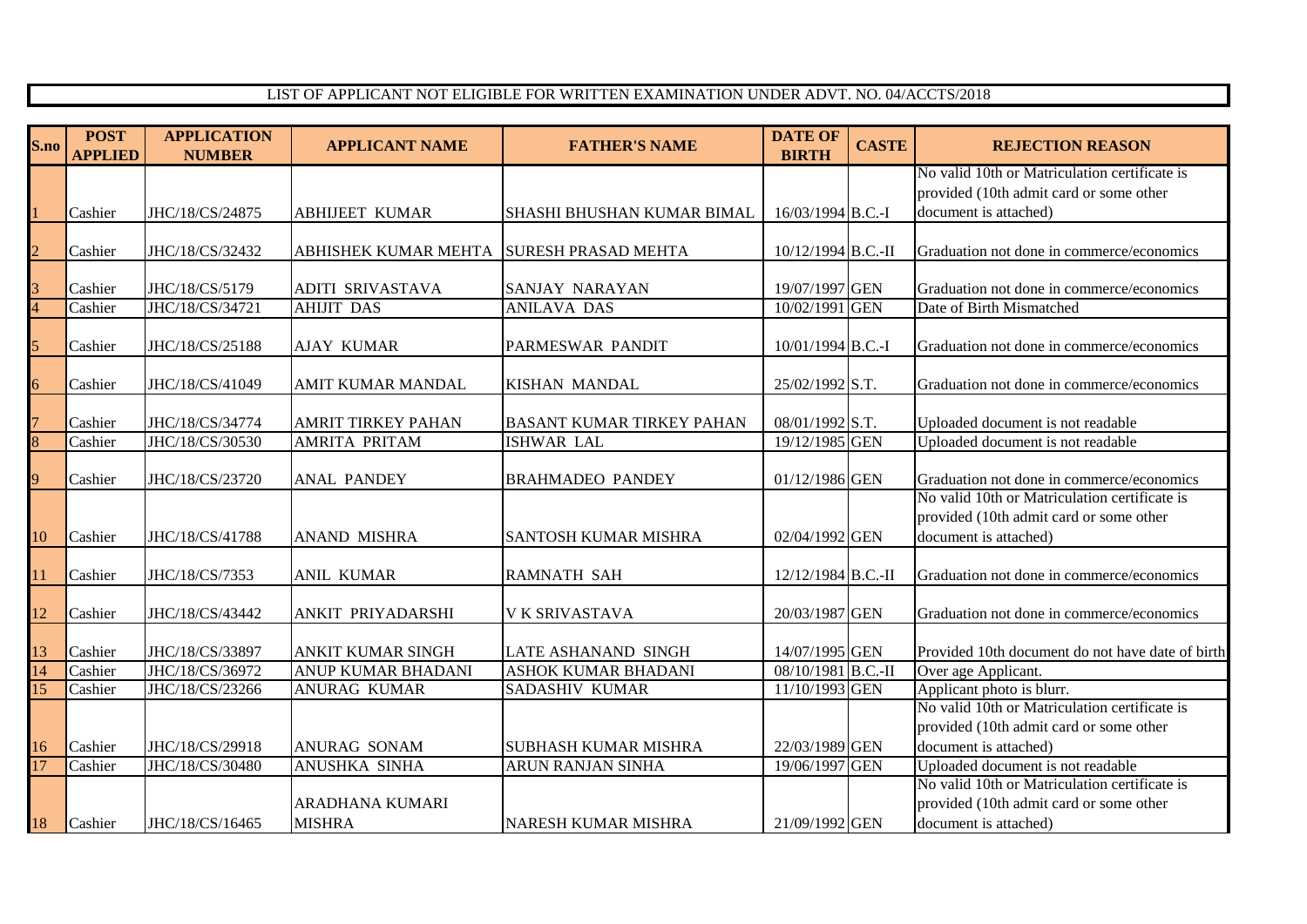| $\frac{19}{10}$                 | Cashier | JHC/18/CS/7044  | <b>ARIJIT GHOSH</b>                | <b>SADHAN GHOSH</b>         | 30/05/1989 B.C.-II | Graduation not done in commerce/economics     |
|---------------------------------|---------|-----------------|------------------------------------|-----------------------------|--------------------|-----------------------------------------------|
|                                 |         |                 |                                    |                             |                    |                                               |
| 20                              | Cashier | JHC/18/CS/14296 | ASHA SHAMANDAS BAJAJ               | SHAMANDAS LEKHUMAL BAJAJ    | 28/04/1978 S.C.    | Graduation not done in commerce/economics     |
|                                 |         |                 |                                    |                             |                    | No valid 10th or Matriculation certificate is |
|                                 |         |                 |                                    |                             |                    | provided (10th admit card or some other       |
| $\overline{21}$                 | Cashier | JHC/18/CS/13281 | ASHUTOSH KUMAR                     | <b>NARESH PRASAD</b>        | 15/11/1991 GEN     | document is attached)                         |
|                                 |         |                 |                                    |                             |                    |                                               |
| $\frac{22}{2}$                  | Cashier | JHC/18/CS/38971 | <b>ASMITA SINHA</b>                | <b>SUSHIL KUMAR SINHA</b>   | 13/07/1991 GEN     | Graduation not done in commerce/economics     |
|                                 | Cashier |                 |                                    |                             |                    |                                               |
| $\frac{23}{2}$                  |         | JHC/18/CS/2603  | <b>AVINASH KUMAR</b>               | SHYAMDEO PRASAD             | 16/04/1994 B.C.-II | Graduation not done in commerce/economics     |
| $\frac{24}{1}$                  | Cashier | JHC/18/CS/38538 | <b>AVINASH KUMAR SINGH</b>         | <b>RAMAYAN PRASAD SINGH</b> | 15/01/1985 GEN     | Graduation not done in commerce/economics     |
|                                 |         |                 |                                    |                             |                    |                                               |
| $\frac{25}{25}$                 | Cashier | JHC/18/CS/17783 | <b>AYESHA MINZ</b>                 | <b>SYDNEY MINZ</b>          | 29/11/1996 S.T.    | Graduation not done in commerce/economics     |
|                                 |         |                 |                                    |                             |                    | No valid 10th or Matriculation certificate is |
|                                 |         |                 |                                    |                             |                    | provided (10th admit card or some other       |
| $\frac{26}{1}$                  | Cashier | JHC/18/CS/30773 | BABITA KUMARI PRABHAT ARVIND KUMAR |                             | 02/10/1982 GEN     | document is attached)                         |
|                                 |         |                 | <b>BAIVAV PRAKASH</b>              |                             |                    |                                               |
| $\frac{27}{1}$                  | Cashier | JHC/18/CS/31757 | <b>BHADANI</b>                     | <b>UDAY KUMAR BHADANI</b>   | 20/06/1994 B.C.-II | Graduation not done in commerce/economics     |
|                                 |         |                 |                                    |                             |                    |                                               |
| $\frac{28}{1}$                  | Cashier | JHC/18/CS/25492 | <b>BANDANA</b>                     | <b>JAY NARAYAN PASWAN</b>   | 07/04/1992 S.C.    | Graduation not done in commerce/economics     |
|                                 |         |                 |                                    |                             |                    |                                               |
| $\frac{29}{30}$                 | Cashier | JHC/18/CS/35656 | <b>BANTI KACHHAP</b>               | LATE AJAY KACHHAP           | 13/10/1994 S.T.    | Graduation not done in commerce/economics     |
|                                 | Cashier | JHC/18/CS/670   | <b>BASANT KUMAR</b>                | PARMA NAND SINGH            | 11/10/1991 GEN     | Date of Birth Mismatched                      |
| $\frac{31}{2}$                  |         |                 |                                    |                             |                    |                                               |
|                                 | Cashier | JHC/18/CS/29683 | <b>BASANT KUMAR</b>                | NIRMAL SAW                  | 20/09/1984 B.C.-I  | Graduation not done in commerce/economics     |
|                                 | Cashier | JHC/18/CS/39103 | <b>BIJAY MARANDI</b>               | <b>BENINATH MARANDI</b>     | 21/11/1988 S.T.    | Graduation not done in commerce/economics     |
| $\frac{32}{33}$                 | Cashier | JHC/18/CS/6405  | <b>BIRBAL HANSDA</b>               | <b>DIKU RAM HANSDA</b>      | 14/10/1982 S.T.    | Over age Applicant.                           |
|                                 |         |                 |                                    |                             |                    | No valid 10th or Matriculation certificate is |
|                                 |         |                 |                                    |                             |                    | provided (10th admit card or some other       |
|                                 | Cashier | JHC/18/CS/10281 | <b>BIRENDRA KUMAR</b>              | <b>SITA RAM KOIRE</b>       | 31/07/1994 GEN     | document is attached)                         |
| $\frac{34}{35}$ $\frac{36}{15}$ | Cashier | JHC/18/CS/18149 | <b>BONY SANGITA TIRKEY</b>         | <b>NEMHAS TIRKEY</b>        | 21/10/1981 S.T.    | Over age Applicant.                           |
|                                 | Cashier | JHC/18/CS/27918 | <b>CHAITAN SINGH MUNDA</b>         | PADO SINGH MUNDA            | 01/02/1980 S.T.    | Over age Applicant.                           |
|                                 |         |                 |                                    | SHYAM DEO CHOUDHARY SHYAM   |                    |                                               |
|                                 |         |                 |                                    | DEO CHOUDHARY SHYAM DEO     |                    |                                               |
| 37                              | Cashier | JHC/18/CS/18016 | <b>CHANDAN KUMAR</b>               | <b>CHOUDHARY</b>            | 21/06/1994 S.C.    | Graduation not done in commerce/economics     |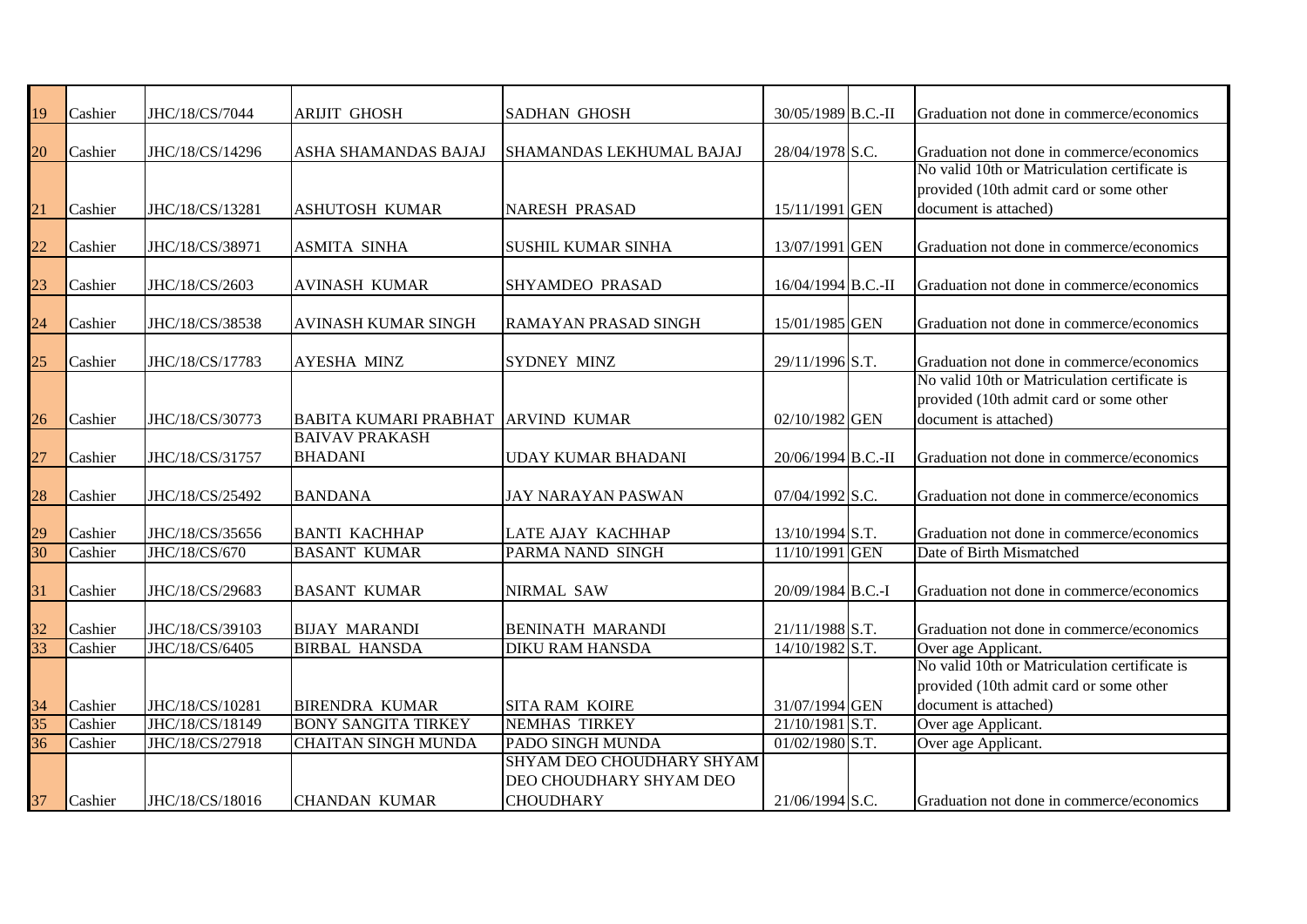|                 |         |                 |                                             |                          |                    | No valid 10th or Matriculation certificate is |
|-----------------|---------|-----------------|---------------------------------------------|--------------------------|--------------------|-----------------------------------------------|
|                 |         |                 |                                             |                          |                    | provided (10th admit card or some other       |
| 38              | Cashier | JHC/18/CS/24881 | <b>DABEER AHMAD</b>                         | <b>SAROOR AHMAD</b>      | 19/05/1990 GEN     | document is attached)                         |
|                 |         |                 |                                             |                          |                    |                                               |
| 39              | Cashier | JHC/18/CS/7778  | <b>DEEPAK PANDIT</b>                        | <b>ANIL KUMHAR</b>       | 02/07/1988 GEN     | Graduation not done in commerce/economics     |
|                 |         |                 |                                             |                          |                    |                                               |
| 40              | Cashier | JHC/18/CS/22402 | <b>DEEPIKA XESS</b>                         | <b>SIMON XESS</b>        | 05/01/1990 S.T.    | Graduation not done in commerce/economics     |
|                 |         |                 |                                             |                          |                    | No valid 10th or Matriculation certificate is |
|                 |         |                 |                                             |                          |                    | provided (10th admit card or some other       |
| 41              | Cashier | JHC/18/CS/43924 | DHARMENDRA KUMAR JHA KISHORI MOHAN JHA      |                          | 12/05/1990 GEN     | document is attached)                         |
|                 |         |                 |                                             |                          |                    |                                               |
| 42              | Cashier | JHC/18/CS/17059 | <b>DILIP KUMAR PASWAN</b>                   | AWADHESH RAM MANMATI     | 10/02/1988 S.C.    | Graduation not done in commerce/economics     |
| 43              |         |                 |                                             |                          |                    |                                               |
|                 | Cashier | JHC/18/CS/30215 | <b>DIVYANSH RAM</b><br>DOODHNATH 7634080386 | <b>SANTOSH RAM</b>       | 21/09/1994 GEN     | Graduation not done in commerce/economics     |
| 44              | Cashier | JHC/18/CS/19164 | <b>GOPE</b>                                 | <b>GIDHU GOPE</b>        | 15/11/1982 B.C.-II | Over age Applicant.                           |
| $\overline{45}$ | Cashier | JHC/18/CS/20213 | <b>DURGA KUMARI</b>                         | <b>ARJUN GUPTA</b>       | 21/06/1987 GEN     | Date of Birth Mismatched                      |
|                 |         |                 | <b>GAGANDEEP SINGH</b>                      |                          |                    |                                               |
| 46              | Cashier | JHC/18/CS/37168 | <b>MUCHHAL</b>                              | PARAMJIT SINGH MUCHHAL   | 17/12/1994 GEN     | Uploaded document is not readable             |
|                 |         |                 |                                             |                          |                    |                                               |
| 47              | Cashier | JHC/18/CS/41158 | GANESH CHANDRA BODRA KALI CHARAN BODRA      |                          | 08/01/1980 S.T.    | Over age Applicant.                           |
|                 |         |                 |                                             |                          |                    |                                               |
| 48              | Cashier | JHC/18/CS/34119 | <b>GAURAV KUMAR</b>                         | RAM KUMAR NARAYAN        | 15/06/1993 B.C.-I  | Graduation not done in commerce/economics     |
|                 |         |                 | <b>GAURAV KUMAR</b>                         | <b>SHATRUGHAN PRASAD</b> |                    |                                               |
| 49              | Cashier | JHC/18/CS/34480 | <b>SHRIVASTWA</b>                           | <b>SHRIVASTWA</b>        | 05/12/1992 GEN     | Uploaded document is not readable             |
|                 |         |                 |                                             |                          |                    |                                               |
| 50              | Cashier | JHC/18/CS/38940 | <b>GAUTAM KUMAR</b>                         | CHANDRA GUPTA MAHTO      | 10/01/1994 B.C.-II | Graduation not done in commerce/economics     |
|                 |         |                 |                                             |                          |                    |                                               |
| 51              | Cashier | JHC/18/CS/19308 | <b>GIRIJESH KUMAR JHA</b>                   | ARUN KUMAR JHA           | 02/02/1996 GEN     | Graduation not done in commerce/economics     |
|                 |         |                 |                                             |                          |                    |                                               |
| 52              | Cashier | JHC/18/CS/42050 | <b>GUDIA KUMARI</b>                         | RAMCHANDRA PRASAD        | 16/08/1985 GEN     | Graduation not done in commerce/economics     |
|                 |         |                 |                                             |                          |                    | No valid 10th or Matriculation certificate is |
|                 |         |                 |                                             |                          |                    | provided (10th admit card or some other       |
| 53              | Cashier | JHC/18/CS/13460 | <b>HARSH VARDHAN SINGH</b>                  | <b>AMARJEET SINGH</b>    | 22/11/1993 GEN     | document is attached)                         |
| 54              | Cashier | JHC/18/CS/16596 | HIMANSHU GUPTA                              | SHASHIKANT GUPTA         | 12/04/1998 B.C.-I  | Duplicate application form                    |
| 55              | Cashier | JHC/18/CS/39546 | <b>INDRAJEET KUMAR</b>                      | <b>RAJ KUMAR BEGI</b>    | 21/11/1993 S.C.    | Graduation not done in commerce/economics     |
| 56              | Cashier | JHC/18/CS/40994 | ISTIAQUE AHMAD                              | <b>MD SHAMIM</b>         | 15/05/1985 GEN     | Uploaded document is not readable             |
| 57              | Cashier | JHC/18/CS/33726 | <b>JAHNVI GUPTA</b>                         | <b>PRADIP KUMAR</b>      | 08/05/1985 GEN     | Duplicate application form                    |
|                 |         |                 |                                             |                          |                    |                                               |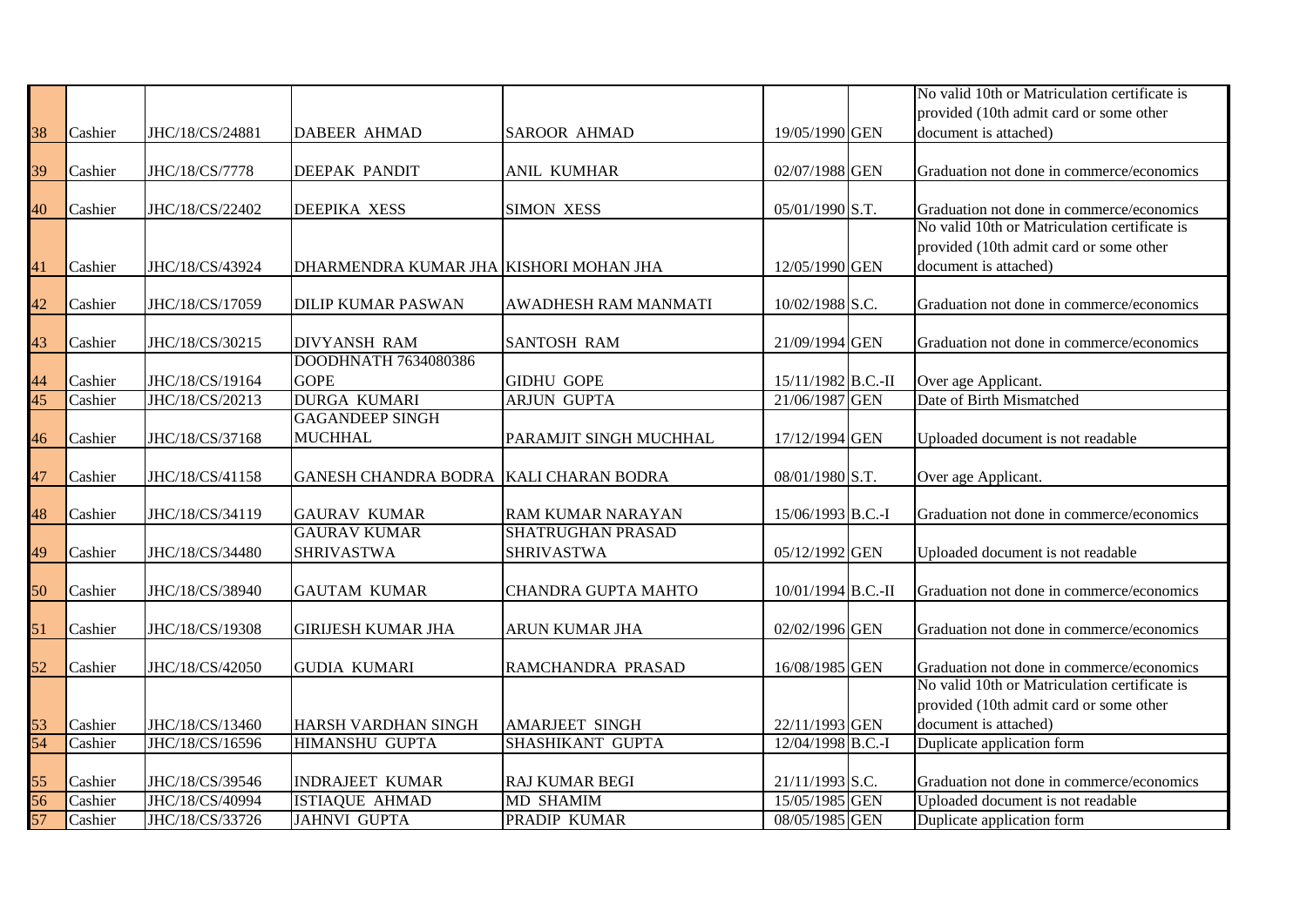| 58 | Cashier | JHC/18/CS/34268 | <b>JASLINA BIRUA</b>                     | KUNWAR SINGH BIRUA                                           | 19/11/1994 S.T.    | Graduation not done in commerce/economics                                                                         |
|----|---------|-----------------|------------------------------------------|--------------------------------------------------------------|--------------------|-------------------------------------------------------------------------------------------------------------------|
|    | Cashier |                 |                                          |                                                              | 10/01/1997 S.C.    |                                                                                                                   |
| 59 |         | JHC/18/CS/39523 | <b>JEETU DAS</b>                         | <b>HARADHAN DAS</b>                                          |                    | Graduation not done in commerce/economics                                                                         |
| 60 | Cashier | JHC/18/CS/37612 | JITENDRA KUMAR MAHTO                     | MAHWA MAHTO                                                  | 18/11/1994 GEN     | Uploaded document is not readable                                                                                 |
| 61 | Cashier | JHC/18/CS/39285 | <b>JOHNSON SANDEEP</b><br><b>SANAMNI</b> | <b>BIBIYANUS SANMANI</b>                                     | 24/11/1992 S.T.    | No required 10th document is provided                                                                             |
| 62 | Cashier | JHC/18/CS/22116 | JYOTI AKANSHA BARA                       | <b>SANATAN BARA</b>                                          | 27/08/1995 GEN     | No valid 10th or Matriculation certificate is<br>provided (10th admit card or some other<br>document is attached) |
|    |         |                 |                                          |                                                              |                    |                                                                                                                   |
| 63 | Cashier | JHC/18/CS/39568 | <b>GANGWAR</b>                           | JYOTI KALESHWARKUMAR KALESHWAR PREMCHANDRA<br><b>GANGWAR</b> | 03/06/1994 S.C.    | Provided 10th document do not have date of birth                                                                  |
| 64 | Cashier | JHC/18/CS/4025  | <b>KAILASH SAHU</b>                      | <b>LAXMAN SAHU</b>                                           | 07/04/1995 B.C.-II | Graduation not done in commerce/economics                                                                         |
| 65 | Cashier | JHC/18/CS/1176  | <b>KAMLESH KUMAR</b>                     | <b>GAJENDRA SINGH</b>                                        | 30/08/1990 GEN     | No valid 10th or Matriculation certificate is<br>provided (10th admit card or some other<br>document is attached) |
| 66 | Cashier | JHC/18/CS/10520 | KANCHAN KUMARI                           | <b>RAMKRISHAN THAKUR</b>                                     | 23/02/1992 B.C.-I  | Graduation not done in commerce/economics                                                                         |
| 67 | Cashier | JHC/18/CS/34244 | KARAMWEER KUMAR                          | <b>NARESH PRASAD SINGH</b>                                   | 01/01/1984 GEN     | Graduation not done in commerce/economics                                                                         |
| 68 | Cashier | JHC/18/CS/20527 | <b>KOUSHIK DAS</b>                       | <b>HARENDRA DAS</b>                                          | 17/09/1992 S.C.    | Graduation not done in commerce/economics                                                                         |
| 69 | Cashier | JHC/18/CS/5305  | <b>KRISHNA NARAYAN</b>                   | LATE ARJUN PRASAD MANDAL                                     | 05/01/1991 GEN     | Graduation not done in commerce/economics                                                                         |
| 70 | Cashier | JHC/18/CS/13177 | <b>KRISHNA KUMAR</b>                     | <b>RAM SAKAL VIND</b>                                        | 20/01/1986 B.C.-I  | Graduation not done in commerce/economics                                                                         |
| 71 | Cashier | JHC/18/CS/4385  | <b>KULDEEP LAKRA</b>                     | <b>ASHOK LAKRA</b>                                           | 04/03/1997 S.T.    | Graduation not done in commerce/economics                                                                         |
| 72 | Cashier | JHC/18/CS/12340 | <b>KULDEEP KUMAR</b>                     | RAMCHANDRA PASWAN                                            | 09/01/1988 S.C.    | Graduation not done in commerce/economics                                                                         |
| 73 | Cashier | JHC/18/CS/8522  | <b>KUMARI RAJANI</b>                     | <b>LAKHAN PRASAD</b>                                         | 15/08/1994 GEN     | Graduation not done in commerce/economics                                                                         |
| 74 | Cashier | JHC/18/CS/36498 | KUMARI PURNIMA                           | <b>BRAJ KISHORE THAKUR</b>                                   | 02/10/1995 GEN     | Graduation not done in commerce/economics                                                                         |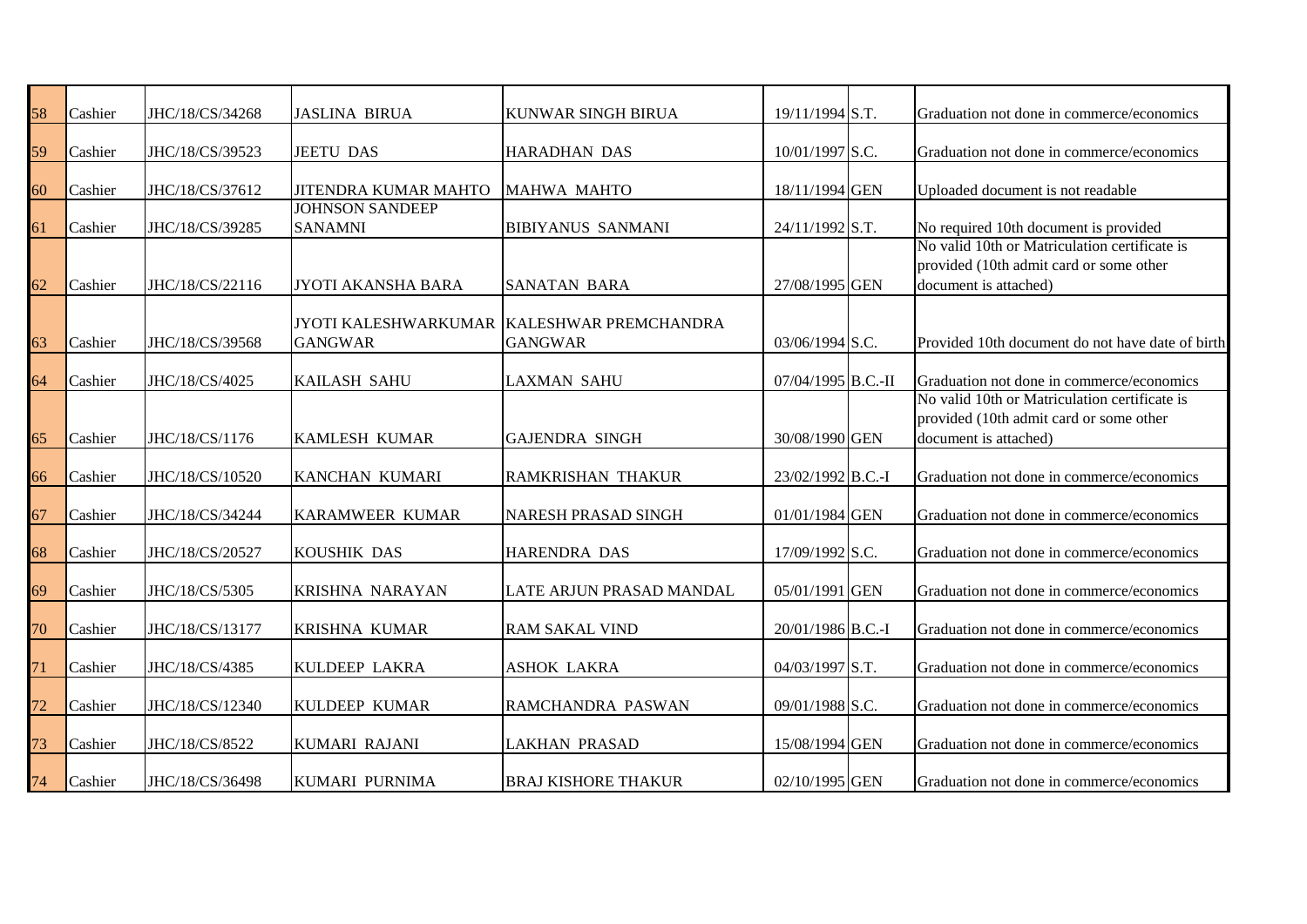|                 |         |                 |                           |                               |                    | No valid 10th or Matriculation certificate is                                              |
|-----------------|---------|-----------------|---------------------------|-------------------------------|--------------------|--------------------------------------------------------------------------------------------|
|                 |         |                 |                           |                               |                    | provided (10th admit card or some other                                                    |
| 75              | Cashier | JHC/18/CS/21456 | KUMARI MAMTA              | <b>GOBIND SAHU</b>            | 31/01/1997 GEN     | document is attached)                                                                      |
|                 |         |                 |                           |                               |                    | No valid 10th or Matriculation certificate is                                              |
|                 |         |                 |                           |                               |                    | provided (10th admit card or some other                                                    |
| 76              | Cashier | JHC/18/CS/26664 | KUNAL KISHORE             | KUMUD CHOUDHARY               | 03/05/1996 GEN     | document is attached)                                                                      |
|                 |         |                 |                           |                               |                    |                                                                                            |
| 77              | Cashier | JHC/18/CS/43939 | LAXMI KUMARI              | <b>ARINDAM</b>                | 05/06/1987 GEN     | Graduation not done in commerce/economics                                                  |
| $\overline{78}$ | Cashier | JHC/18/CS/37280 | <b>MAITRI VIRMANI</b>     | <b>KRANTI VIRMANI</b>         | 15/04/1988 GEN     | No graduation certificate provided                                                         |
|                 |         |                 |                           |                               |                    |                                                                                            |
|                 | Cashier | JHC/18/CS/41441 | MAMTA KUMARI              | <b>SANJAY RAJAK</b>           | 11/08/1983 S.C.    | Graduation not done in commerce/economics                                                  |
| $\frac{79}{80}$ | Cashier | JHC/18/CS/42826 | <b>MANJUSHREE GUHA</b>    | <b>SHYAM SUNDER GUHA</b>      | 17/12/1996 GEN     | Uploaded document is not readable                                                          |
|                 |         |                 |                           |                               |                    |                                                                                            |
| $\frac{81}{82}$ | Cashier | JHC/18/CS/23987 | <b>MANOJ KUMAR DAS</b>    | <b>SUKHDEW RAM</b>            | 01/02/1992 S.C.    | Graduation not done in commerce/economics                                                  |
|                 | Cashier | JHC/18/CS/10675 | <b>MANOJ MARSHAL HANS</b> | <b>LATE PRAMOD KUMAR HANS</b> | 01/03/1983 S.T.    | Over age Applicant.                                                                        |
| $\frac{1}{83}$  | Cashier | JHC/18/CS/8534  | MANOJ KUMAR               | OM PRAKASH PANDIT             | 05/12/1983 GEN     | Uploaded document is not readable                                                          |
|                 |         |                 |                           |                               |                    |                                                                                            |
| 84              | Cashier | JHC/18/CS/23710 | <b>MANSHA PERWEEN</b>     | <b>FIROZ AHMED</b>            | 24/12/1998 GEN     | Graduation not done in commerce/economics                                                  |
|                 |         |                 |                           |                               |                    |                                                                                            |
| 85              | Cashier | JHC/18/CS/35064 | MD WASIM                  | <b>MD MOBIN</b>               | 05/04/1986 GEN     | Graduation not done in commerce/economics<br>No valid 10th or Matriculation certificate is |
|                 |         |                 |                           |                               |                    | provided (10th admit card or some other                                                    |
|                 | Cashier | JHC/18/CS/7687  | MD SHERE ALI              | <b>MD TASLIM ANSARI</b>       | 11/09/1993 GEN     | document is attached)                                                                      |
| $\frac{86}{87}$ | Cashier | JHC/18/CS/7282  | <b>MD HAIDAR ALI</b>      | MD SARFUDDIN ANSARI           | 10/04/1992 B.C.-I  | Uploaded document is not readable                                                          |
| 88              | Cashier | JHC/18/CS/40059 | MEGHA CHOUDHARY           | DILIP KUMAR CHOUDHARY         | 29/12/1995 B.C.-II | No graduation certificate provided                                                         |
|                 |         |                 |                           |                               |                    |                                                                                            |
|                 | Cashier | JHC/18/CS/19301 | MOHAN PRASAD SAW          | <b>SHANKAR RAM SAW</b>        | 04/12/1984 B.C.-I  | Graduation not done in commerce/economics                                                  |
| $\frac{89}{90}$ | Cashier | JHC/18/CS/30927 | MONICA ROBA TIRKEY        | PUNA ROBA TIRKEY              | $01/02/1983$ S.T.  | Over age Applicant.                                                                        |
|                 |         |                 |                           |                               |                    | No valid 10th or Matriculation certificate is                                              |
|                 |         |                 |                           |                               |                    | provided (10th admit card or some other                                                    |
| 91              | Cashier | JHC/18/CS/42972 | MUKTESHWAR MAHTO          | <b>AMULYA RATAN MAHTO</b>     | 19/07/1992 B.C.-I  | document is attached)                                                                      |
|                 |         |                 |                           |                               |                    |                                                                                            |
| 92              | Cashier | JHC/18/CS/28541 | MUNNALAL PRASAD           | MADHO MAHTO                   | 07/02/1992 GEN     | Graduation not done in commerce/economics                                                  |
|                 |         |                 |                           |                               |                    |                                                                                            |
| 93              | Cashier | JHC/18/CS/21284 | NABAMITA BOSE             | <b>BISWANATH BOSE</b>         | 13/03/1981 GEN     | Provided 10th document do not have date of birth                                           |
|                 |         |                 |                           |                               |                    | No valid 10th or Matriculation certificate is                                              |
|                 |         |                 |                           |                               |                    | provided (10th admit card or some other                                                    |
| 94              | Cashier | JHC/18/CS/13661 | <b>NAIM SARWER</b>        | <b>SULAIMAN ANSARI</b>        | 02/02/1990 B.C.-II | document is attached)                                                                      |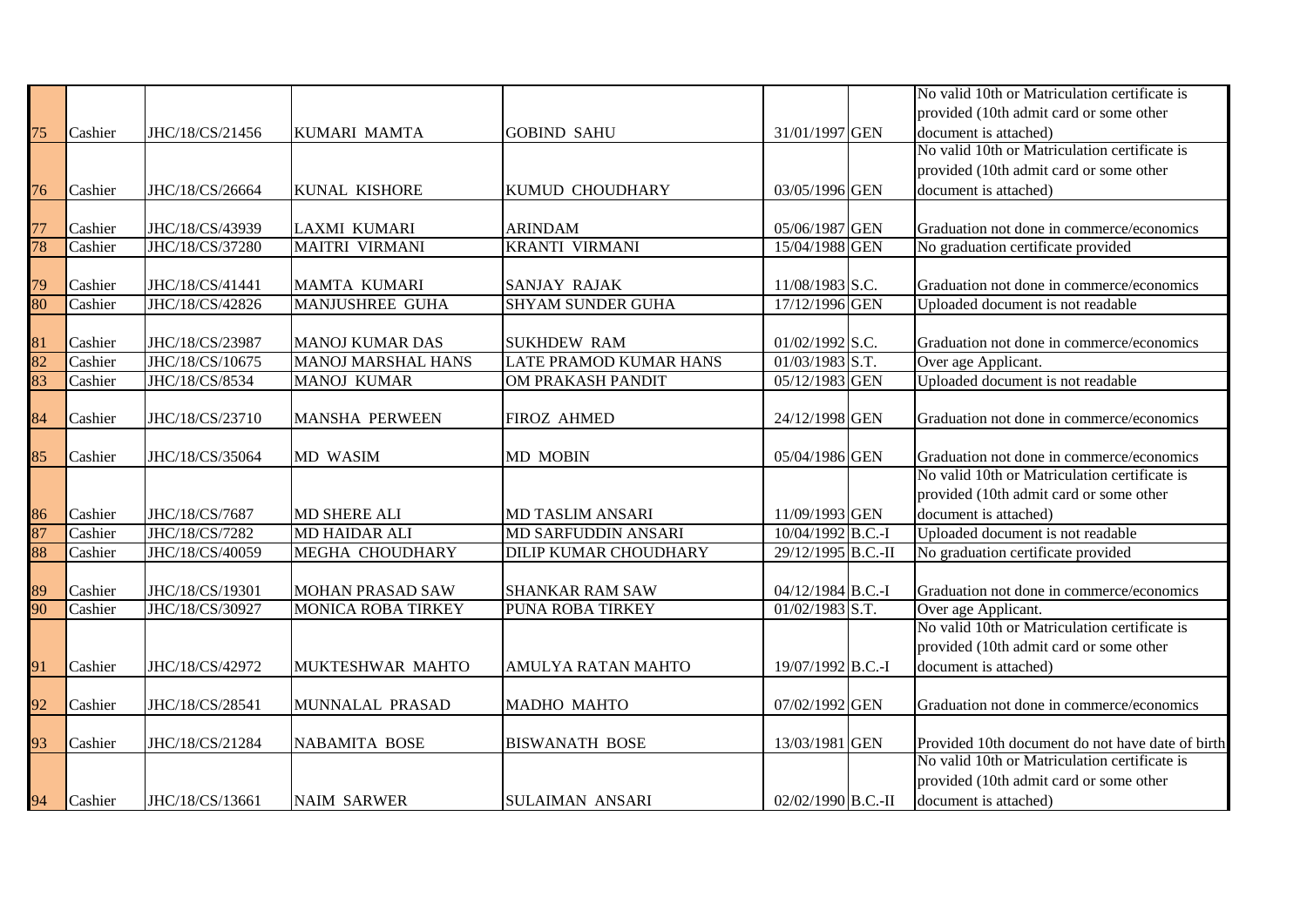| 95  | Cashier                    | JHC/18/CS/31409 | NEELAM SHARMA           | <b>SATISH CHANDRA</b>         | 12/06/1987 B.C.-I  | Graduation not done in commerce/economics                                                  |
|-----|----------------------------|-----------------|-------------------------|-------------------------------|--------------------|--------------------------------------------------------------------------------------------|
|     |                            |                 |                         |                               |                    |                                                                                            |
| 96  | Cashier                    | JHC/18/CS/36518 | <b>NEERAJ PANDIT</b>    | <b>DHARAM PANDIT</b>          | 01/01/1994 GEN     | Graduation not done in commerce/economics                                                  |
|     |                            |                 |                         |                               |                    | No valid 10th or Matriculation certificate is                                              |
|     |                            |                 |                         | DHANI RAM YADAV DHANI RAM     |                    | provided (10th admit card or some other                                                    |
| 97  | Cashier                    | JHC/18/CS/8123  | <b>NEHA YADAV</b>       | YADAV DHANI RAM YADAV         | 22/11/1994 GEN     | document is attached)                                                                      |
|     |                            |                 |                         |                               |                    | No valid 10th or Matriculation certificate is                                              |
|     |                            |                 |                         |                               |                    | provided (10th admit card or some other                                                    |
| 98  | Cashier                    | JHC/18/CS/35796 | NIKHIL KUMAR SINHA      | <b>BINOY PRASAD</b>           | 22/12/1992 GEN     | document is attached)                                                                      |
|     |                            |                 |                         |                               |                    |                                                                                            |
| 99  | Cashier                    | JHC/18/CS/30562 | <b>NIRAJ ANUP TOPPO</b> | TELESHPHOR TOPPO              | 28/04/1980 S.T.    | Graduation not done in commerce/economics                                                  |
|     |                            |                 |                         |                               |                    |                                                                                            |
| 100 | Cashier                    | JHC/18/CS/32906 | <b>NIRAJ DANGI</b>      | <b>BAIJNATH DANGI</b>         | 25/05/1991 GEN     | Graduation not done in commerce/economics                                                  |
| 101 | Cashier                    | JHC/18/CS/8450  | NITESH KUMAR MUNDA      | <b>SHAMBHU NATH MUNDA</b>     | 08/12/1993 S.T.    | No graduation certificate provided                                                         |
|     |                            |                 |                         |                               |                    |                                                                                            |
| 102 | Cashier                    | JHC/18/CS/17611 | NITESH KUMAR SINHA      | <b>SURENDRA PRASAD PRASAD</b> | 05/01/1986 GEN     | Provided 10th document do not have date of birth                                           |
|     |                            | JHC/18/CS/16226 | PALLAV SRIVASTAVA       | JITENDRA KUMAR SRIVASTAVA     | 18/04/1993 GEN     |                                                                                            |
|     | 103 Cashier                |                 |                         |                               |                    | Graduation not done in commerce/economics<br>No valid 10th or Matriculation certificate is |
|     |                            |                 |                         |                               |                    | provided (10th admit card or some other                                                    |
|     | 104 Cashier                | JHC/18/CS/3534  | PAPPU VISHWAKARMA       | <b>BUDHAN VISHWAKARMA</b>     | 16/01/1993 B.C.-II | document is attached)                                                                      |
|     |                            |                 |                         |                               |                    | No valid 10th or Matriculation certificate is                                              |
|     |                            |                 |                         |                               |                    | provided (10th admit card or some other                                                    |
|     | 105 Cashier                | JHC/18/CS/42957 | PARAG BINANI            | SATYA NARAYAN BINANI          | 08/05/1985 GEN     | document is attached)                                                                      |
|     |                            |                 |                         |                               |                    | No valid 10th or Matriculation certificate is                                              |
|     |                            |                 |                         |                               |                    | provided (10th admit card or some other                                                    |
| 106 | Cashier                    | JHC/18/CS/17687 | PRABHAT KUMAR           | KRISHNA KUMAR VERMA           | 27/12/1984 GEN     | document is attached)                                                                      |
| 107 | Cashier                    | JHC/18/CS/1773  | PRABHAV MISHRA          | ANAND PRAKASH MISHRA          | 30/07/1993 GEN     | Uploaded document is not readable                                                          |
|     |                            |                 |                         |                               |                    |                                                                                            |
| 108 | Cashier                    | JHC/18/CS/17952 | PRACHI PRIYAM           | <b>SUNIL KUMAR SINGH</b>      | 11/08/1984 GEN     | Graduation not done in commerce/economics                                                  |
|     |                            |                 |                         |                               |                    |                                                                                            |
| 109 | Cashier                    | JHC/18/CS/2569  | PRADHAN KUMAR DUBEY     | <b>NARENDRA DUBEY</b>         | 04/01/1994 GEN     | Provided 10th document do not have date of birth                                           |
| 110 | Cashier                    | JHC/18/CS/27257 | PRAKASH PANDA           | HARIHAR PANDA                 | 06/01/1982 B.C.-II | Over age Applicant.                                                                        |
| 111 | Cashier                    | JHC/18/CS/38978 | PRASHANT SAGAR          | <b>TULSHI RAM</b>             | 03/01/1992 GEN     | Date of Birth Mismatched                                                                   |
|     |                            |                 |                         |                               |                    |                                                                                            |
|     | 112 Cashier<br>113 Cashier | JHC/18/CS/33867 | PRAVEEN KUMAR DANGI     | <b>INDRADEO DANGI</b>         | 06/05/1992 B.C.-I  | Graduation not done in commerce/economics                                                  |
|     |                            | JHC/18/CS/23265 | PRITI LATA TIGGA        | PHANUEL TIGGA                 | 24/06/1982 S.T.    | Over age Applicant.                                                                        |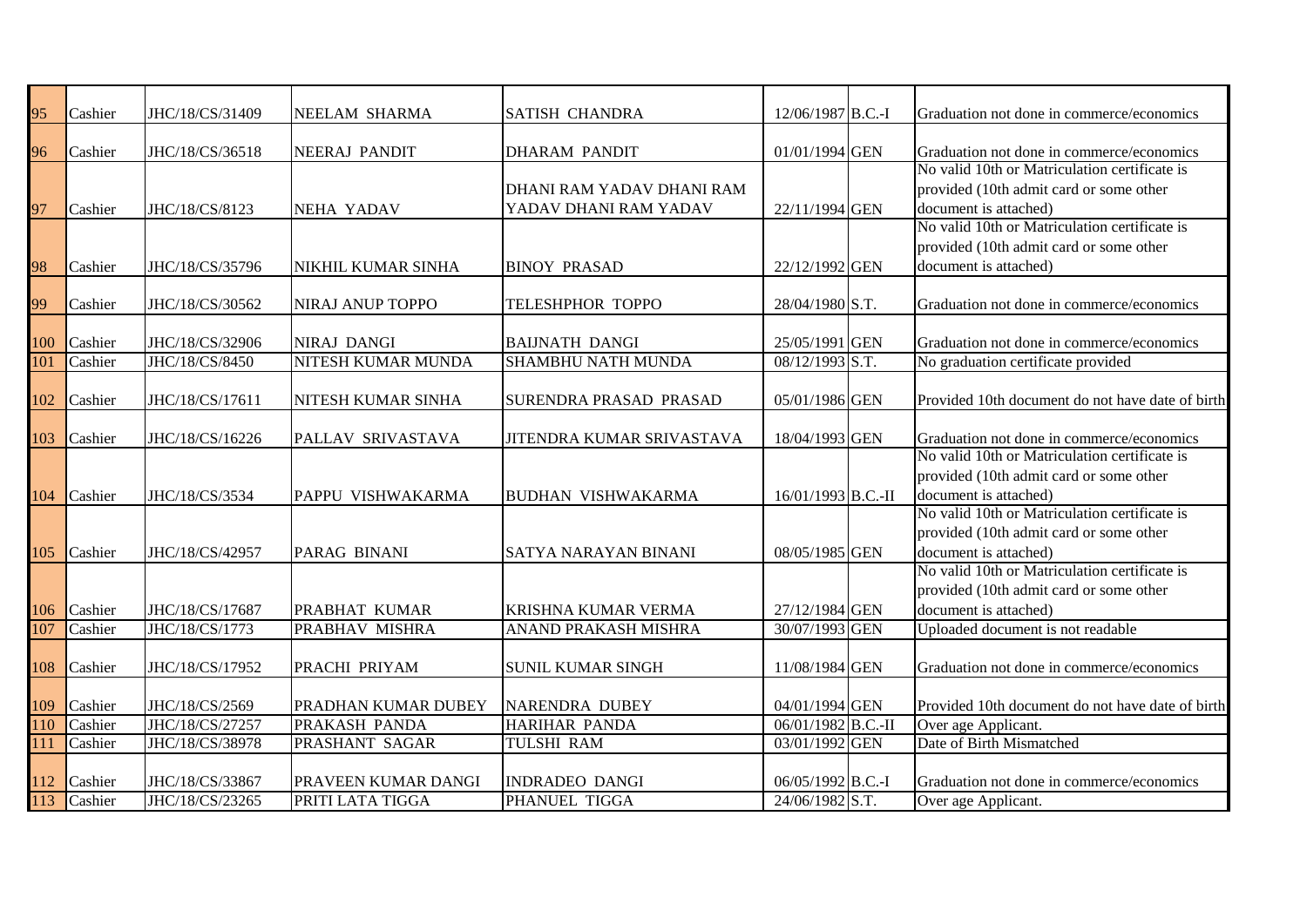| 114              | Cashier     | JHC/18/CS/26757 | PRIYANKA KUMARI                 | <b>SUDHIR KUMAR MEHTA</b>    | 05/10/1997 B.C.-II | Graduation not done in commerce/economics                                                                         |
|------------------|-------------|-----------------|---------------------------------|------------------------------|--------------------|-------------------------------------------------------------------------------------------------------------------|
|                  |             |                 |                                 |                              |                    |                                                                                                                   |
| 115              | Cashier     | JHC/18/CS/15673 | PUJA KUMARI                     | <b>KARTIK RAJAK</b>          | 04/01/1997 GEN     | Graduation not done in commerce/economics                                                                         |
| 116              | Cashier     | JHC/18/CS/31057 | <b>PUJA RANI</b>                | <b>ASHOK KUMAR SINGH</b>     | 16/04/1993 B.C.-II | Graduation not done in commerce/economics                                                                         |
| 117              | Cashier     | JHC/18/CS/43850 | PUSHKAR KUNAL<br><b>KASHYAP</b> | PARIMAL CHANDRA JHA          | 04/11/1987 GEN     | No valid 10th or Matriculation certificate is<br>provided (10th admit card or some other<br>document is attached) |
| 118              | Cashier     | JHC/18/CS/18874 | PUSHPA SINGH                    | KUMAR VISHAL                 | 05/01/1985 GEN     | Graduation not done in commerce/economics                                                                         |
| 119              | Cashier     | JHC/18/CS/39476 | RACHNA KACHHAP                  | <b>DILIP KACHHAP</b>         | 31/03/1982 S.T.    | Graduation not done in commerce/economics                                                                         |
| 120              | Cashier     | JHC/18/CS/1953  | <b>RAHUL GUPTA</b>              | <b>OM PRAKASH</b>            | 09/06/1994 GEN     | Graduation not done in commerce/economics                                                                         |
| 121              | Cashier     | JHC/18/CS/9850  | <b>RAHUL RANJAN</b>             | <b>RAMESH PRASAD</b>         | 25/12/1985 GEN     | Graduation not done in commerce/economics                                                                         |
| 122              | Cashier     | JHC/18/CS/29782 | RAHUL KUMAR TIWARI              | <b>MAHENDRA KUMAR TIWARI</b> | 06/07/1991 GEN     | Graduation not done in commerce/economics                                                                         |
| 123              | Cashier     | JHC/18/CS/42527 | <b>RAJEEV KUMAR</b>             | <b>SUNIL RAM</b>             | 09/06/1996 GEN     | Graduation not done in commerce/economics                                                                         |
| 124              | Cashier     | JHC/18/CS/1824  | RAJENDRA MAHLI                  | KINNU MAHLI                  | 10/04/1991 S.T.    | Graduation not done in commerce/economics                                                                         |
| 125              | Cashier     | JHC/18/CS/30549 | <b>RAJESH NISHAD</b>            | <b>BIJENDRA NISHAD</b>       | 05/06/1984 GEN     | Graduation not done in commerce/economics                                                                         |
| $\overline{126}$ | Cashier     | JHC/18/CS/31292 | <b>RAJIV RANJAN</b>             | <b>CHOLA RAM MAHTO</b>       | 12/04/1982 B.C.-I  | Over age Applicant.                                                                                               |
| 127              | Cashier     | JHC/18/CS/44093 | RAJIV KUMAR JHA                 | DEO NARAYAN JHA              | 02/11/1986 GEN     | Uploaded document is not readable                                                                                 |
| 128              | Cashier     | JHC/18/CS/25364 | <b>RAJKUMAR</b>                 | <b>JAY NARAYAN PASWAN</b>    | 24/09/1993 S.C.    | Graduation not done in commerce/economics                                                                         |
| 129              | Cashier     | JHC/18/CS/1129  | RAJNEESH YADAV                  | RAJESH KUMAR YADAV           | 25/07/1997 B.C.-I  | Graduation not done in commerce/economics                                                                         |
| 130              | Cashier     | JHC/18/CS/20280 | <b>RAKESH KUMAR</b>             | MAKHAN PRASAD CHOURASIA      | 20/05/1990 GEN     | Graduation not done in commerce/economics                                                                         |
| 131              | Cashier     | JHC/18/CS/30695 | <b>RAKHI KHALKHO</b>            | <b>RATAN ORAON</b>           | 27/08/1990 S.T.    | Graduation not done in commerce/economics                                                                         |
|                  | 132 Cashier | JHC/18/CS/37844 | <b>RAKHI TIRKEY</b>             | <b>ASHOK TIRKEY</b>          | 08/02/1991 S.T.    | No valid 10th or Matriculation certificate is<br>provided (10th admit card or some other<br>document is attached) |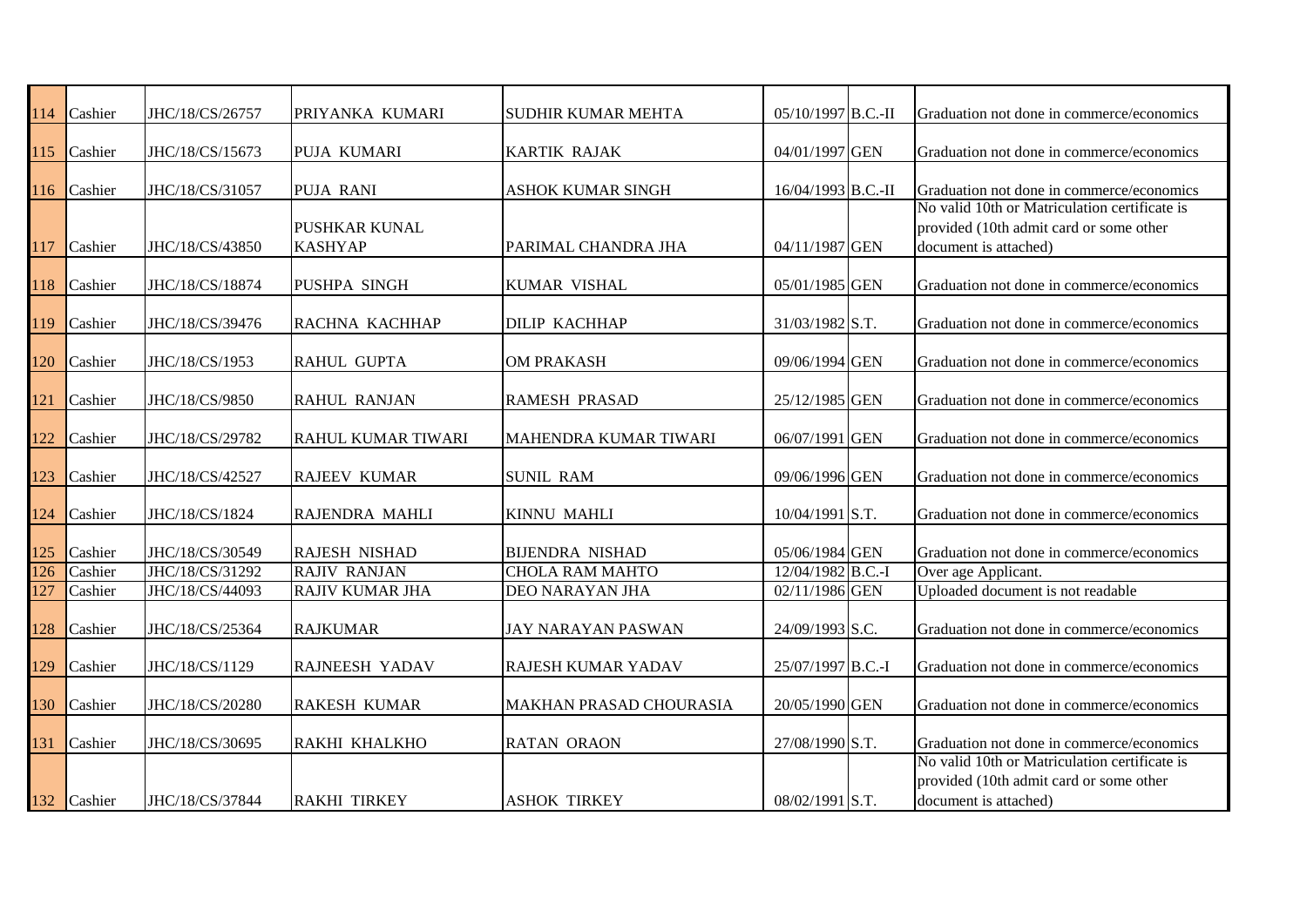|     |         |                 |                             |                             |                    | No valid 10th or Matriculation certificate is |
|-----|---------|-----------------|-----------------------------|-----------------------------|--------------------|-----------------------------------------------|
|     |         |                 |                             |                             |                    | provided (10th admit card or some other       |
| 133 | Cashier | JHC/18/CS/29838 | <b>RAMESH RANJAN</b>        | <b>ANURAG RANJAN</b>        | 15/03/1991 B.C.-I  | document is attached)                         |
| 134 | Cashier | JHC/18/CS/5902  | RAMGIRI ORAON               | SHANIA ORAON                | 06/08/1980 S.T.    | Over age Applicant.                           |
|     |         |                 |                             |                             |                    |                                               |
| 135 | Cashier | JHC/18/CS/22226 | <b>RANDHIR PRATAP SINGH</b> | <b>DHARMNATH SINGH</b>      | 13/11/1993 GEN     | Graduation not done in commerce/economics     |
|     |         |                 |                             |                             |                    | No valid 10th or Matriculation certificate is |
|     |         |                 |                             |                             |                    | provided (10th admit card or some other       |
| 136 | Cashier | JHC/18/CS/38643 | RANJANA KUMARI              | <b>UMESH PRASAD YADAV</b>   | 14/02/1998 GEN     | document is attached)                         |
|     |         |                 |                             |                             |                    |                                               |
| 137 | Cashier | JHC/18/CS/16042 | <b>RAVI SHASTRI</b>         | <b>RUP NARAYAN JHA</b>      | 15/01/1986 GEN     | Graduation not done in commerce/economics     |
| 138 | Cashier | JHC/18/CS/1232  | <b>RISHIKESH KUMAR</b>      | SHAILENDRA KUMAR SINGH      | 20/10/1995 GEN     | Date of Birth Mismatched                      |
|     |         |                 |                             |                             |                    | No valid 10th or Matriculation certificate is |
|     |         |                 |                             |                             |                    | provided (10th admit card or some other       |
| 139 | Cashier | JHC/18/CS/5152  | RISTI BANDYOPADHYAY         | SOUMENDRA BANDYOPADHYAY     | 23/09/1983 GEN     | document is attached)                         |
|     |         |                 |                             |                             |                    |                                               |
| 140 | Cashier | JHC/18/CS/7586  | RITESH KUMAR                | <b>HIRAMAN PRASAD</b>       | 06/08/1991 GEN     | Graduation not done in commerce/economics     |
| 141 | Cashier | JHC/18/CS/15025 | <b>RITESH KUMAR PATHAK</b>  | <b>KAILASH PATHAK</b>       | 12/05/1987 GEN     | Graduation not done in commerce/economics     |
|     |         |                 |                             |                             |                    |                                               |
| 142 | Cashier | JHC/18/CS/34412 | ROHIT JOHNSON LAKRA         | PAUL RICHARD LAKRA          | 22/02/1991 S.T.    | Graduation not done in commerce/economics     |
| 143 | Cashier | JHC/18/CS/11435 | <b>RUKHSHAR SIDDIQUI</b>    | MD MAKSHUD ALAM             | 20/04/1997 GEN     | Uploaded document is not readable             |
|     |         |                 |                             |                             |                    |                                               |
| 144 | Cashier | JHC/18/CS/27124 | <b>RUPESH KUMAR</b>         | MUNNA RAM PASWAN            | 18/01/1992 S.C.    | Graduation not done in commerce/economics     |
|     |         |                 |                             |                             |                    | No valid 10th or Matriculation certificate is |
|     |         |                 |                             |                             |                    | provided (10th admit card or some other       |
| 145 | Cashier | JHC/18/CS/11261 | <b>SANAUR RAHMAN</b>        | <b>SHAFIQUR RAHMAN</b>      | 02/02/1995 GEN     | document is attached)                         |
|     |         |                 |                             |                             |                    |                                               |
| 146 | Cashier | JHC/18/CS/24523 | SANDHYA GUPTA               | <b>BHAGWAN PRASAD GUPTA</b> | 07/12/1984 B.C.-II | Graduation not done in commerce/economics     |
|     |         |                 |                             |                             |                    |                                               |
| 147 | Cashier | JHC/18/CS/28149 | <b>SANGEETA TIRKEY</b>      | LATE RUNAI TIRKEY           | 24/01/1981 S.T.    | Graduation not done in commerce/economics     |
|     |         |                 |                             |                             |                    |                                               |
| 148 | Cashier | JHC/18/CS/40443 | <b>SANJAY PRASAD</b>        | ISHWAR PRASAD KUSHWAHA      | 12/11/1994 GEN     | Graduation not done in commerce/economics     |
| 149 | Cashier | JHC/18/CS/33820 | <b>SANJAY KUJUR</b>         | <b>MAHADEO KUJUR</b>        | 08/11/1980 S.T.    | Over age Applicant.                           |
|     |         |                 |                             |                             |                    |                                               |
| 150 | Cashier | JHC/18/CS/43016 | <b>SANTOSH KUMAR</b>        | <b>BHIKHARI SAW</b>         | 05/01/1984 GEN     | Graduation not done in commerce/economics     |
|     |         |                 |                             |                             |                    |                                               |
| 151 | Cashier | JHC/18/CS/26689 | SARITA KUMARI               | <b>UDAY PRATAP YADAV</b>    | 10/12/1989 GEN     | Graduation not done in commerce/economics     |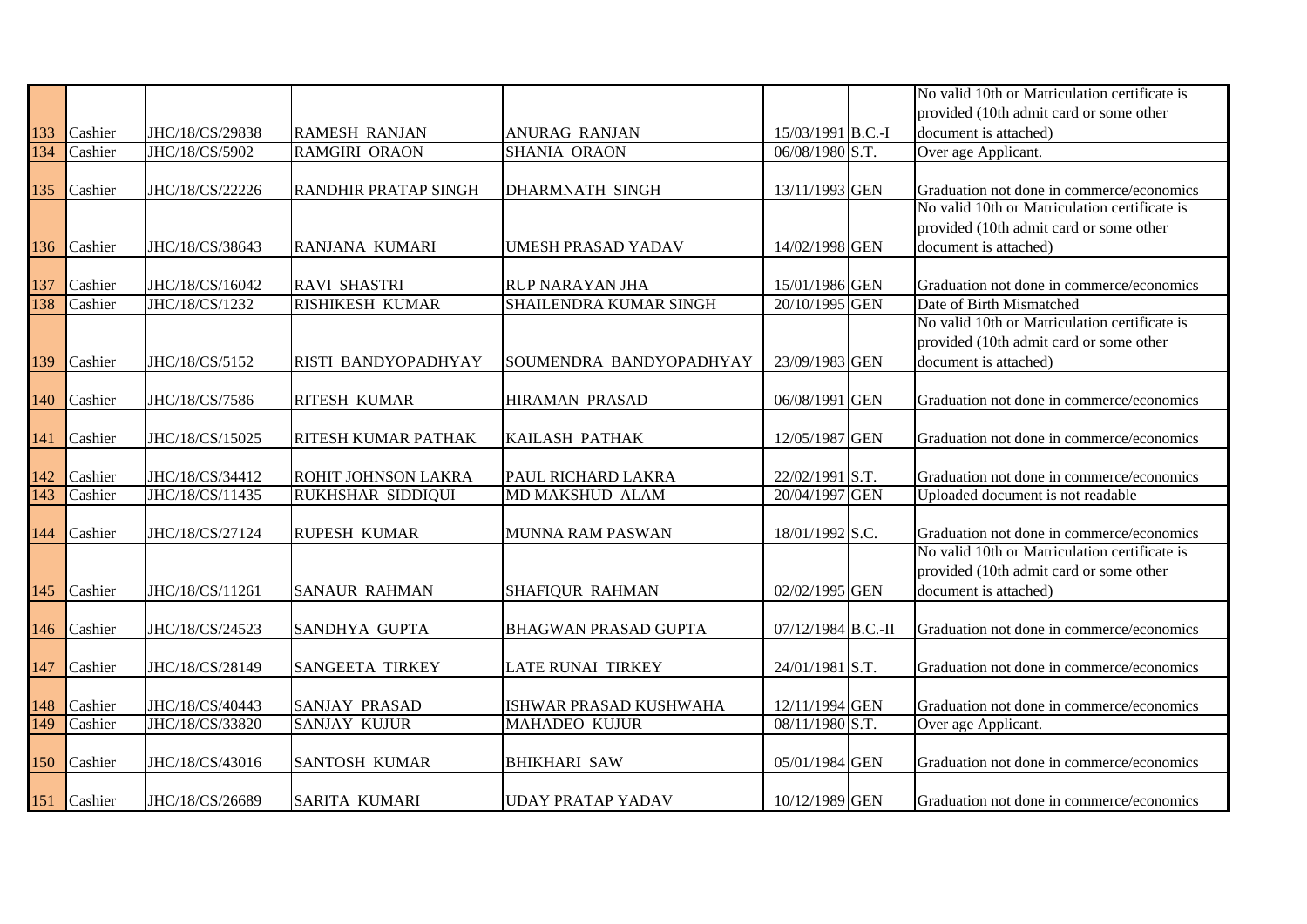| 152        | Cashier | JHC/18/CS/1049                    | <b>SATISH ANILKUMAR PASI</b>                       | ANILKUMAR SHATURAM PASI    | 03/04/1998 S.C.                    | Provided 10th document do not have date of birth<br>No valid 10th or Matriculation certificate is |
|------------|---------|-----------------------------------|----------------------------------------------------|----------------------------|------------------------------------|---------------------------------------------------------------------------------------------------|
|            |         |                                   |                                                    |                            |                                    | provided (10th admit card or some other                                                           |
|            |         |                                   |                                                    |                            |                                    |                                                                                                   |
| 153        | Cashier | JHC/18/CS/2092                    | SAURABH KUMAR TIWARI                               | <b>ASHOK KUMAR TIWARI</b>  | 22/09/1996 GEN                     | document is attached)<br>No valid 10th or Matriculation certificate is                            |
|            |         |                                   |                                                    |                            |                                    | provided (10th admit card or some other                                                           |
|            |         |                                   |                                                    |                            |                                    |                                                                                                   |
| 154<br>155 | Cashier | JHC/18/CS/7876<br>JHC/18/CS/19600 | <b>SHAILESH KUMAR</b><br><b>SHAMBHU KUMAR RAVI</b> | <b>SITARAM MAHTO</b>       | 09/11/1989 B.C.-II                 | document is attached)                                                                             |
| 156        | Cashier | JHC/18/CS/7708                    |                                                    | <b>JUGAL RAM</b>           | 04/08/1982 S.C.<br>05/06/1983 S.T. | Over age Applicant.                                                                               |
|            | Cashier |                                   | <b>SHANKER TOPPO</b>                               | <b>BIRSA TOPPO</b>         |                                    | Over age Applicant.                                                                               |
| 157        | Cashier | JHC/18/CS/39641                   | SHEELA KUMARI                                      | <b>VIJAY PANDIT</b>        | 25/12/1998 GEN                     | Graduation not done in commerce/economics                                                         |
|            |         |                                   |                                                    |                            |                                    |                                                                                                   |
| 158        | Cashier | JHC/18/CS/2842                    | <b>SHUBHAM BHARTI</b>                              | <b>DILIP KUMAR PASWAN</b>  | 11/09/1996 S.C.                    | Graduation not done in commerce/economics                                                         |
|            |         |                                   |                                                    |                            |                                    |                                                                                                   |
| 159        | Cashier | JHC/18/CS/28871                   | <b>SNEHA SUMEE</b>                                 | <b>SHEKHAR KUMAR</b>       | 01/02/1985 GEN                     | Graduation not done in commerce/economics                                                         |
|            |         |                                   |                                                    |                            |                                    | No valid 10th or Matriculation certificate is                                                     |
|            |         |                                   |                                                    |                            |                                    | provided (10th admit card or some other                                                           |
| 160        | Cashier | JHC/18/CS/30352                   | <b>SONAM SHARMA</b>                                | RAMJIWAN SHARMA            | 04/01/1991 GEN                     | document is attached)                                                                             |
|            |         |                                   |                                                    |                            |                                    |                                                                                                   |
| 161        | Cashier | JHC/18/CS/28283                   | <b>SUBHADIP SINHA</b>                              | <b>KRISHNA KUMAR SINHA</b> | 02/08/1992 GEN                     | Provided 10th document do not have date of birth                                                  |
|            |         |                                   | <b>SUBHASH CHANDRA</b>                             |                            |                                    |                                                                                                   |
| 162        | Cashier | JHC/18/CS/7610                    | <b>THAKUR</b>                                      | <b>SHANKAR THAKUR</b>      | 23/12/1995 B.C.-I                  | Uploaded document is not readable                                                                 |
|            |         |                                   |                                                    |                            |                                    |                                                                                                   |
| 163        | Cashier | JHC/18/CS/3345                    | <b>SUBHASH KUMAR</b>                               | SANTLAL SAH                | 29/08/1993 GEN                     | Graduation not done in commerce/economics                                                         |
|            |         |                                   |                                                    |                            |                                    |                                                                                                   |
| 164        | Cashier | JHC/18/CS/32364                   | <b>SUBHASH KUMAR</b>                               | <b>GANESH MISTRY</b>       | 22/05/1988 B.C.-I                  | Graduation not done in commerce/economics                                                         |
|            |         |                                   |                                                    |                            |                                    |                                                                                                   |
| 165        | Cashier | JHC/18/CS/34584                   | <b>SUDHIR KUMAR SINGH</b>                          | <b>JITENDRA SINGH</b>      | 15/08/1986 GEN                     | Graduation not done in commerce/economics                                                         |
|            |         |                                   |                                                    |                            |                                    |                                                                                                   |
| 166        | Cashier | JHC/18/CS/28445                   | <b>SUMIT KUMAR</b>                                 | MRITUNJAY KUMAR SINGH      | 31/12/1991 GEN                     | Graduation not done in commerce/economics<br>No valid 10th or Matriculation certificate is        |
|            |         |                                   |                                                    |                            |                                    | provided (10th admit card or some other                                                           |
|            |         |                                   |                                                    |                            |                                    |                                                                                                   |
| 167        | Cashier | JHC/18/CS/6089                    | <b>SUMIT KUMAR</b>                                 | <b>MANOJ KUMAR</b>         | 12/09/1998 GEN                     | document is attached)                                                                             |
| 168        | Cashier | JHC/18/CS/17167                   | <b>SURAJ KUMAR RAJAK</b>                           | <b>BAIJNATH RAJAK</b>      | 15/04/1988 S.C.                    | Graduation not done in commerce/economics                                                         |
| 169        | Cashier | JHC/18/CS/917                     | <b>SURYA KUMAR PASWAN</b>                          | <b>SOHAN HAZRA</b>         | 04/08/1998 S.C.                    | Uploaded document is not readable                                                                 |
|            |         |                                   |                                                    |                            |                                    |                                                                                                   |
| 170        | Cashier | JHC/18/CS/23432                   | <b>SUVAM KUMAR THAKUR</b>                          | PIJUSH KANTI THAKUR        | 18/06/1997 GEN                     | Graduation not done in commerce/economics                                                         |
|            |         |                                   |                                                    |                            |                                    |                                                                                                   |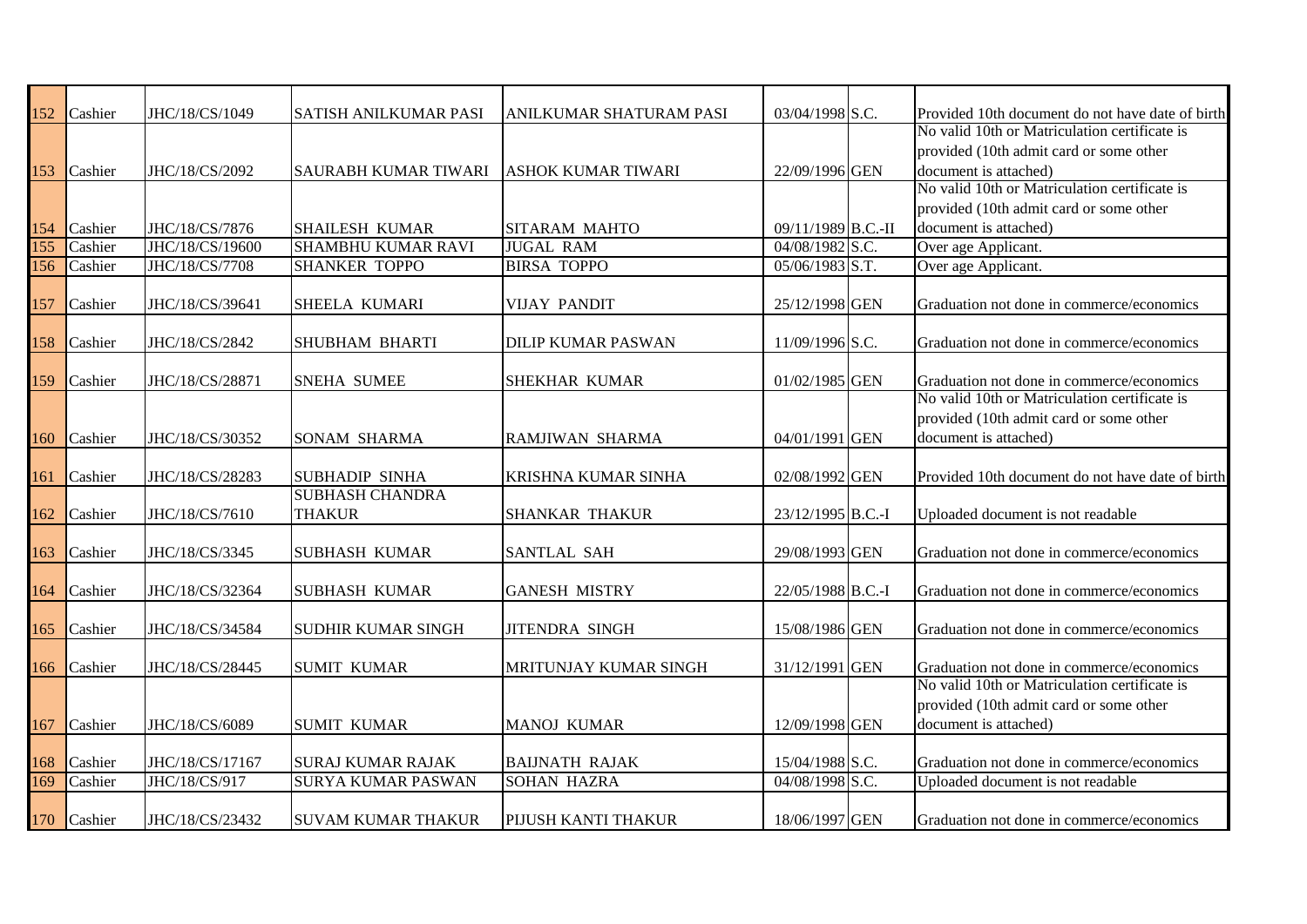| 171              | Cashier | JHC/18/CS/7195  | <b>SWETA KUMARI</b>       | UDAY SHANKAR MISHRA         | 19/09/1990 GEN    | Graduation not done in commerce/economics        |
|------------------|---------|-----------------|---------------------------|-----------------------------|-------------------|--------------------------------------------------|
|                  |         |                 |                           |                             |                   |                                                  |
| 172              | Cashier | JHC/18/CS/39219 | TAJ HASAN KHAN            | <b>ZAKIR KHAN</b>           | 16/07/1996 GEN    | Graduation not done in commerce/economics        |
| 173              | Cashier | JHC/18/CS/16494 | <b>TANU PRIYA</b>         | <b>BINOD KUMAR</b>          | 20/09/1998 B.C.-I | Uploaded document is not readable                |
|                  |         |                 |                           |                             |                   |                                                  |
| 174              | Cashier | JHC/18/CS/40187 | <b>UMESH KUMAR RAI</b>    | <b>SURESH RAI</b>           | 12/03/1985 GEN    | Graduation not done in commerce/economics        |
| $\overline{175}$ | Cashier | JHC/18/CS/5380  | <b>UMESH KUMAR BARAIK</b> | <b>BANESHWAR BARAIK</b>     | $01/02/1984$ S.T. | No graduation certificate provided               |
|                  |         |                 |                           |                             |                   | No valid 10th or Matriculation certificate is    |
|                  |         |                 |                           |                             |                   | provided (10th admit card or some other          |
| 176              | Cashier | JHC/18/CS/9674  | UTKARSH JAISWAL           | <b>RAVI JAISWAL</b>         | 12/06/1997 B.C.-I | document is attached)                            |
|                  |         |                 |                           |                             |                   |                                                  |
| 177              | Cashier | JHC/18/CS/886   | VAIBHAV PRAKASH           | AWADHESH KUMAR PRAJAPATI    | 02/09/1996 B.C.-I | Graduation not done in commerce/economics        |
|                  |         |                 | <b>VIDYASHANKAR SINGH</b> |                             |                   |                                                  |
| 178              | Cashier | JHC/18/CS/42028 | <b>MAHATO</b>             | <b>BHAGWAN SINGH MAHATO</b> | 04/02/1988 GEN    | Provided 10th document do not have date of birth |
| 179              | Cashier | JHC/18/CS/20537 | <b>VIJAY HEMBROM</b>      | <b>JOSEPH HEMBROM</b>       | 03/05/1986 S.T.   | Graduation not done in commerce/economics        |
| 180              | Cashier | JHC/18/CS/34612 | <b>VIKRAM PRASAD</b>      | <b>MOTILAL SAW</b>          | 17/05/1994 B.C.-I | Duplicate application form                       |
|                  |         |                 |                           |                             |                   | No valid 10th or Matriculation certificate is    |
|                  |         |                 |                           |                             |                   | provided (10th admit card or some other          |
| 181              | Cashier | JHC/18/CS/36860 | VINAY KUMAR JAYSWAR       | <b>BAIJNATH JAYSWAR</b>     | 15/03/1991 GEN    | document is attached)                            |
|                  |         |                 |                           |                             |                   | No valid 10th or Matriculation certificate is    |
|                  |         |                 |                           |                             |                   | provided (10th admit card or some other          |
| 182              | Cashier | JHC/18/CS/27569 | <b>VIPIN KUMAR GUPTA</b>  | IRAVINDRA KUMAR GUPTA       | 01/12/1986 GEN    | document is attached)                            |
|                  |         |                 |                           |                             |                   |                                                  |
| 183              | Cashier | JHC/18/CS/26185 | VISHWAJEET ANAND          | VISHWA NATH JHA             | 12/04/1998 GEN    | Graduation not done in commerce/economics        |
|                  |         |                 |                           |                             |                   |                                                  |
| 184              | Cashier | JHC/18/CS/41596 | VIVEK KUMAR MAHTO         | <b>JAGDISH MAHTO</b>        | 14/05/1995 B.C.-I | Graduation not done in commerce/economics        |
|                  |         |                 |                           |                             |                   |                                                  |
| 185              | Cashier | JHC/18/CS/6192  | <b>VIWEK CHAPARIA</b>     | <b>VIJOY CHAPARIA</b>       | 10/05/1991 GEN    | Provided 10th document do not have date of birth |
| 186              | Cashier | JHC/18/CS/7481  | WILLIAM VIKAS BOIPAI      | <b>NARESH BOIPAI</b>        | 28/05/1983 S.T.   | Over age Applicant.                              |
|                  |         |                 |                           |                             |                   | No valid 10th or Matriculation certificate is    |
|                  |         |                 |                           |                             |                   | provided (10th admit card or some other          |
| 187              | Cashier | JHC/18/CS/8077  | YAJ SAHU                  | <b>JEEVNARAYAN SAHU</b>     | 04/03/1996 B.C.-I | document is attached)                            |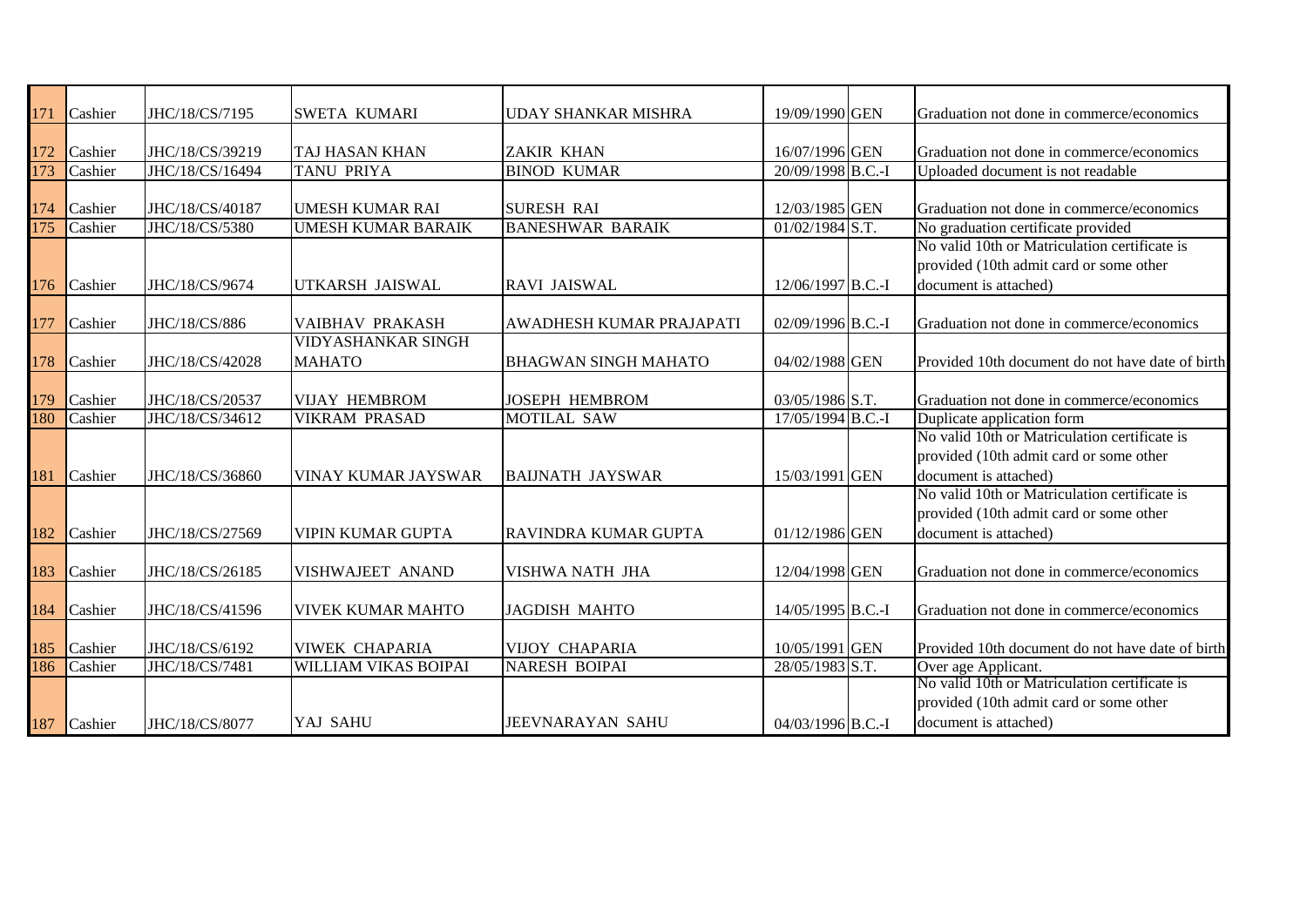## LIST OF APPLICANT NOT ELIGIBLE FOR WRITTEN EXAMINATION UNDER ADVT. NO. 04/ACCTS/2018

| S.no                    | <b>POST</b><br><b>APPLIED</b> | <b>APPLICATION</b><br><b>NUMBER</b> | <b>APPLICANT NAME</b>          | <b>FATHER'S NAME</b>      | <b>DATE OF</b><br><b>BIRTH</b> | <b>CASTE</b> | <b>REJECTION REASON</b>                       |
|-------------------------|-------------------------------|-------------------------------------|--------------------------------|---------------------------|--------------------------------|--------------|-----------------------------------------------|
|                         | Typist                        | JHC/18/TY/41461                     | <b>AAKASH KUMAR</b>            | <b>SHYAMDEO PRASAD</b>    | 03/01/1995                     | <b>GEN</b>   | Typing Certificate is not provided            |
|                         | Typist                        | JHC/18/TY/37393                     | <b>ABHAY KUMAR DAS</b>         | <b>JAGLAL RAM</b>         | 03/05/1986                     | S.C.         | Uploaded document is not readable             |
|                         |                               |                                     |                                |                           |                                |              | No valid 10th or Matriculation certificate is |
|                         |                               |                                     |                                |                           |                                |              | provided (10th admit card or some other       |
| $\overline{\mathsf{S}}$ | Typist                        | JHC/18/TY/2972                      | <b>ABHIJEET MUNDA</b>          | <b>SUKRA MUNDA</b>        | 01/08/1993                     | S.T.         | document is attached)                         |
|                         |                               |                                     |                                |                           |                                |              | No typing speed is mentioned in typing        |
| $\overline{4}$          | Typist                        | JHC/18/TY/1888                      | ABHISALAM KERKETTA             | LATE LAURENCE KERKETTA    | 22/10/1986                     | S.T.         | certificate                                   |
|                         |                               |                                     |                                |                           |                                |              | No valid 10th or Matriculation certificate is |
|                         |                               |                                     |                                |                           |                                |              | provided (10th admit card or some other       |
| $\overline{5}$          | Typist                        |                                     | JHC/18/TY/39373 ABHISHEK KUMAR | AJAY KUMAR CHOUDHARY      | 15/01/1992                     | <b>GEN</b>   | document is attached)                         |
| 6                       | Typist                        | JHC/18/TY/2521                      | <b>ABHISHEK KUMAR</b>          | <b>MAHESH PRASAD</b>      | 26/02/1996                     | <b>GEN</b>   | Typing Certificate is not provided            |
|                         | Typist                        | JHC/18/TY/41580                     | <b>ABHISHEK PANDEY</b>         | RAVINDRA PANDEY           | 08/12/1996                     | <b>GEN</b>   | Typing Certificate is not provided            |
| 8                       | Typist                        | JHC/18/TY/10033                     | ABRENCIA MINZ                  | <b>JAMES PETER MINZ</b>   | 20/07/1990                     | S.T.         | Specified speed perimeter do not match        |
| Q.                      | Typist                        | JHC/18/TY/23195                     | <b>ADITYA KUMAR RANA</b>       | SHANKAR RANA              | 07/08/1992                     | $B.C.-I$     | Typing Certificate is not provided            |
| 10                      | Typist                        | JHC/18/TY/7709                      | <b>AJAMBER SINGH MUNDA</b>     | <b>SURYAN SINGH MUNDA</b> | 04/08/1989                     | S.T.         | Typing Certificate is not provided            |
| 11                      | Typist                        | JHC/18/TY/19158                     | <b>AJAY KUMAR BARAIK</b>       | <b>HARI SINGH BARAIK</b>  | 05/01/1983                     | S.T.         | Specified speed perimeter do not match        |
|                         |                               |                                     |                                | <b>BINOD KUMAR SINGH</b>  |                                |              |                                               |
| 12                      | Typist                        | JHC/18/TY/29296 AJAY KUMAR          |                                | <b>CHOUDHARY</b>          | 05/07/1987                     | <b>GEN</b>   | Uploaded document is not readable             |
| 13                      | Typist                        | JHC/18/TY/3949                      | <b>AJEET KUMAR</b>             | <b>BHARAT RAM</b>         | 11/12/1989                     | <b>GEN</b>   | Typing Certificate is not provided            |
| 14                      | Typist                        | JHC/18/TY/36696                     | <b>AJITABH DEMTA</b>           | <b>ALOIS DEMTA</b>        | 25/02/1981                     | S.T.         | Typing Certificate is not provided            |
| 15                      | Typist                        | JHC/18/TY/4435                      | <b>AKASH MISHRA</b>            | <b>BRIJ MOHAN MISHRA</b>  | 01/01/1994                     | <b>GEN</b>   | Specified speed perimeter do not match        |
| 16                      | Typist                        | JHC/18/TY/43298                     | <b>ALBER ZISHAN</b>            | MD HAYAT AHMAD            | 13/12/1989                     | $B.C.-I$     | Typing Certificate is not provided            |
| $\overline{17}$         | Typist                        | JHC/18/TY/42485                     | <b>AMAN BANSINGH</b>           | <b>JAIPAL BANSINGH</b>    | 26/06/1991                     | S.T.         | Specified speed perimeter do not match        |
| 18                      | Typist                        | JHC/18/TY/511                       | <b>AMAN MISHRA</b>             | TRIPURARI MISHRA          | 06/11/1993                     | <b>GEN</b>   | Typing Certificate is not provided            |
| 19                      | Typist                        | JHC/18/TY/34976                     | <b>AMAN KUMAR</b>              | <b>BALIRAM MAHTO</b>      | 08/01/1995                     | $B.C.-I$     | Typing Certificate is not provided            |
| 20                      | Typist                        | JHC/18/TY/16433                     | <b>AMAR YADAV</b>              | NINKU RAM YADAV           | 07/02/1986                     | <b>GEN</b>   | Specified speed perimeter do not match        |
| $\overline{21}$         | Typist                        | JHC/18/TY/6353                      | <b>AMAR NATH PANDEY</b>        | <b>KASHI NATH PANDEY</b>  | 28/02/1994                     | <b>GEN</b>   | Typing Certificate is not provided            |
| $\overline{22}$         | Typist                        | JHC/18/TY/40623                     | AMAR KUMAR                     | <b>BANSHIDHAR SAHU</b>    | 26/11/1993                     | <b>GEN</b>   | Typing Certificate is not provided            |
| 23                      | Typist                        | JHC/18/TY/43887                     | <b>AMIT KUMAR SINGH</b>        | <b>JAYRAM SINGH</b>       | 27/07/1986                     | <b>GEN</b>   | Specified speed perimeter do not match        |
| 24                      | Typist                        | JHC/18/TY/4524                      | <b>AMIT MINZ</b>               | <b>JOHN MINZ</b>          | 13/12/1988                     | S.T.         | Typing Certificate is not provided            |
| $\overline{25}$         | Typist                        | JHC/18/TY/7340                      | <b>AMIT KUMAR</b>              | <b>BHAGWAN SINGH</b>      | 20/01/1990                     | <b>GEN</b>   | Typing Certificate is not provided            |
| 26                      | Typist                        | JHC/18/TY/27599                     | <b>AMIT BECK</b>               | <b>FAGU BECK</b>          | 20/09/1983                     | S.T.         | Typing Certificate is not provided            |
| $\overline{27}$         | Typist                        | JHC/18/TY/37779                     | <b>AMIT KUMAR THAKUR</b>       | DEEPAK THAKUR             | 17/11/1986                     | $B.C.-I$     | Uploaded document is not readable             |
| $\overline{28}$         | Typist                        | JHC/18/TY/19445                     | AMRENDRA KUMAR                 | <b>BIRENDRA SINGH</b>     | 26/01/1991                     | <b>GEN</b>   | Typing Certificate is not readable            |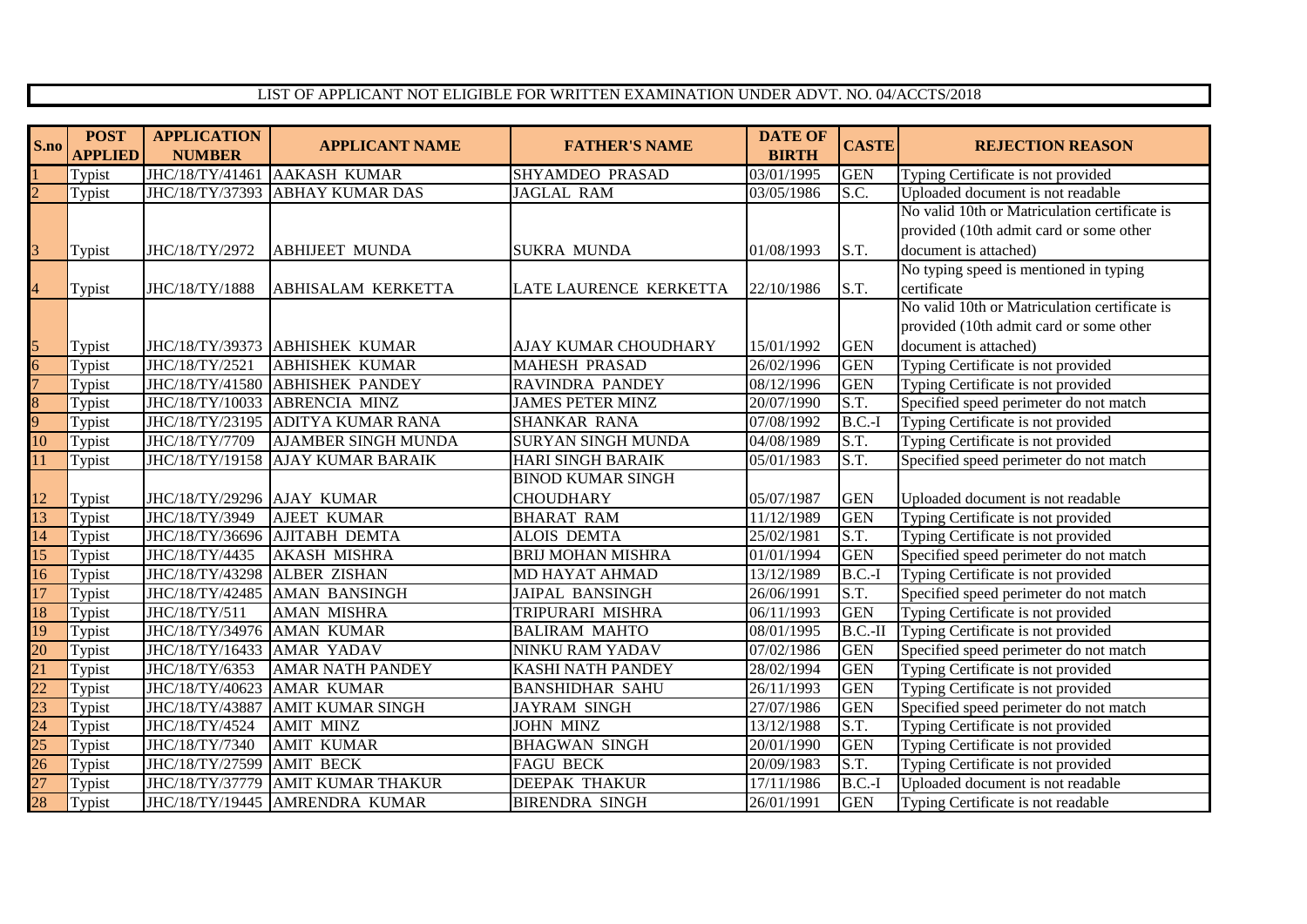|                 |        |                            | AMRIT JOHN KONGARI JOHN              |                          |            |            |                                               |
|-----------------|--------|----------------------------|--------------------------------------|--------------------------|------------|------------|-----------------------------------------------|
| 29              | Typist | JHC/18/TY/36392            | <b>KONGARI</b>                       | ALOIS KONGARI            | 13/03/1986 | S.T.       | Typing Certificate is not provided            |
| 30              | Typist | JHC/18/TY/36281            | <b>ANAND TIRKEY</b>                  | <b>BLACIUS TIRKEY</b>    | 06/05/1986 | S.T.       | Typing Certificate is not provided            |
|                 |        |                            |                                      |                          |            |            | No typing speed is mentioned in typing        |
| 31              | Typist | JHC/18/TY/37331 ANIL KUMAR |                                      | KAMESHWAR RANA           | 20/08/1993 | <b>GEN</b> | certificate                                   |
| $\overline{32}$ | Typist | JHC/18/TY/40946            | <b>ANIMA KUMARI</b>                  | <b>MANGAL ORAON</b>      | 15/07/1987 | S.T.       | Typing Certificate is not provided            |
| $\overline{33}$ | Typist | JHC/18/TY/41203            | <b>ANJALI</b>                        | <b>LATE DEVANAND</b>     | 27/08/1996 | $B.C.-I$   | Typing Certificate is not provided            |
| $\overline{34}$ | Typist | JHC/18/TY/16405            | <b>ANKESH KUMAR</b>                  | <b>RAM SHANKAR</b>       | 05/07/1997 | S.C.       | Typing Certificate is not provided            |
|                 |        |                            |                                      |                          |            |            | No typing speed is mentioned in typing        |
| 35              | Typist | JHC/18/TY/5287             | ANKIT KUMAR FOGLA                    | ASHOK KUMAR FOGLA        | 18/03/1991 | <b>GEN</b> | certificate                                   |
|                 |        |                            |                                      |                          |            |            | No typing speed is mentioned in typing        |
| 36              | Typist | JHC/18/TY/36445            | <b>ANKIT KUMAR</b>                   | RAJ KISHORE SAW          | 10/06/1989 | $B.C.-I$   | certificate                                   |
| $\overline{37}$ | Typist | JHC/18/TY/27277            | <b>ANKIT KUMAR MAHLI</b>             | <b>MANIRAM MAHLI</b>     | 10/01/1989 | S.T.       | Typing Certificate is not provided            |
| 38              | Typist | JHC/18/TY/12708            | <b>ANKIT ABHISHEK</b>                | SHAILESH SINHA           | 27/07/1996 | <b>GEN</b> | Typing Certificate is not readable            |
| 39              | Typist | JHC/18/TY/8914             | <b>ANSHU KUMAR</b>                   | <b>SHAMBHU KUMAR</b>     | 20/02/1994 | <b>GEN</b> | Typing Certificate is not provided            |
|                 |        |                            |                                      |                          |            |            | No typing speed is mentioned in typing        |
| $40^{\circ}$    | Typist | JHC/18/TY/16350 ANUJ KUMAR |                                      | DAMODAR MISHRA           | 09/11/1987 | <b>GEN</b> | certificate                                   |
|                 |        |                            |                                      | LATE GANGESHWAR DAYAL    |            |            |                                               |
| 41              | Typist | JHC/18/TY/24680            | <b>ANUJ KUMAR CHATURVEDI</b>         | <b>CHATURVEDI</b>        | 15/01/1988 | <b>GEN</b> | Typing Certificate is not provided            |
| 42              | Typist | JHC/18/TY/9352             | APRATIM KUMAR ARYA                   | RAM LAKHAN PRASAD        | 25/01/1992 | <b>GEN</b> | Uploaded document is not readable             |
| 43              | Typist | JHC/18/TY/33799            | <b>ARUN KUMAR DAS</b>                | <b>BABULAL DAS</b>       | 27/01/1989 | S.C.       | Typing Certificate is not provided            |
| 44              | Typist | JHC/18/TY/584              | <b>ARVIND BARA</b>                   | <b>WALTER BARA</b>       | 01/12/1990 | S.T.       | Specified speed perimeter do not match        |
| 45              | Typist | JHC/18/TY/14214            | ARVIND KUMAR PRADHAN                 | <b>UMESH PRADHAN</b>     | 21/04/1992 | <b>GEN</b> | Specified speed perimeter do not match        |
|                 |        |                            |                                      | SHAMANDAS LEKHUMAL       |            |            |                                               |
| 46              | Typist |                            | JHC/18/TY/15441 ASHA SHAMANDAS BAJAJ | <b>BAJAJ</b>             | 28/04/1978 | S.C.       | Uploaded document is not readable             |
|                 |        |                            |                                      |                          |            |            | No typing speed is mentioned in typing        |
| 47              | Typist | JHC/18/TY/20391            | <b>ASHISH KUMAR</b>                  | <b>ARUN KUMAR</b>        | 02/02/1985 | <b>GEN</b> | certificate                                   |
| 48              | Typist | JHC/18/TY/793              | <b>ASHISH KAUSHAL</b>                | RAJKUMAR KAUSHAL         | 12/12/1988 | S.C.       | Typing Certificate is not provided            |
| 49              | Typist | JHC/18/TY/4613             | <b>ASHISH KUMAR</b>                  | <b>SURESH PRASAD</b>     | 03/10/1993 | $B.C.-II$  | Typing Certificate is not provided            |
| 50              | Typist | JHC/18/TY/9362             | <b>ASHISH RANJAN</b>                 | PREM KUMAR SINHA         | 29/01/1985 | <b>GEN</b> | Uploaded document is not readable             |
| 51              | Typist | JHC/18/TY/32118            | <b>ASHOK KUMAR PANDEY</b>            | <b>ANIL KUMAR PANDEY</b> | 18/12/1990 | <b>GEN</b> | Uploaded document is not readable             |
| $\overline{52}$ | Typist | JHC/18/TY/15207            | <b>ASHRITA KERKETTA</b>              | <b>MAHESH KERKETTA</b>   | 31/03/1993 | S.T.       | Specified speed perimeter do not match        |
| 53              | Typist | JHC/18/TY/34994            | ASHUTOSH KUMAR                       | MAHENDRA SINGH           | 13/02/1996 | <b>GEN</b> | Typing Certificate is not provided            |
|                 |        |                            |                                      |                          |            |            | No typing speed is mentioned in typing        |
| 54              | Typist | JHC/18/TY/28417            | <b>ASHWIN TOPPO</b>                  | <b>JAMES TOPPO</b>       | 13/04/1991 | S.T.       | certificate                                   |
| $\overline{55}$ | Typist | JHC/18/TY/17744            | <b>ASIYA KHATUN</b>                  | <b>IBRAHIM ANSARI</b>    | 25/12/1994 | $B.C.-I$   | Typing Certificate is not provided            |
|                 |        |                            |                                      |                          |            |            | No valid 10th or Matriculation certificate is |
|                 |        |                            |                                      |                          |            |            | provided (10th admit card or some other       |
| 56              | Typist |                            | JHC/18/TY/37940 ATUL KUMAR KUSHWAHA  | <b>NANDLAL MAHTO</b>     | 11/09/1985 | <b>GEN</b> | document is attached)                         |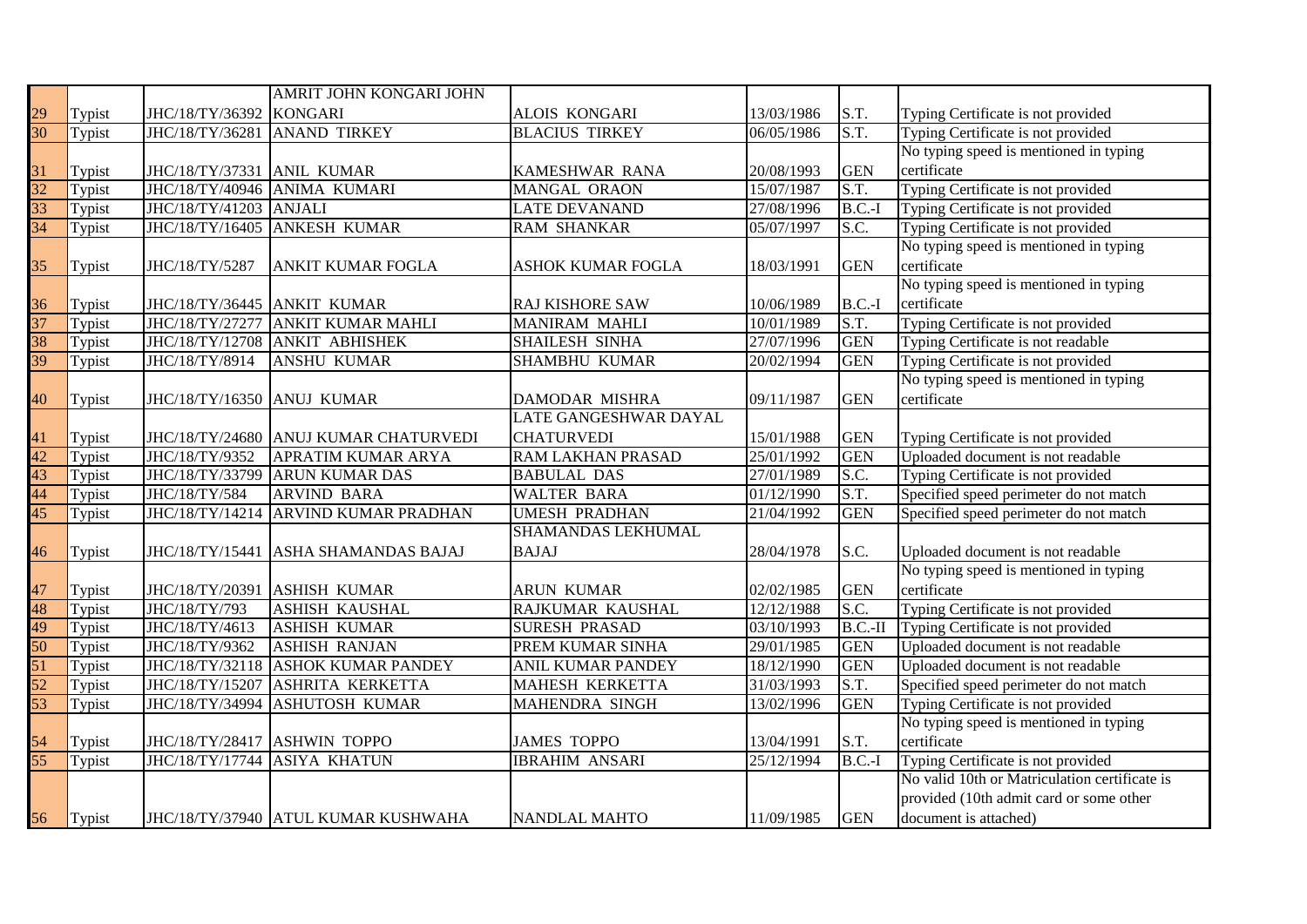|                 |        |                              |                                        |                           |            |                          | No typing speed is mentioned in typing        |
|-----------------|--------|------------------------------|----------------------------------------|---------------------------|------------|--------------------------|-----------------------------------------------|
| 57              | Typist |                              | JHC/18/TY/32961 AVINASH KUMAR          | <b>ARJUN YADAV</b>        | 02/01/1997 | $B.C.-I$                 | certificate                                   |
|                 |        |                              |                                        | LATE SHAHDEO PASWAN       |            |                          | Provided 10th document do not have date of    |
| 58              | Typist |                              | JHC/18/TY/34615 AWADHESH PASWAN        | <b>PASWAN</b>             | 04/03/1980 | S.C.                     | birth                                         |
|                 |        |                              |                                        |                           |            |                          | No valid 10th or Matriculation certificate is |
|                 |        |                              |                                        |                           |            |                          | provided (10th admit card or some other       |
| 59              | Typist |                              | JHC/18/TY/29186 BABLA KUMAR            | <b>RAKHO HARI ROY</b>     | 13/11/1988 | <b>GEN</b>               | document is attached)                         |
|                 |        |                              |                                        |                           |            |                          | No valid 10th or Matriculation certificate is |
|                 |        |                              |                                        |                           |            |                          | provided (10th admit card or some other       |
| 60              | Typist |                              | JHC/18/TY/35026 BADAL PANDEY           | <b>SUDAMA PANDEY</b>      | 11/05/1987 | <b>GEN</b>               | document is attached)                         |
| $\overline{61}$ | Typist | JHC/18/TY/10953 BALBIR       |                                        | <b>UDAY PRASAD</b>        | 15/07/1996 | S.C.                     | Specified speed perimeter do not match        |
| $\overline{62}$ | Typist | JHC/18/TY/39115 BHANUMATI    |                                        | <b>JAGMOHAN PATAR</b>     | 10/03/1991 | S.T.                     | Typing Certificate is not provided            |
|                 |        |                              |                                        |                           |            |                          | No typing speed is mentioned in typing        |
|                 | Typist | JHC/18/TY/9682               | <b>BHUNESHWAR KUMAR</b>                | <b>JAGDISH MAHTO</b>      | 12/02/1996 | $B.C.-I$                 | certificate                                   |
| $\frac{63}{64}$ | Typist |                              | JHC/18/TY/13726 BIBHUTI KUMAR GUPTA    | RAJENDRA PRASAD           | 03/02/1988 | $B.C.-II$                | Uploaded document is not readable             |
| $\frac{1}{65}$  | Typist | JHC/18/TY/16104 BINAY TIRKEY |                                        | SANTIEL TIRKEY            | 18/05/1988 | S.T.                     | Typing Certificate is not provided            |
| $\overline{66}$ | Typist | JHC/18/TY/18845              | <b>BINITA MARDI</b>                    | <b>GONDRO MARDI</b>       | 15/03/1995 | S.T.                     | Specified speed perimeter do not match        |
| $\overline{67}$ | Typist | JHC/18/TY/19671              | <b>BIPIN BARA</b>                      | YACUB BARA                | 17/06/1980 | $\overline{\text{S.T.}}$ | Duplicate application form                    |
| $\overline{68}$ | Typist | JHC/18/TY/17289              | <b>BIPIN KUMAR</b>                     | <b>SUMAN KUMAR</b>        | 29/10/1992 | $B.C.-I$                 | Typing Certificate is not provided            |
| $\overline{69}$ | Typist | JHC/18/TY/12010              | <b>BISHAL MURMU</b>                    | <b>BINOD BIHARI MURMU</b> | 01/03/1992 | S.T.                     | Typing Certificate is not provided            |
| $\overline{70}$ | Typist | JHC/18/TY/43664              | <b>BISHNAY KUMAR BEDIA</b>             | <b>JAGAT RAM BEDIA</b>    | 23/11/1979 | S.T.                     | Specified speed perimeter do not match        |
| $\overline{71}$ | Typist | JHC/18/TY/1731               | <b>BISHWANATH ORAON</b>                | <b>BIRSA ORAON</b>        | 04/05/1994 | $\overline{\text{S.T.}}$ | Typing Certificate is not readable            |
| $\overline{72}$ | Typist |                              | JHC/18/TY/12615 BISHWARANJAN KUMAR     | <b>JAG MOHAN SINGH</b>    | 14/09/1983 | <b>GEN</b>               | Typing Certificate is not provided            |
|                 |        |                              |                                        |                           |            |                          | No typing speed is mentioned in typing        |
| 73              | Typist |                              | JHC/18/TY/27821 CHANDAN KUMAR CHANDRA  | MOHAN KUMAR CHANDRA       | 10/02/1985 | <b>GEN</b>               | certificate                                   |
| $\frac{1}{74}$  | Typist |                              | JHC/18/TY/15485 CHANDAN KUMAR GAURAV   | <b>LALDEO PRASAD</b>      | 04/01/1986 | <b>GEN</b>               | Typing Certificate is not provided            |
| $\frac{1}{75}$  | Typist |                              | JHC/18/TY/34726 CHANDAN KUMAR          | <b>ASHOK KR MISHRA</b>    | 24/04/1990 | <b>GEN</b>               | Typing Certificate is not provided            |
| $\overline{76}$ | Typist |                              | JHC/18/TY/19415 CHANDAN KUMAR          | <b>RAM NATH SAH</b>       | 26/08/1985 | <b>GEN</b>               | Uploaded document is not readable             |
|                 |        |                              |                                        |                           |            |                          | No typing speed is mentioned in typing        |
| 77              | Typist |                              | JHC/18/TY/17980 CHANDRA SHEKHAR SHARMA | <b>UMESH DUTT SHARMA</b>  | 14/01/1990 | <b>GEN</b>               | certificate                                   |
| 78              | Typist |                              | JHC/18/TY/10570 CHANDRA PRAKASH NANDA  | <b>BRAHMA DEO RAM</b>     | 12/04/1997 | S.C.                     | Typing Certificate is not provided            |
|                 |        |                              | <b>CHANDRADEEP THAKUR</b>              |                           |            |                          |                                               |
| 79              | Typist | JHC/18/TY/39921              | <b>CHANDRADEEP THAKUR</b>              | PREMCHAND THAKUR          | 10/02/1990 | $B.C.-I$                 | Typing Certificate is not provided            |
|                 |        |                              |                                        |                           |            |                          | No typing speed is mentioned in typing        |
| 80              | Typist |                              | JHC/18/TY/31690 DANI P GEORGE          | <b>G.GEORGE</b>           | 19/06/1991 | <b>GEN</b>               | certificate                                   |
|                 |        |                              |                                        |                           |            |                          | No typing speed is mentioned in typing        |
| 81              | Typist |                              | JHC/18/TY/14345 DEEPAK KUMAR           | <b>SHANKAR SAHU</b>       | 15/08/1995 | <b>GEN</b>               | certificate                                   |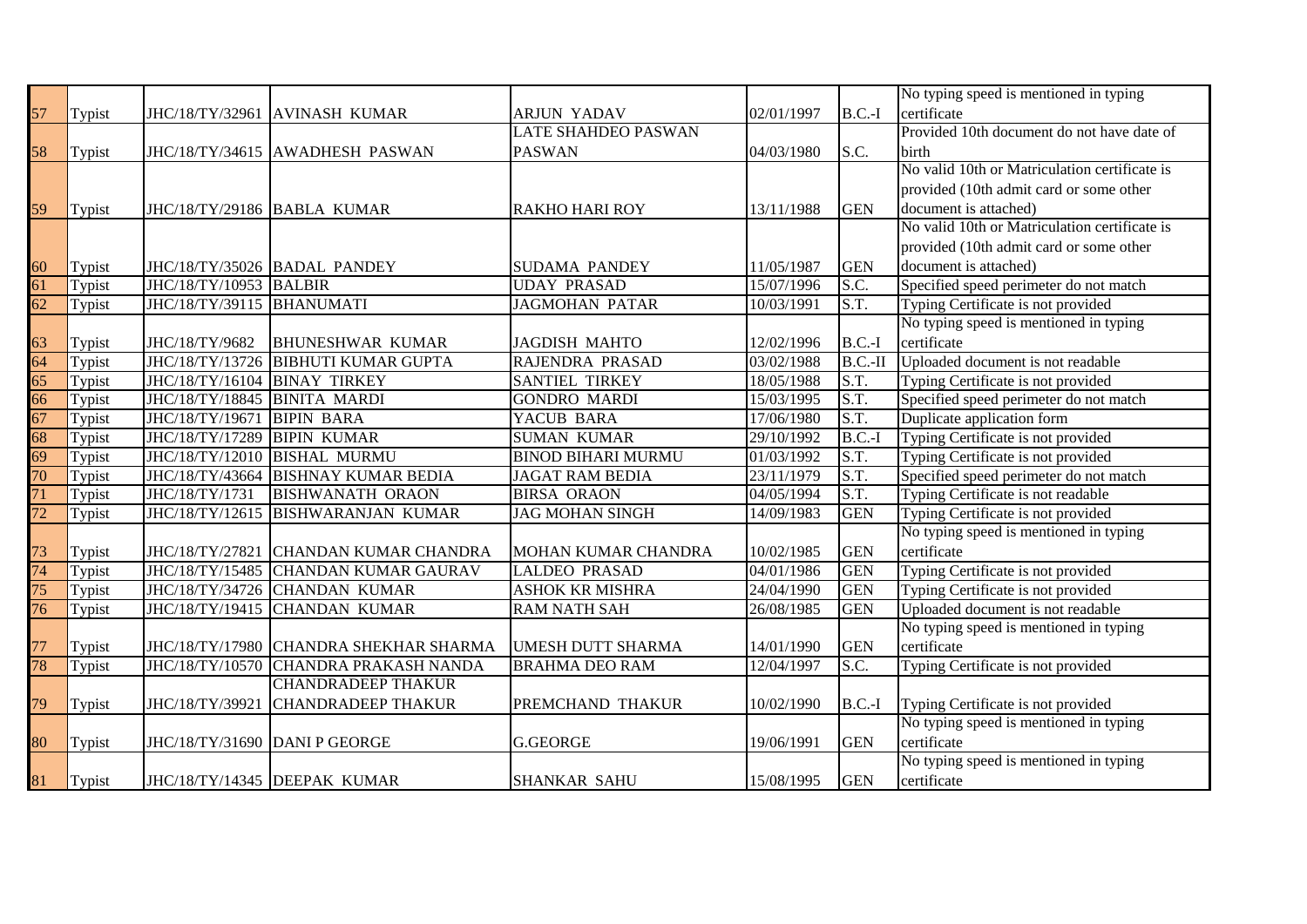|                  |        |                              |                                                             |                                |            |                          | No valid 10th or Matriculation certificate is |
|------------------|--------|------------------------------|-------------------------------------------------------------|--------------------------------|------------|--------------------------|-----------------------------------------------|
|                  |        |                              |                                                             |                                |            |                          | provided (10th admit card or some other       |
| 82               | Typist | JHC/18/TY/8590               | <b>DEEPAK KUMAR</b>                                         | <b>DURGA SAW</b>               | 11/12/1987 | <b>GEN</b>               | document is attached)                         |
|                  |        |                              |                                                             |                                |            |                          | No valid 10th or Matriculation certificate is |
|                  |        |                              |                                                             |                                |            |                          | provided (10th admit card or some other       |
| 83               | Typist |                              | JHC/18/TY/25788 DEEPAK KUMAR                                | <b>AJAY PRASAD</b>             | 20/02/1993 | <b>GEN</b>               | document is attached)                         |
| 84               | Typist | JHC/18/TY/2074               | <b>DEEPAK VERMA</b>                                         | PANNA LAL VERMA                | 08/08/1988 | S.C.                     | Specified speed perimeter do not match        |
| $\overline{85}$  | Typist |                              | JHC/18/TY/29299 DEEPAK KUMAR PRAJAPATI                      | <b>SAHDEV PRAJAPATI</b>        | 24/03/1989 | $B.C.-II$                | Specified speed perimeter do not match        |
| 86               | Typist | JHC/18/TY/24731              | <b>DEEPAK KUMAR RANA</b>                                    | <b>AWADH BARHI</b>             | 12/06/1994 | <b>GEN</b>               | Typing Certificate is not provided            |
| $\overline{87}$  | Typist |                              | JHC/18/TY/29530 DEEPAK KARMALI                              | <b>KANTU KARMALI</b>           | 03/02/1993 | $\overline{\text{S.T.}}$ | Typing Certificate is not provided            |
| 88               | Typist |                              | JHC/18/TY/40478 DEEPAK CHANDRA MAHATO                       | PREM CHANDRA MAHATO            | 05/09/1992 | $B.C.-I$                 | Typing Certificate is not provided            |
| 89               | Typist |                              | JHC/18/TY/41925 DEEPAK KUMAR                                | <b>LALAN PRASAD</b>            | 07/08/1996 | $B.C.-II$                | Typing Certificate is not provided            |
| 90               | Typist | JHC/18/TY/34520              | <b>DEEPAK RAWANI</b>                                        | <b>BISHWANATH RAWANI</b>       | 17/07/1983 | $B.C.-I$                 | Typing Certificate is not readable            |
|                  |        |                              |                                                             |                                |            |                          | No typing speed is mentioned in typing        |
| 91               | Typist | JHC/18/TY/29233 DEEPTI TOPPO |                                                             | <b>RISHA TOPPO</b>             | 28/12/1988 | S.T.                     | certificate                                   |
| 92               | Typist | JHC/18/TY/14642              | <b>DEEPU KUMAR</b>                                          | <b>RAM LAKHAN MAHTO</b>        | 06/02/1987 | <b>GEN</b>               | Typing Certificate is not provided            |
|                  |        |                              |                                                             |                                |            |                          | No typing speed is mentioned in typing        |
| 93               | Typist |                              | JHC/18/TY/40504 DEOSEWAK MAHLI                              | <b>BUDHRAM MAHLI</b>           | 29/01/1983 | S.T.                     | certificate                                   |
|                  |        |                              |                                                             |                                |            |                          | No typing speed is mentioned in typing        |
| 94               | Typist |                              | JHC/18/TY/38565 DEVENDRA TOPPO                              | <b>BIHARI TOPPO</b>            | 05/01/1981 | S.T.                     | certificate                                   |
| $\overline{95}$  | Typist | JHC/18/TY/10973              | <b>DEVGAN ASHISH</b>                                        | <b>SUNIL KUMAR SINHA</b>       | 30/06/1996 | <b>GEN</b>               | Typing Certificate is not provided            |
| 96               | Typist |                              | JHC/18/TY/44045 DHANANJAY KUMAR                             | <b>BINDESHWAR PRASAD SINGH</b> | 17/10/1993 | $B.C.-II$                | No Graduation document is provided.           |
| 97               | Typist | JHC/18/TY/13057              | <b>DHARM SEN</b>                                            | <b>KAPIL DEO PRASAD</b>        | 05/04/1992 | $B.C.-II$                | Typing Certificate is not provided            |
|                  |        |                              |                                                             |                                |            |                          | No typing speed is mentioned in typing        |
| 98               | Typist |                              | JHC/18/TY/28996 DIGVIJAY KUMAR                              | <b>BIHARI PRASAD</b>           | 28/03/1992 | <b>GEN</b>               | certificate                                   |
| 99               | Typist | JHC/18/TY/23723              | <b>DILIP KUMAR MURMU</b>                                    | <b>GURVA MURMU</b>             | 15/08/1988 | S.T.                     | Duplicate application form                    |
|                  |        |                              |                                                             |                                |            |                          | No valid 10th or Matriculation certificate is |
|                  |        |                              |                                                             |                                |            |                          | provided (10th admit card or some other       |
| 100              | Typist |                              | JHC/18/TY/15018 DINESH KUMAR                                | RANGLAL MAHTO                  | 12/01/1990 | <b>GEN</b>               | document is attached)                         |
|                  |        |                              |                                                             |                                |            |                          | No typing speed is mentioned in typing        |
| 101              | Typist |                              | JHC/18/TY/40115 FARHIN MUSSARAT                             | MD MUSSARAT ANSARI             | 06/01/1995 | $B.C.-I$                 | certificate                                   |
| 102              | Typist | JHC/18/TY/42871              | <b>FATMA PERWEEN</b>                                        | MD MUSTAQUE                    | 20/02/1998 | $B.C.-I$                 | Typing Certificate is not provided            |
| $\overline{103}$ | Typist |                              | JHC/18/TY/29128 FRANSISKA TIGGA                             | <b>MARKUS TIGGA</b>            | 12/06/1984 | S.T.                     | Typing Certificate is not provided            |
| 104              | Typist | JHC/18/TY/17140 FUNGI MURMU  |                                                             | PIRU MURMU                     | 13/06/1994 | S.T.                     | Typing Certificate is not provided            |
| $\overline{105}$ | Typist | JHC/18/TY/43078              | <b>GAURAV KUMAR</b>                                         | KRISHNA PRASAD                 | 16/01/1989 | <b>GEN</b>               | Typing Certificate is not provided            |
| 106              | Typist | JHC/18/TY/26941              | <b>GAUTAM MINZ</b>                                          | ETWA MINZ                      | 15/10/1993 | S.T.                     | Specified speed perimeter do not match        |
|                  |        |                              |                                                             |                                |            |                          |                                               |
| 107              | Typist |                              | JHC/18/TY/39451 GAUTAM KUMAR CHOUDHARY KHIL SUMAN CHOUDHARY |                                | 15/03/1994 | <b>GEN</b>               | Typing Certificate is not provided            |
| 108              | Typist |                              | JHC/18/TY/11074 GAYATRI KUMARI                              | TARA PRASAD MAHTO              | 12/06/1991 | $B.C.-I$                 | Typing Certificate is not provided            |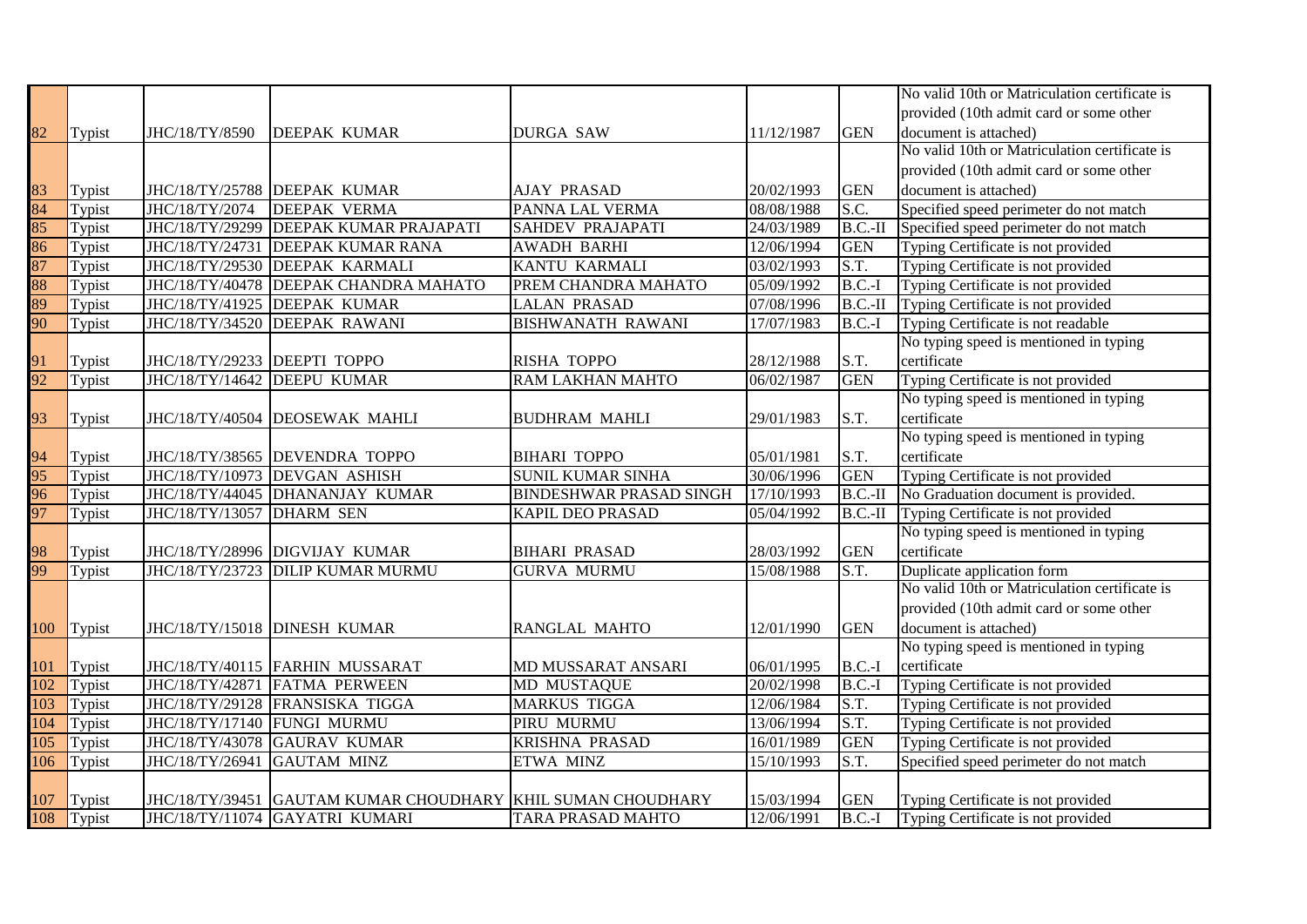| 109              | Typist     | JHC/18/TY/11646 GEETA KUMARI |                                     | <b>ANIL TIRKEY</b>       | 23/04/1986 | S.T.       | Typing Certificate is not provided            |
|------------------|------------|------------------------------|-------------------------------------|--------------------------|------------|------------|-----------------------------------------------|
| 110              | Typist     | JHC/18/TY/28247              | <b>GOLDEN KUMAR</b>                 | PRAHLAD SAW              | 11/07/1989 | <b>GEN</b> | Typing Certificate is not provided            |
| 111              | Typist     | JHC/18/TY/33184 GOPI PODDAR  |                                     | <b>MANOHAR PODDAR</b>    | 05/02/1992 | <b>GEN</b> | Typing Certificate is not provided            |
| 112              | Typist     | JHC/18/TY/33748 GOURAV BOSE  |                                     | LATE MADAN GOPAL BOSE    | 20/05/1989 | <b>GEN</b> | Specified speed perimeter do not match        |
| $\overline{113}$ | Typist     | JHC/18/TY/15752              | <b>GUDDU KUMAR</b>                  | <b>BHOLA MAHTO</b>       | 09/11/1992 | $B.C.-I$   | Typing Certificate is not provided            |
|                  |            |                              |                                     |                          |            |            | No valid 10th or Matriculation certificate is |
|                  |            |                              |                                     |                          |            |            | provided (10th admit card or some other       |
| 114              | Typist     |                              | JHC/18/TY/16376 HARA PUSHPA KUJUR   | ANAKSAY KUJUR            | 12/02/1988 | S.T.       | document is attached)                         |
| $\overline{115}$ | Typist     | JHC/18/TY/18043              | <b>HENA PERWEEN</b>                 | MD ABDULLAH ANSARI       | 18/01/1995 | $B.C.-I$   | Typing Certificate is not provided            |
| 116              | Typist     | JHC/18/TY/31877              | <b>IJAJ AHMED IKBAL</b>             | MD MOSTOFA               | 28/03/1992 | $B.C.-I$   | Typing Certificate is not provided            |
| 117              | Typist     | JHC/18/TY/27731              | <b>IMRAN</b>                        | <b>IDDU MIYAN</b>        | 03/02/1995 | $B.C.-I$   | Typing Certificate is not provided            |
| 118              | Typist     | JHC/18/TY/34923              | <b>INDU KUMARI</b>                  | PRABHAT KUMAR            | 10/05/1990 | S.C.       | Specified speed perimeter do not match        |
|                  |            |                              |                                     |                          |            |            | No valid 10th or Matriculation certificate is |
|                  |            |                              |                                     |                          |            |            | provided (10th admit card or some other       |
| 119              | Typist     |                              | JHC/18/TY/15066 JAIWANTI TOPNO      | <b>NELSON TOPNO</b>      | 06/12/1979 | S.T.       | document is attached)                         |
| 120              | Typist     | JHC/18/TY/35033 JAVED AKHTER |                                     | <b>MD JAMALUDDIN</b>     | 24/12/1985 | <b>GEN</b> | Typing Certificate is not provided            |
| 121              | Typist     | JHC/18/TY/5540               | <b>JIVENDRA KUMAR HANSDA</b>        | <b>BABUJAN HANSDA</b>    | 10/10/1992 | S.T.       | Typing Certificate is not provided            |
| $\overline{122}$ | Typist     | JHC/18/TY/23069              | JYOTI KUMARI                        | SOMRA MAHLI              | 13/02/1991 | S.T.       | Specified speed perimeter do not match        |
| 123              | Typist     | JHC/18/TY/5828               | <b>JYOTI KUMARI</b>                 | <b>ASHOK KUMAR DUBEY</b> | 15/01/1991 | <b>GEN</b> | Typing Certificate is not provided            |
| 124              | Typist     | JHC/18/TY/41941              | KAILASH SINGH                       | <b>SARYU SINGH</b>       | 21/08/1990 | S.T.       | Typing Certificate is not provided            |
| 125              | Typist     | JHC/18/TY/37669              | KAISAR ANSARI                       | ALI HASAN ANSARI         | 27/08/1992 | $B.C.-I$   | No required 10th document is provided         |
| 126              | Typist     | JHC/18/TY/20629              | <b>KARAM CHAND ORAON</b>            | <b>BANDA ORAON</b>       | 20/02/1984 | S.T.       | Typing Certificate is not provided            |
| $\overline{127}$ | Typist     | JHC/18/TY/29626              | KARMI KACHHAP                       | <b>DURGA ORAON</b>       | 16/08/1984 | S.T.       | Specified speed perimeter do not match        |
| 128              | Typist     | JHC/18/TY/6016               | KAUSHAL KISHORE                     | <b>JWALA PRASAD</b>      | 28/01/1989 | <b>GEN</b> | Uploaded document is not readable             |
|                  |            |                              |                                     |                          |            |            | No typing speed is mentioned in typing        |
| 129              | Typist     |                              | JHC/18/TY/34204 KAVITA KUMARI RAJAK | <b>JITENDRA RAJAK</b>    | 13/09/1995 | S.C.       | certificate                                   |
|                  |            |                              |                                     |                          |            |            | No valid 10th or Matriculation certificate is |
|                  |            |                              |                                     |                          |            |            | provided (10th admit card or some other       |
| 130              | Typist     |                              | JHC/18/TY/22651 KHULESHWAR SINGH    | <b>ANAND SINGH</b>       | 06/12/1987 | <b>GEN</b> | document is attached)                         |
|                  |            |                              |                                     |                          |            |            | No typing speed is mentioned in typing        |
| 131              | Typist     |                              | JHC/18/TY/29611 KHUSHBU KUMARI      | AWADH KUMAR MANDAL       | 07/01/1995 | <b>GEN</b> | certificate                                   |
|                  |            |                              |                                     |                          |            |            | No typing speed is mentioned in typing        |
| 132              | Typist     | JHC/18/TY/31139 KIRAN KUMARI |                                     | <b>GHANSHYAM PRASAD</b>  | 12/01/1994 | <b>GEN</b> | certificate                                   |
| 133              | Typist     |                              | JHC/18/TY/10446 KIRAN KONGARI       | UMBLAN KONGARI           | 04/01/1990 | S.T.       | Typing Certificate is not provided            |
| 134              | Typist     | JHC/18/TY/35941              | KOMAL TIRKEY                        | <b>BABLU TIRKEY</b>      | 01/01/1994 | S.T.       | Typing Certificate is not provided            |
| 135              | Typist     | JHC/18/TY/3838               | <b>KULAN SAMAD</b>                  | SAMUEL SAMAD             | 20/12/1986 | S.T.       | Specified speed perimeter do not match        |
|                  |            |                              |                                     |                          |            |            | No typing speed is mentioned in typing        |
| 136              | Typist     | JHC/18/TY/3603               | <b>KULDEEP SINGH</b>                | <b>SUKHVIR SINGH</b>     | 15/08/1997 | S.C.       | certificate                                   |
|                  | 137 Typist |                              | JHC/18/TY/39782 KUMAR SAMBHAV       | RAVINDRA PRASAD          | 16/10/1994 | <b>GEN</b> | Typing Certificate is not provided            |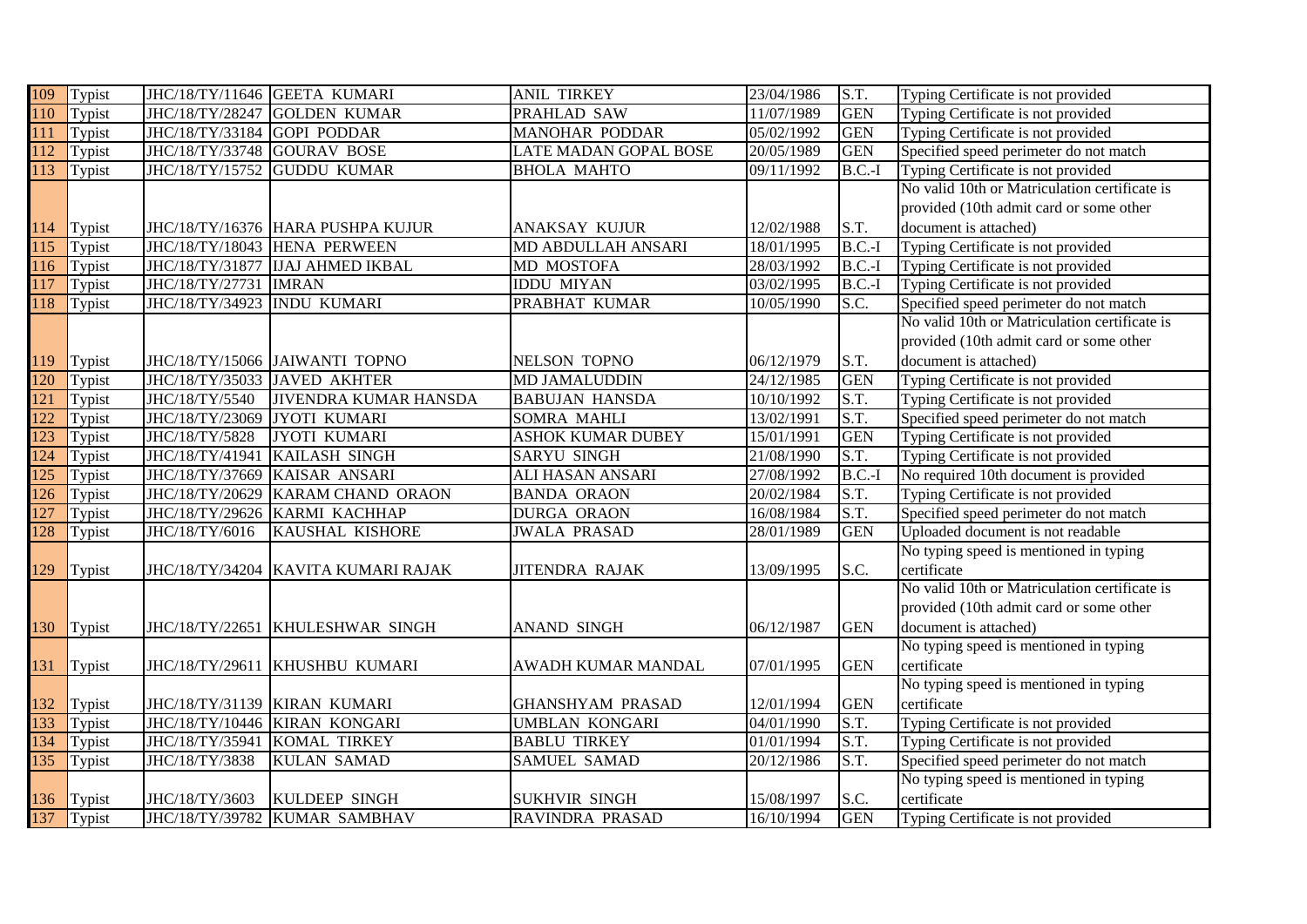| 138              | Typist | JHC/18/TY/21747 KUMARI BINDU |                                         | <b>RAM KRISHNA RAI</b>   | 05/10/1986 | <b>GEN</b> | Typing Certificate is not provided            |
|------------------|--------|------------------------------|-----------------------------------------|--------------------------|------------|------------|-----------------------------------------------|
|                  |        |                              |                                         |                          |            |            |                                               |
| 139              | Typist |                              | JHC/18/TY/29241 KUMUD CATHERINA CHAMPIA | <b>SILBERIUS CHAMPIA</b> | 23/07/1987 | S.T.       | Typing Certificate is not provided            |
| 140              | Typist | JHC/18/TY/26959              | <b>KUNDAN KUMAR</b>                     | PARMANAND YADAV          | 10/02/1992 | <b>GEN</b> | Typing Certificate is not provided            |
|                  |        |                              |                                         |                          |            |            | No typing speed is mentioned in typing        |
| 141              | Typist | JHC/18/TY/21981 KUSUM OJHA   |                                         | <b>BHAGWAN MISHRA</b>    | 01/07/1985 | <b>GEN</b> | certificate                                   |
|                  |        |                              |                                         |                          |            |            | Provided 10th document do not have date of    |
| 142              | Typist | JHC/18/TY/39027              | <b>KUSUM KUMARI</b>                     | LATE SHYAMLA PANDEY      | 12/06/1986 | <b>GEN</b> | birth                                         |
| 143              | Typist | JHC/18/TY/30041              | KUSUM YADAVA                            | <b>RAJNARAYAN</b>        | 06/06/1989 | <b>GEN</b> | Specified speed perimeter do not match        |
|                  |        |                              |                                         |                          |            |            | No typing speed is mentioned in typing        |
| 144              | Typist | JHC/18/TY/11119 LALITA KUJUR |                                         | PRITAM KUJUR             | 04/03/1980 | S.T.       | certificate                                   |
| 145              | Typist | JHC/18/TY/11417              | <b>LAXMAN BODRA</b>                     | NARAYAN SINGH BODRA      | 01/12/1993 | S.T.       | Typing Certificate is not provided            |
| $\overline{146}$ | Typist | JHC/18/TY/12457              | <b>LAXMI BANRA</b>                      | <b>JAMDAR BANRA</b>      | 29/11/1983 | S.T.       | Typing Certificate is not provided            |
| 147              | Typist | JHC/18/TY/43217              | MADHU SUDAN DUBEY                       | SHANKAR KAILASH DUBEY    | 15/01/1990 | <b>GEN</b> | Specified speed perimeter do not match        |
| 148              | Typist | JHC/18/TY/28737              | MADHU BALA KUMARI                       | RAKESH KUMAR DUBEY       | 14/01/1986 | <b>GEN</b> | Typing Certificate is not provided            |
| 149              | Typist | JHC/18/TY/21849              | MADHURI KUMARI                          | KRISHNA MAHATO           | 23/12/1997 | $B.C.-II$  | Typing Certificate is not provided            |
| 150              | Typist | JHC/18/TY/38544              | MAHENDRA KUMAR VERMA                    | <b>LAKHAN LAL VERMA</b>  | 26/06/1986 | <b>GEN</b> | Specified speed perimeter do not match        |
| $\overline{151}$ | Typist | JHC/18/TY/37022              | MAMONI MAJI                             | SASTHI CHANDRA MAJI      | 10/02/1996 | <b>GEN</b> | Typing Certificate is not provided            |
|                  |        |                              |                                         |                          |            |            | No valid 10th or Matriculation certificate is |
|                  |        |                              |                                         |                          |            |            | provided (10th admit card or some other       |
| 152              | Typist | JHC/18/TY/6350               | MAMTA KUJUR                             | VINCENT KUJUR            | 16/12/1987 | S.T.       | document is attached)                         |
|                  |        |                              |                                         |                          |            |            | No valid 10th or Matriculation certificate is |
|                  |        |                              |                                         |                          |            |            | provided (10th admit card or some other       |
| 153              | Typist | JHC/18/TY/7556               | MANJU KUMARI                            | KHADKA BAHADUR           | 08/02/1994 | <b>GEN</b> | document is attached)                         |
| 154              | Typist | JHC/18/TY/6798               | MANJU KHOYA                             | <b>BIRSA KHOYA</b>       | 08/08/1994 | S.T.       | Uploaded document is not readable             |
| 155              | Typist |                              | JHC/18/TY/11418 MANOHAR KUMAR RAJBHAR   | <b>KULDIP RAJBHAR</b>    | 07/08/1984 | <b>GEN</b> | Typing Certificate is not provided            |
| 156              | Typist | JHC/18/TY/11351 MANOJ NAG    |                                         | <b>LATE BIRBAL NAG</b>   | 08/06/1980 | S.C.       | Over age Applicant.                           |
| 157              | Typist |                              | JHC/18/TY/14514   MANOJ KUMAR MANDAL    | PHANI BHUSHAN MANDAL     | 11/08/1989 | <b>GEN</b> | Typing Certificate is not provided            |
| 158              | Typist | JHC/18/TY/13388              | <b>MANOJ KUMAR</b>                      | OM PRAKASH PANDIT        | 05/12/1983 | <b>GEN</b> | Uploaded document is not readable             |
| 159              | Typist | JHC/18/TY/13232              | MANORMA KUMARI                          | KAMLESH KUMAR PRASAD     | 30/12/1985 | <b>GEN</b> | Specified speed perimeter do not match        |
|                  |        |                              |                                         |                          |            |            | No typing speed is mentioned in typing        |
| 160              | Typist | JHC/18/TY/6065               | MD MUNAZEER HUSSAIN                     | <b>TAIYEB ANSARI</b>     | 27/04/1995 | $B.C.-I$   | certificate                                   |
| 161              | Typist | JHC/18/TY/23845              | MD SHAMSHAD                             | <b>MD MURTAZA</b>        | 17/02/1992 | $B.C.-I$   | Specified speed perimeter do not match        |
| 162              | Typist | JHC/18/TY/988                | MD RIZWAN ANSARI                        | MD YUNUS ANSARI          | 13/11/1992 | $B.C.-I$   | Typing Certificate is not provided            |
|                  |        |                              |                                         | MD ISRAIL NOORJAHAN      |            |            |                                               |
| 163              | Typist | JHC/18/TY/6554               | <b>MD NOMAAN</b>                        | KHATOON MD ISRAIL        | 02/02/1985 | <b>GEN</b> | Typing Certificate is not provided            |
| 164              | Typist | JHC/18/TY/26999              | MD ZAFRULLAH                            | MD SHUKRULLAH            | 14/01/1993 | $B.C.-I$   | Typing Certificate is not provided            |
| 165              | Typist | JHC/18/TY/30990              | <b>MD JAWED AKHTER</b>                  | <b>ABDUL RASHID</b>      | 02/03/1989 | <b>GEN</b> | Typing Certificate is not provided            |
| 166              | Typist |                              | JHC/18/TY/36226 MD IMAM HUSSAIN         | <b>MD ALI HUSSAIN</b>    | 03/12/1993 | $B.C.-I$   | Typing Certificate is not provided            |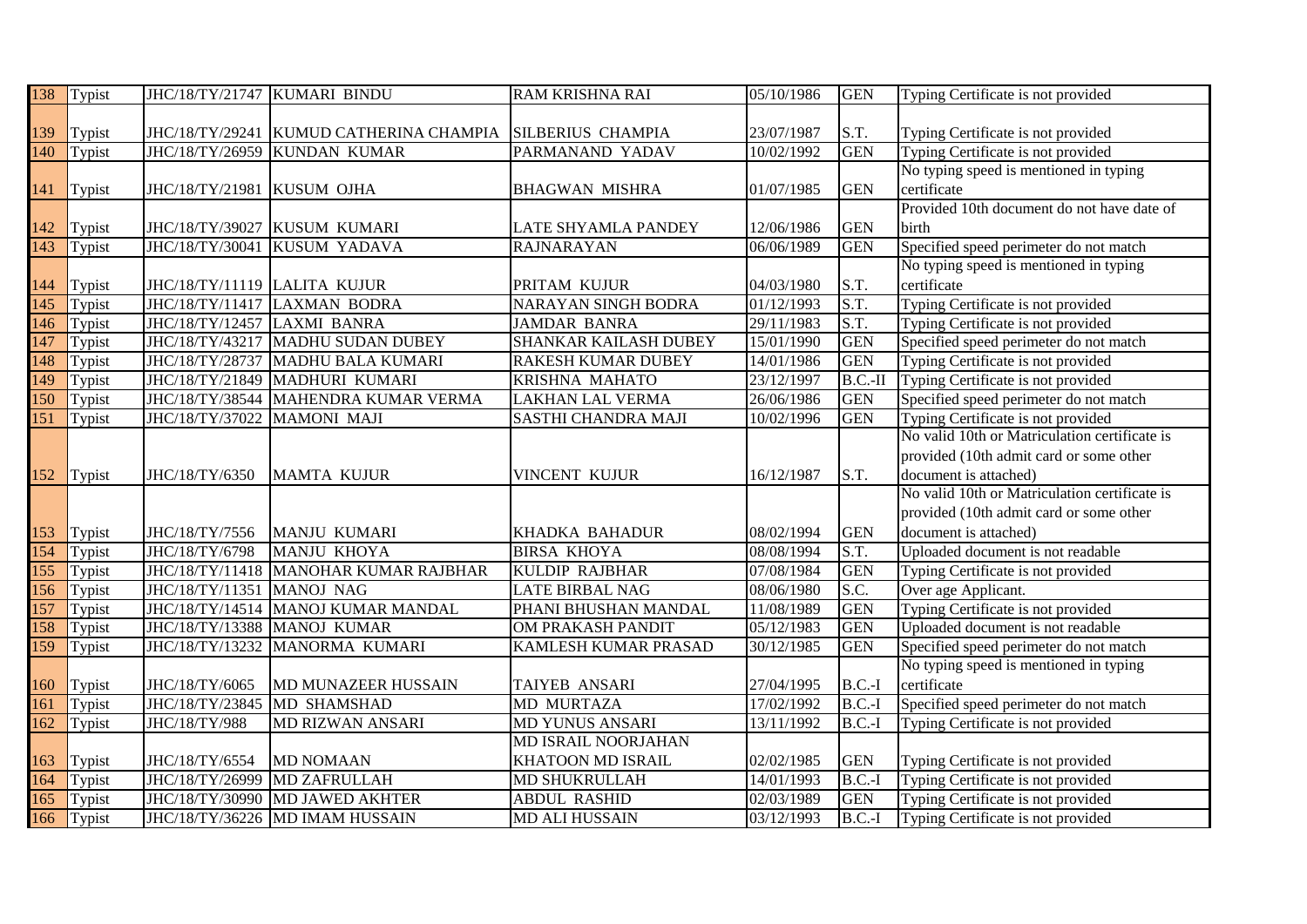| 167              | Typist     |                              | JHC/18/TY/38386 MD AZIZ ANSARI        | AHMAD ALI ANSARI             | 09/04/1989 | <b>GEN</b> | Typing Certificate is not provided               |
|------------------|------------|------------------------------|---------------------------------------|------------------------------|------------|------------|--------------------------------------------------|
| 168              | Typist     |                              | JHC/18/TY/42675 MD AAMIR IDRISH       | MD KAMALUDDIN                | 24/02/1994 | $B.C.-I$   | Typing Certificate is not provided               |
|                  |            |                              |                                       |                              |            |            | No typing speed is mentioned in typing           |
| 169              | Typist     |                              | JHC/18/TY/16643 MD. SALMAN ANSARI     | MD. NEZAMUDDIN               | 20/02/1995 | $B.C.-I$   | certificate                                      |
| 170              | Typist     | JHC/18/TY/7847               | MERAJ ANSARI                          | <b>ASLAM ANSARI</b>          | 05/11/1984 | <b>GEN</b> | Typing Certificate is not provided               |
| 171              | Typist     |                              | JHC/18/TY/14894 MITHILESH KUMAR       | <b>BIRENDRA SINGH</b>        | 10/12/1991 | <b>GEN</b> | Specified speed perimeter do not match           |
| $\overline{172}$ | Typist     | JHC/18/TY/38635              | <b>MITHUN KUMAR</b>                   | RAJESH KUMAR                 | 14/08/1994 | S.C.       | Typing Certificate is not provided               |
| 173              | Typist     | JHC/18/TY/23021              | <b>MOHD AAQIB HUSAIN</b>              | <b>NAYEEMUL HAQUE</b>        | 15/02/1992 | $B.C.-I$   | Typing Certificate is not provided               |
| 174              | Typist     | JHC/18/TY/25174              | <b>MOHIT KUMAR</b>                    | <b>SHIV DUTT</b>             | 09/09/1989 | S.C.       | Typing Certificate is not readable               |
|                  |            |                              |                                       |                              |            |            | No typing speed is mentioned in typing           |
| 175              | Typist     | JHC/18/TY/5111               | <b>MOJAHID SOHAIL</b>                 | <b>MD SOHAIL</b>             | 02/01/1989 | <b>GEN</b> | certificate                                      |
| 176              | Typist     | JHC/18/TY/1209               | <b>MONIKA SUNDI</b>                   | <b>VIJAY SINGH SUNDI</b>     | 27/07/1996 | S.T.       | Typing Certificate is not provided               |
| 177              | Typist     | JHC/18/TY/28954              | MONIKA KUMARI                         | MAHADEO GANJHU               | 03/12/1996 | <b>GEN</b> | Typing Certificate is not provided               |
| 178              | Typist     | JHC/18/TY/20951              | MONTY MOHANTY                         | <b>GHASI NATH MOHANTY</b>    | 05/03/1994 | <b>GEN</b> | Typing Certificate is not readable               |
| 179              | Typist     | JHC/18/TY/40864              | <b>MOSARRAT PERWEEN</b>               | <b>MD SHAHJAHAN KHAN</b>     | 26/01/1995 | <b>GEN</b> | Typing Certificate is not provided               |
| 180              | Typist     | JHC/18/TY/36242              | MOTILAL HERENJ                        | <b>LALU HERENJ</b>           | 15/03/1995 | S.T.       | Typing Certificate is not provided               |
| 181              | Typist     | JHC/18/TY/18624              | MRINAL KANTI SINGHA                   | MRITYUNJOY SINGHA            | 11/08/1993 | <b>GEN</b> | Specified speed perimeter do not match           |
| 182              | Typist     | JHC/18/TY/7473               | MRITUNJAY KUMAR                       | RAM NARAYAN SHARMA           | 01/04/1989 | <b>GEN</b> | Typing Certificate is not provided               |
| 183              | Typist     | JHC/18/TY/16576              | MUKESH KUMAR PASWAN                   | <b>NARSINGH PASWAN</b>       | 01/02/1981 | S.C.       | Over age Applicant.                              |
|                  |            |                              |                                       | MADHUSUDAN CHANDRA           |            |            |                                                  |
| 184              | Typist     |                              | JHC/18/TY/18400 MUKESH CHANDRA PODDAR | <b>PODDAR</b>                | 02/08/1990 | <b>GEN</b> | Typing Certificate is not provided               |
| 185              | Typist     | JHC/18/TY/42069              | MUKESH GIRI                           | <b>SHAMBHU GIRI</b>          | 15/06/1992 | <b>GEN</b> | Typing Certificate is not provided               |
| 186              | Typist     | JHC/18/TY/42572              | MUKESH KUMAR GANDHI                   | JYOTINDRA NATH KAPRI         | 05/02/1991 | $B.C.-II$  | Typing Certificate is not provided               |
| 187              | Typist     | JHC/18/TY/5280               | MUNNA CHAUDHARY                       | <b>UMESH CHAUDHARY</b>       | 03/04/1989 | S.C.       | Uploaded document is not readable                |
| 188              | Typist     | JHC/18/TY/8672               | MUZAFFER HUSSAIN                      | <b>RAFIQUE MIAN</b>          | 08/06/1982 | $B.C.-I$   | Typing Certificate is not provided               |
| 189              | Typist     | JHC/18/TY/36795              | NAJEER ANWAR                          | <b>MD AYUB ALI</b>           | 06/11/1989 | <b>GEN</b> | Typing Certificate is not provided               |
| 190              | Typist     | JHC/18/TY/6662               | NANDAN KUMAR                          | <b>SANTU PRASAD</b>          | 10/10/1995 | $B.C.-I$   | Typing Certificate is not provided               |
|                  |            |                              |                                       |                              |            |            | Fee deficient. Reserved caste category candidate |
| 191              | Typist     | JHC/18/TY/18525              | NANDKISHOR KUMAR TUDDU                | <b>JEETMOHAN TUDDU</b>       | 01/04/1992 | S.T.       | of other state                                   |
| $\overline{192}$ | Typist     | JHC/18/TY/26884              | <b>NAVEEN KUMAR</b>                   | SOHAN VISHWAKARMA            | 26/01/1997 | S.T.       | Typing Certificate is not provided               |
|                  |            |                              |                                       |                              |            |            | No valid 10th or Matriculation certificate is    |
|                  |            |                              |                                       |                              |            |            | provided (10th admit card or some other          |
| 193              | Typist     |                              | JHC/18/TY/43748 NAWAL KISHOR MINJ     | SILVANUS MINJ                | 28/06/1986 | S.T.       | document is attached)                            |
| 194              | Typist     |                              | JHC/18/TY/30450 NAWAL KUMAR           | <b>BHARAT CHANDRA BAIDYA</b> | 05/01/1991 | $B.C.-II$  | Typing Certificate is not provided               |
|                  |            |                              |                                       |                              |            |            | No typing speed is mentioned in typing           |
| 195              | Typist     | JHC/18/TY/30195 NEELAM SINGH |                                       | <b>GANESH SINGH</b>          | 05/06/1992 | $B.C.-II$  | certificate                                      |
| 196              | Typist     | JHC/18/TY/18333              | NEELAM KUMARI                         | UMA SHANKAR SHARMA           | 11/11/1991 | <b>GEN</b> | Typing Certificate is not readable               |
|                  |            |                              |                                       |                              |            |            | No typing speed is mentioned in typing           |
|                  | 197 Typist |                              | JHC/18/TY/37847 NEHA KUMARI SINGH     | <b>BHARAT BHUSHAN SINGH</b>  | 01/06/1996 | <b>GEN</b> | certificate                                      |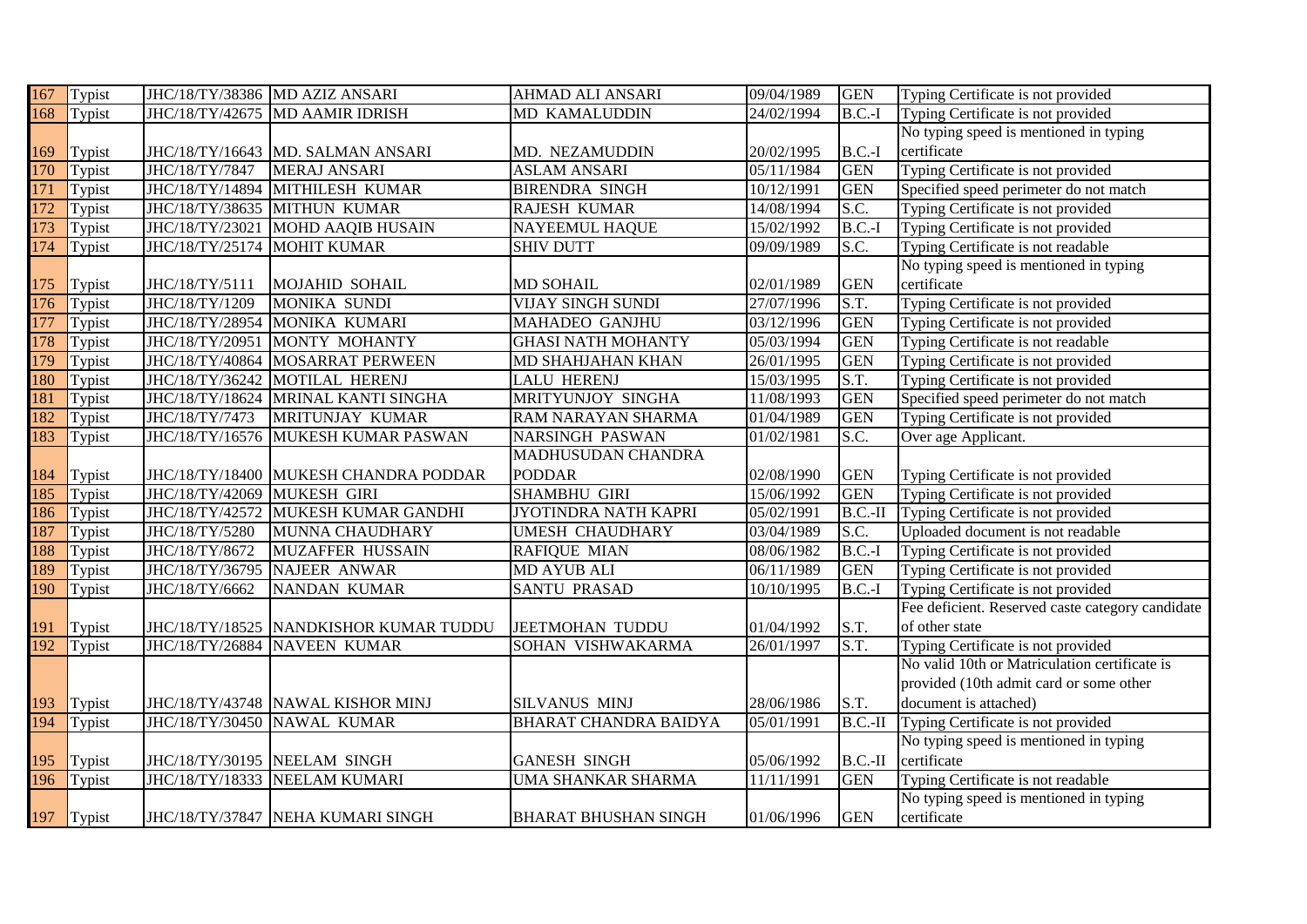| 198              | Typist     | JHC/18/TY/27370 NIDHI DUBEY |                                     | <b>MADAN DUBEY</b>                 | 10/10/1991 | <b>GEN</b> | Specified speed perimeter do not match        |
|------------------|------------|-----------------------------|-------------------------------------|------------------------------------|------------|------------|-----------------------------------------------|
|                  |            |                             |                                     |                                    |            |            | No typing speed is mentioned in typing        |
| 199              | Typist     | JHC/18/TY/12794 NIRAJ KUMAR |                                     | <b>VIJAY KUMAR</b>                 | 20/01/1994 | <b>GEN</b> | certificate                                   |
| 200              | Typist     | JHC/18/TY/4985              | NIRAL UDAY TOPPO                    | PETER TOPPO                        | 30/12/1978 | S.T.       | Uploaded document is not readable             |
| 201              | Typist     | JHC/18/TY/40791             | <b>NIRANJAN</b>                     | <b>MUNILAL</b>                     | 02/02/1992 | <b>GEN</b> | Typing Certificate is not provided            |
| $\overline{202}$ | Typist     | JHC/18/TY/4950              | <b>NIRANJAN KUMAR</b>               | <b>UPENDRA PRASAD YADAV</b>        | 26/12/1985 | <b>GEN</b> | Typing Certificate is not provided            |
|                  |            |                             |                                     |                                    |            |            | No typing speed is mentioned in typing        |
| 203              | Typist     |                             | JHC/18/TY/12418 NIRMAL KUMAR HEMROM | LATE STANISHLASH HEMROM 11/08/1983 |            | S.T.       | certificate                                   |
|                  |            |                             |                                     |                                    |            |            | No valid 10th or Matriculation certificate is |
|                  |            |                             |                                     |                                    |            |            | provided (10th admit card or some other       |
| 204              | Typist     |                             | JHC/18/TY/28885 NIRMAL KUMBHAKAR    | <b>DHIREN KUMBHAKAR</b>            | 11/07/1991 | <b>GEN</b> | document is attached)                         |
| 205              | Typist     | JHC/18/TY/31774             | NIRMALA KUMARI                      | <b>SURESH PRASAD</b>               | 12/04/1990 | $B.C.-II$  | Specified speed perimeter do not match        |
| 206              | Typist     |                             | JHC/18/TY/39248 NIROJ PRASAD YADAV  | <b>CHANDRA MOHAN YADAV</b>         | 07/12/1987 | <b>GEN</b> | Specified speed perimeter do not match        |
| 207              | Typist     | JHC/18/TY/30664             | <b>NIROJ KUMAR GON</b>              | <b>MITHUR GON</b>                  | 02/01/1993 | <b>GEN</b> | Uploaded document is not readable             |
| 208              | Typist     | JHC/18/TY/34933             | NISCHAL ANKIT LAKRA                 | <b>BIJAY LAKRA</b>                 | 23/06/1994 | S.T.       | Uploaded Document is not readable             |
| 209              | Typist     | JHC/18/TY/29413             | NISHA SUSHMITA GURIA                | HERMAN GURIA                       | 20/12/1992 | S.T.       | Specified speed perimeter do not match        |
| 210              | Typist     | JHC/18/TY/2519              | <b>NISHA</b>                        | <b>JITENDER SINGH</b>              | 05/07/1995 | <b>GEN</b> | Typing Certificate is not provided            |
| 211              | Typist     | JHC/18/TY/40035             | <b>NISHA KUJUR</b>                  | LATE PERO KUJUR                    | 14/01/1992 | S.T.       | Typing Certificate is not provided            |
| 212              | Typist     | JHC/18/TY/41087             | NITESH KUMAR NAYAK                  | <b>HEM LAL NAYAK</b>               | 27/02/1995 | $B.C.-I$   | Typing Certificate is not provided            |
| 213              | Typist     | JHC/18/TY/40359             | NITU KUMARI                         | <b>GANESH PRASAD</b>               | 25/05/1989 | <b>GEN</b> | Typing Certificate is not provided            |
|                  |            |                             |                                     |                                    |            |            |                                               |
|                  |            |                             |                                     | MD YUNUS ANSARI MD YUNUS           |            |            |                                               |
| 214              | Typist     | JHC/18/TY/459               | NURUL HAQUE ANSARI                  | ANSARI MD YUNUS ANSARI             | 24/04/1994 | $B.C.-I$   | Specified speed perimeter do not match        |
| 215              | Typist     | JHC/18/TY/4447              | OM PRAKASH SINGH MUNDA              | MAHABIR SINGH MUNDA                | 28/10/1992 | S.T.       | Typing Certificate is not provided            |
| $\frac{216}{ }$  | Typist     | JHC/18/TY/39556             | OWAIS SAIF                          | MD SAIFULLAH                       | 24/09/1992 | $B.C.-I$   | Typing Certificate is not provided            |
| $\overline{217}$ | Typist     | JHC/18/TY/26589             | PANCHU PRASAD YADAV                 | <b>SHANKER YADAV</b>               | 15/02/1988 | $B.C.-II$  | Uploaded Document is not readable             |
|                  |            |                             |                                     |                                    |            |            | No valid 10th or Matriculation certificate is |
|                  |            |                             |                                     |                                    |            |            | provided (10th admit card or some other       |
| 218              | Typist     |                             | JHC/18/TY/22915 PANKAJ KUMAR        | P K SAH                            | 09/11/1985 | $B.C.-II$  | document is attached)                         |
|                  |            |                             |                                     |                                    |            |            | No valid 10th or Matriculation certificate is |
|                  |            |                             |                                     |                                    |            |            | provided (10th admit card or some other       |
| 219              | Typist     |                             | JHC/18/TY/30378 PANKAJ KUMAR        | DEONARAYAN RAM                     | 25/12/1985 | <b>GEN</b> | document is attached)                         |
|                  |            |                             |                                     |                                    |            |            |                                               |
| 220              | Typist     | JHC/18/TY/6044              | PANKAJ KUMAR CHOUDHARY              | PRABHU CHOUDHARY                   | 10/05/1982 | S.C.       | Over age Applicant.                           |
| 221              | Typist     | JHC/18/TY/17466             | PANKAJ EKKA                         | <b>MARIANUS EKKA</b>               | 15/11/1987 | S.T.       | Typing Certificate is not provided            |
| 222              | Typist     | JHC/18/TY/23927             | PAPPU KUMAR YADAV                   | RAJDEO YADAV                       | 01/05/1991 | <b>GEN</b> | Typing Certificate is not provided            |
|                  |            |                             |                                     |                                    |            |            | No valid 10th or Matriculation certificate is |
|                  |            |                             |                                     |                                    |            |            | provided (10th admit card or some other       |
|                  | 223 Typist | JHC/18/TY/9650              | <b>PARAS KUMAR</b>                  | <b>SITA RAM</b>                    | 20/12/1984 | <b>GEN</b> | document is attached)                         |
|                  |            |                             |                                     |                                    |            |            |                                               |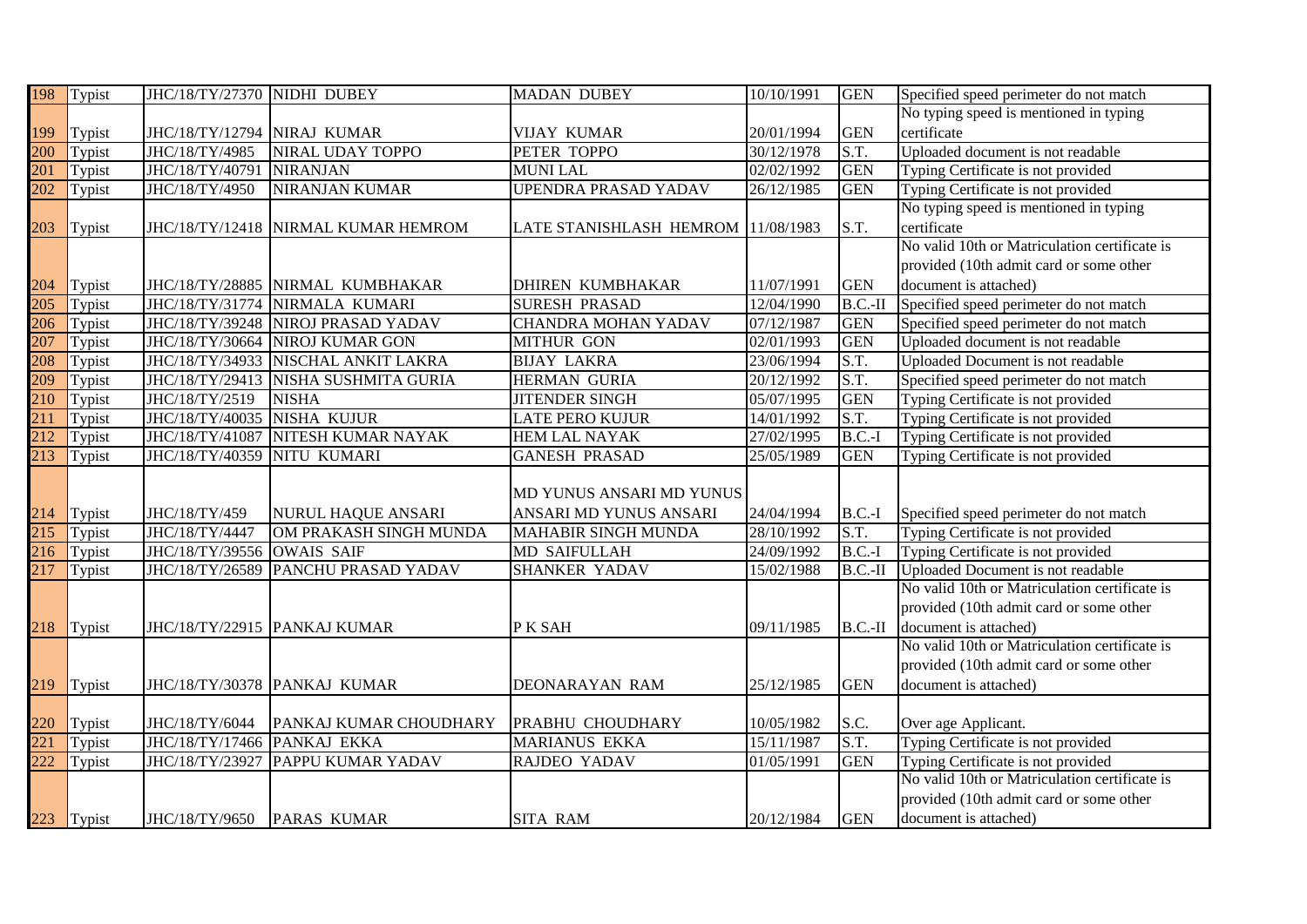|                  |        |                             |                                                         |                           |            |            | No valid 10th or Matriculation certificate is |
|------------------|--------|-----------------------------|---------------------------------------------------------|---------------------------|------------|------------|-----------------------------------------------|
|                  |        |                             |                                                         |                           |            |            | provided (10th admit card or some other       |
| 224              | Typist |                             | JHC/18/TY/37019 PAWAN KUMAR                             | NARESH KUMAR              | 15/01/1992 | <b>GEN</b> | document is attached)                         |
| $\overline{225}$ | Typist | JHC/18/TY/5657              | PAWAN KUMAR KAPARDAR                                    | <b>SITU KAPARDAR</b>      | 09/12/1991 | S.C.       | Typing Certificate is not provided            |
| 226              | Typist | JHC/18/TY/10080             | <b>PAWAN KUMAR</b>                                      | RISHIPAL SINGH            | 10/07/1988 | S.C.       | Typing Certificate is not provided            |
| $\overline{227}$ | Typist | JHC/18/TY/40098             | PAWAN KUMAR BHAGAT                                      | <b>BAIJU DEVI BHAGAT</b>  | 03/09/1989 | S.T.       | Typing Certificate is not provided            |
|                  |        |                             |                                                         |                           |            |            | No typing speed is mentioned in typing        |
| 228              | Typist |                             | JHC/18/TY/18428 PEEYUSH KUMAR TIWARI                    | <b>BRAJKISHORE TIWARI</b> | 30/04/1993 | <b>GEN</b> | certificate                                   |
| 229              | Typist | JHC/18/TY/38004             | PIYUSH KUMAR PATHAK                                     | <b>BRAHAMANAND PATHAK</b> | 02/01/1990 | <b>GEN</b> | Typing Certificate is not provided            |
| 230              | Typist | JHC/18/TY/32191             | POOJA KACHHAP                                           | <b>MANTU KACHHAP</b>      | 10/12/1996 | S.T.       | Typing Certificate is not provided            |
| 231              | Typist | JHC/18/TY/13697             | PRABHAT KUMAR                                           | SARYUG MANDAL             | 09/02/1987 | <b>GEN</b> | Typing Certificate is not provided            |
| 232              | Typist | JHC/18/TY/41832             | <b>PRADEEP KUMAR MAHTO</b>                              | <b>BALKU MAHTO</b>        | 04/04/1995 | <b>GEN</b> | Uploaded Document is not readable             |
|                  |        |                             |                                                         | HARIVANSH KANTU           |            |            | No typing speed is mentioned in typing        |
| 233              | Typist |                             | JHC/18/TY/18703   PRAJAPATI SEEMA HARIVANSH   PRAJAPATI |                           | 30/06/1995 | <b>GEN</b> | certificate                                   |
| 234              | Typist | JHC/18/TY/18976             | PRAKASH 9570592274 KUMAR                                | ANUJ KUMAR PODDAR         | 30/12/1989 | <b>GEN</b> | Typing Certificate is not provided            |
| 235              | Typist | JHC/18/TY/38915             | <b>PRAMOD KUMAR</b>                                     | LATE KISTO MAHTO          | 06/09/1980 | $B.C.-II$  | Over age Applicant.                           |
| 236              | Typist | JHC/18/TY/8317              | <b>PRAVEEN KUMAR</b>                                    | <b>GOVIND SAW</b>         | 14/01/1991 | <b>GEN</b> | Typing Certificate is not provided            |
| 237              | Typist | JHC/18/TY/35880             | <b>PRAVEEN KUMAR</b>                                    | SANJAY KUMAR              | 05/02/1994 | <b>GEN</b> | Typing Certificate is not readable            |
| 238              | Typist | JHC/18/TY/29873             | <b>PRAWEEN BHAGAT</b>                                   | JAYMANGAL BHAGAT          | 05/03/1991 | S.T.       | Typing Certificate is not provided            |
| 239              | Typist | JHC/18/TY/35559             | PREM PRAKASH CHOUDHARY                                  | PRABHAT CHOUDHARY         | 18/08/1988 | <b>GEN</b> | Specified speed perimeter do not match        |
| 240              | Typist | JHC/18/TY/40090             | PRITY RAWAT                                             | <b>DINESH RAWAT</b>       | 04/03/1997 | S.C.       | Typing Certificate is not provided            |
| $\overline{241}$ | Typist | JHC/18/TY/32915             | PRIYA KUMARI                                            | PRAKASH KUMAR             | 13/12/1986 | $B.C.-I$   | Typing Certificate is not readable            |
| $\overline{242}$ | Typist | JHC/18/TY/38523             | PRIYANKA CHOWDHURY                                      | NIRMAL CHOWDHURY          | 13/07/1987 | <b>GEN</b> | Typing Certificate is not provided            |
| $\overline{243}$ | Typist | JHC/18/TY/18334             | PRIYARANJAN VERMA                                       | <b>UMESH KUMAR VERMA</b>  | 14/09/1987 | <b>GEN</b> | Typing Certificate is not provided            |
|                  |        |                             |                                                         | NIRANJAN ACAHRJEE         |            |            |                                               |
| 244              | Typist |                             | JHC/18/TY/14941 PROBIR ACHARJEEE                        | NIRANJAN ACHARJEE         | 13/01/1994 | <b>GEN</b> | Typing Certificate is not provided            |
| 245              | Typist | JHC/18/TY/5402              | PUJA GUPTA                                              | DINESH PRASAD GUPTA       | 22/12/1992 | $B.C.-II$  | Typing Certificate is not provided            |
|                  |        |                             |                                                         |                           |            |            | No typing speed is mentioned in typing        |
| 246              | Typist |                             | JHC/18/TY/41726 PURNIMA KUMARI                          | <b>BHULAN SAHU</b>        | 07/11/1994 | <b>GEN</b> | certificate                                   |
| 247              | Typist | JHC/18/TY/35821             | PURUSHOTAM KUMAR SINGH                                  | RAJENDRA SINGH            | 25/01/1988 | <b>GEN</b> | Typing Certificate is not provided            |
| 248              | Typist | JHC/18/TY/38564             | PURUSHOTAM KUMAR                                        | <b>GAYA RAVIDAS</b>       | 24/12/1993 | S.C.       | Typing Certificate is not provided            |
| 249              | Typist | JHC/18/TY/32843             | PURUSHOTTAM KUMAR                                       | SATISH KUMAR SWARNKAR     | 08/07/1986 | $B.C.-II$  | Typing Certificate is not provided            |
| $\overline{250}$ | Typist | JHC/18/TY/5035              | PUSHKAR MISHRA                                          | ANIL KUMAR MISHRA         | 24/03/1994 | <b>GEN</b> | Uploaded document is not readable             |
| 251              | Typist | JHC/18/TY/1012              | PUSHPA TERESA MURMU                                     | <b>AKHILDEO PASWAN</b>    | 20/06/1985 | <b>GEN</b> | Specified speed perimeter do not match        |
| $\overline{252}$ | Typist | JHC/18/TY/28032             | RADHA RANI LINDA                                        | LATE MANGA LINDA          | 15/12/1981 | S.T.       | Specified speed perimeter do not match        |
|                  |        |                             |                                                         |                           |            |            | No typing speed is mentioned in typing        |
| 253              | Typist |                             | JHC/18/TY/35654 RAGHAV RANJAN                           | SATYENDRA JHA             | 28/01/1986 | <b>GEN</b> | certificate                                   |
| 254              | Typist |                             | JHC/18/TY/26035 RAHUL KUMAR SINHA                       | SHANKAR PRASAD SINHA      | 17/08/1994 | <b>GEN</b> | Specified speed perimeter do not match        |
| $\overline{255}$ | Typist | JHC/18/TY/19797 RAHUL KUMAR |                                                         | YOGANAND SINGH            | 05/01/1994 | <b>GEN</b> | Typing Certificate is not provided            |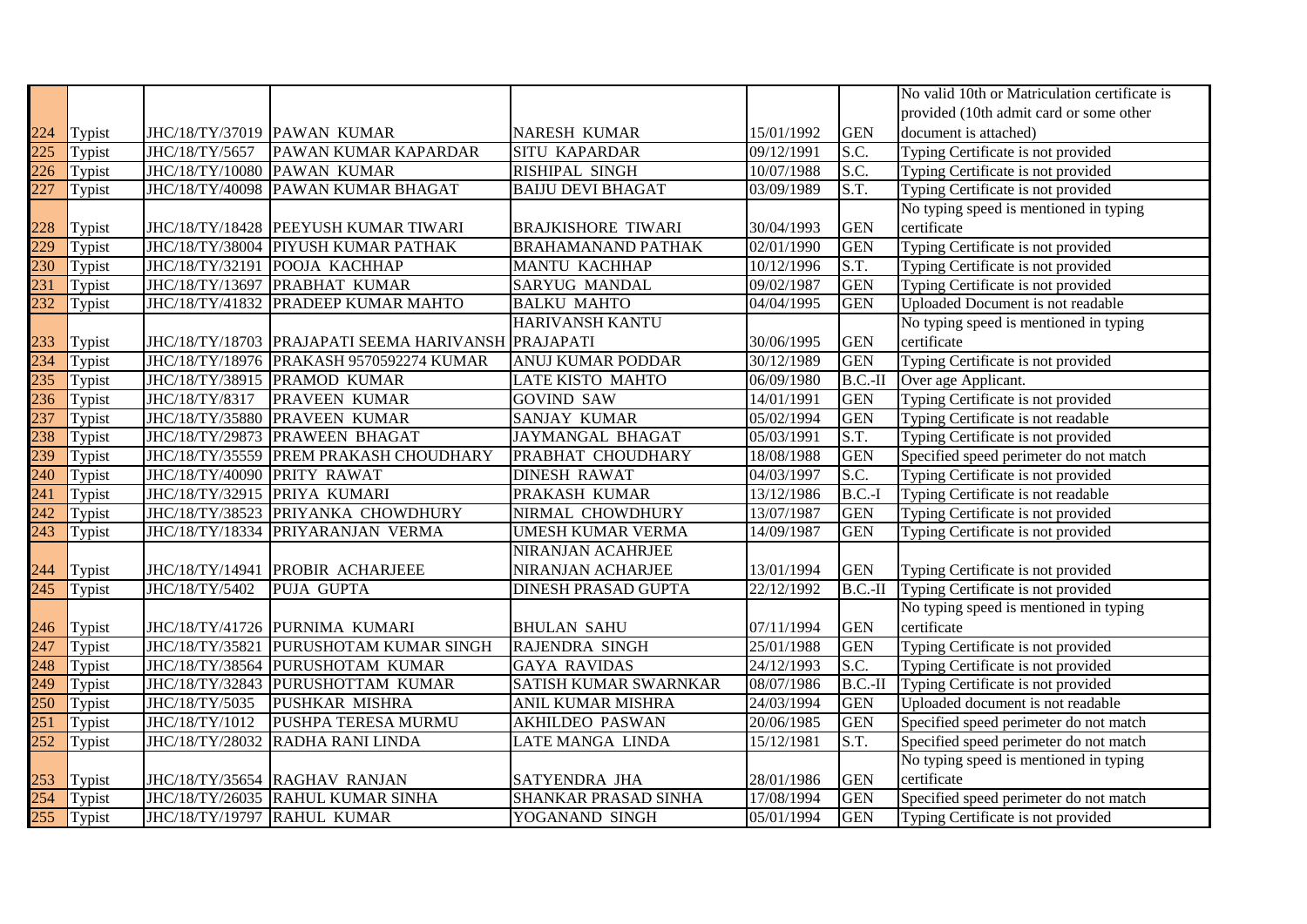| 256              | Typist     | JHC/18/TY/26754 RAHUL KUMAR |                                     | <b>KARTIKE RAM</b>             | 16/10/1995 | S.C.       | Typing Certificate is not provided            |
|------------------|------------|-----------------------------|-------------------------------------|--------------------------------|------------|------------|-----------------------------------------------|
| $\overline{257}$ | Typist     | JHC/18/TY/40439 RAHUL KUMAR |                                     | <b>ASHOK KUMAR MISHRA</b>      | 05/02/1989 | <b>GEN</b> | Typing Certificate is not provided            |
| $\overline{258}$ | Typist     |                             | JHC/18/TY/43822 RAHUL KUMAR GAUTAM  | RAJESH KUMAR GAUTAM            | 06/05/1994 | <b>GEN</b> | Typing Certificate is not provided            |
|                  |            |                             |                                     |                                |            |            | No typing speed is mentioned in typing        |
| 259              | Typist     |                             | JHC/18/TY/32092 RAJ KUMAR RAJAK     | <b>BINDESHWAR PRASAD RAJAK</b> | 23/07/1988 | S.C.       | certificate                                   |
| 260              | Typist     | JHC/18/TY/4526              | RAJ KACHHAP                         | <b>DUKA KACHHAP</b>            | 16/05/1996 | S.T.       | Specified speed perimeter do not match        |
| 261              | Typist     | JHC/18/TY/4738              | RAJAN MAHLI                         | <b>BINOD MAHLI</b>             | 15/05/1990 | S.T.       | Specified speed perimeter do not match        |
| 262              | Typist     | JHC/18/TY/40550             | <b>RAJAN PAHAN</b>                  | HANSDEO ` PAHAN                | 24/06/1992 | S.T.       | Specified speed perimeter do not match        |
|                  |            |                             |                                     |                                |            |            | Provided 10th document do not have date of    |
| 263              | Typist     |                             | JHC/18/TY/33866 RAJEEV KUMAR        | <b>GOPI NATH MUNDA</b>         | 16/02/1979 | S.T.       | birth                                         |
| 264              | Typist     |                             | JHC/18/TY/35061 RAJENDAR JHA YUVRAJ | <b>NAND KISHORE JHA</b>        | 30/07/1991 | <b>GEN</b> | Typing Certificate is not provided            |
| 265              | Typist     | JHC/18/TY/7122              | RAJENDRA KUMAR RANA                 | CHINTAMANI RANA                | 01/04/1988 | $B.C.-I$   | Typing Certificate is not provided            |
| 266              | Typist     |                             | JHC/18/TY/27276 RAJESH BHOGTA       | <b>DOMAN BHOGTA</b>            | 30/12/1978 | S.C.       | Over age Applicant.                           |
| $\overline{267}$ | Typist     |                             | JHC/18/TY/14100 RAJESH KUMAR MUNDA  | <b>CHARKA MUNDA</b>            | 10/12/1990 | S.T.       | Typing Certificate is not provided            |
| 268              | Typist     |                             | JHC/18/TY/37822 RAJESH KUMAR YADAV  | RAMESHWAR YADAV                | 14/01/1992 | $B.C.-II$  | Typing Certificate is not provided            |
| 269              | Typist     |                             | JHC/18/TY/39930 RAJIV KUMAR SINGH   | SURENDRA SINGH                 | 03/01/1984 | <b>GEN</b> | Typing Certificate is not provided            |
| 270              | Typist     | JHC/18/TY/1367              | <b>RAJNISH PUSKAR</b>               | RAM PRIT CHOUDHARY             | 05/06/1988 | S.C.       | Typing Certificate is not provided            |
| $\overline{271}$ | Typist     | JHC/18/TY/26310             | <b>RAJNISH KUMAR SAAJAN</b>         | <b>BACHCHU PRASAD SINHA</b>    | 15/06/1994 | $B.C.-I$   | Typing Certificate is not provided            |
| 272              | Typist     | JHC/18/TY/17682             | <b>RAJU KUMAR MISHRA</b>            | <b>JAGMANT MISHRA</b>          | 02/10/1988 | <b>GEN</b> | Typing Certificate is not readable            |
|                  |            |                             |                                     |                                |            |            | No valid 10th or Matriculation certificate is |
|                  |            |                             |                                     |                                |            |            | provided (10th admit card or some other       |
| 273              | Typist     | JHC/18/TY/7682              | <b>RAKESH SINGH KUSHWAHA</b>        | RAM AWADHESH KUSHWAHA          | 14/11/1996 | <b>GEN</b> | document is attached)                         |
| $\overline{274}$ | Typist     | JHC/18/TY/17723             | <b>RAKESH KUMAR MANJHI</b>          | HARIHAR MANJHI                 | 22/07/1990 | <b>GEN</b> | Typing Certificate is not provided            |
| 275              | Typist     |                             | JHC/18/TY/40655 RAKESH KUMAR MANDAL | DIPAK KUMAR MANDAL             | 09/12/1996 | $B.C.-II$  | Typing Certificate is not provided            |
| 276              | Typist     |                             | JHC/18/TY/31215 RAKESH KUMAR SAHNI  | <b>BIJENDRA KUMAR SAHNI</b>    | 10/02/1992 | <b>GEN</b> | Typing Certificate is not readable            |
| 277              | Typist     | JHC/18/TY/12097             | <b>RAM PRATAP</b>                   | RAM NARESH PRASAD              | 22/12/1987 | $B.C.-I$   | Typing Certificate is not provided            |
|                  |            |                             |                                     |                                |            |            | No typing speed is mentioned in typing        |
| 278              | Typist     |                             | JHC/18/TY/32849 RANDHIR KUMAR SINGH | AMBIKA SINGH                   | 26/01/1987 | <b>GEN</b> | certificate                                   |
| 279              | Typist     |                             | JHC/18/TY/20126 RANDHIR KUMAR       | MAHESHWAR PRASAD               | 26/02/1986 | <b>GEN</b> | Typing Certificate is not provided            |
| 280              | Typist     | JHC/18/TY/3141              | <b>RANI KUMARI PASWAN</b>           | LATE KAKESHWAR PASWAN          | 11/08/1989 | S.C.       | Typing Certificate is not provided            |
| 281              | Typist     |                             | JHC/18/TY/19346 RANJEET KUMAR       | RAMESHWAR MAHTO                | 15/04/1993 | $B.C.-I$   | Typing Certificate is not provided            |
| 282              | Typist     |                             | JHC/18/TY/29035 RANJEET KUMAR       | KAILASH PRASAD                 | 11/06/1994 | <b>GEN</b> | Typing Certificate is not provided            |
| 283              | Typist     | JHC/18/TY/38814             | <b>RANJEET KUMAR</b>                | <b>BIGAL MAHTO</b>             | 15/07/1995 | $B.C.-II$  | Uploaded document is not readable             |
|                  |            |                             |                                     |                                |            |            | No typing speed is mentioned in typing        |
| 284              | Typist     | JHC/18/TY/27793 RASHMI GOPE |                                     | <b>SURU GOPE</b>               | 26/06/1994 | <b>GEN</b> | certificate                                   |
| 285              | Typist     |                             | JHC/18/TY/37915 RASHMI KUMARI       | <b>BHARAT PRASAD SINGH</b>     | 25/12/1991 | <b>GEN</b> | Specified speed perimeter do not match        |
| 286              | Typist     |                             | JHC/18/TY/31387 RASHMI KUMARI       | LAL MOHAN MISHRA               | 04/01/1991 | <b>GEN</b> | Typing Certificate is not provided            |
|                  | 287 Typist | JHC/18/TY/15349 RAVI KUMAR  |                                     |                                | 22/05/1994 | <b>GEN</b> | Duplicate application form                    |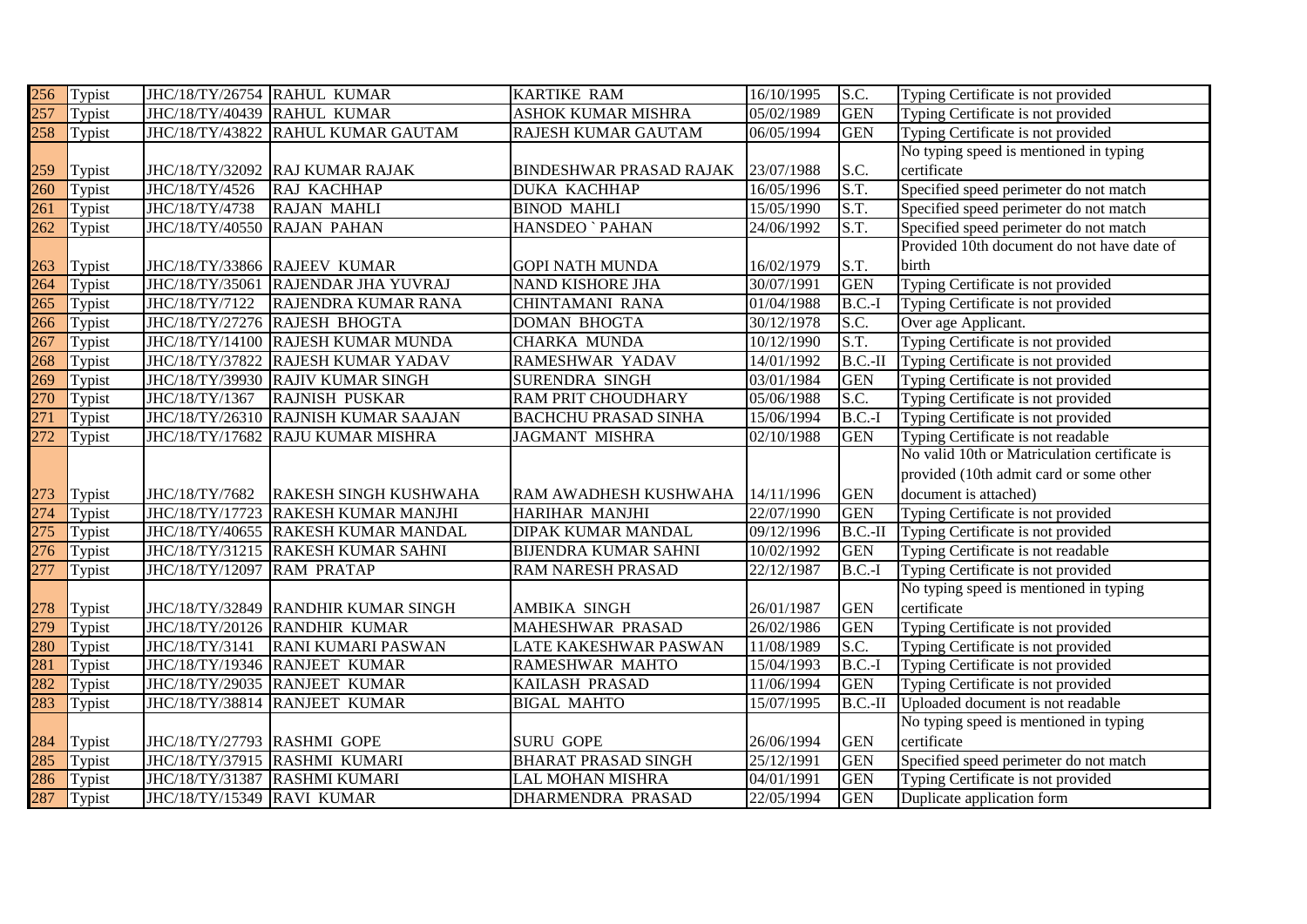|                  |            |                              |                                  |                           |            |            | No typing speed is mentioned in typing           |
|------------------|------------|------------------------------|----------------------------------|---------------------------|------------|------------|--------------------------------------------------|
| 288              | Typist     |                              | JHC/18/TY/36844 RAVI KUMAR GUPTA | AMBIKA SAW                | 11/01/1992 | <b>GEN</b> | certificate                                      |
|                  |            |                              |                                  |                           |            |            | No valid 10th or Matriculation certificate is    |
|                  |            |                              |                                  |                           |            |            | provided (10th admit card or some other          |
| 289              | Typist     | JHC/18/TY/5227               | RAVI RANJAN KUSHWAHA             | RAM AWADHESH KUSHWAHA     | 12/07/1986 | <b>GEN</b> | document is attached)                            |
| 290              | Typist     | JHC/18/TY/41352 RAVI KUMAR   |                                  | <b>BHOLA RAM</b>          | 23/02/1982 | S.C.       | Over age Applicant.                              |
| 291              | Typist     | JHC/18/TY/33283 RAVI SHANKER |                                  | <b>KRISHNA KUMAR</b>      | 13/12/1988 | S.C.       | Typing Certificate is not provided               |
| 292              | Typist     | JHC/18/TY/7880               | <b>REKHA RANI TOPNO</b>          | SUSHIL KUMAR TOPNO        | 14/11/1986 | S.T.       | Specified speed perimeter do not match           |
| 293              | Typist     | JHC/18/TY/16958              | <b>REKHA KUJUR</b>               | <b>JAY MASIH KUJUR</b>    | 23/07/1982 | S.T.       | Typing Certificate is not provided               |
| 294              | Typist     | JHC/18/TY/35871              | <b>REKHA KUMARI</b>              | <b>LAKSHMAN PASWAN</b>    | 07/12/1991 | S.C.       | Typing Certificate is not provided               |
| 295              | Typist     | JHC/18/TY/2314               | <b>RENU KUMARI</b>               | <b>MANTU SAHA</b>         | 19/01/1989 | $B.C.-II$  | Typing Certificate is not provided               |
| 296              | Typist     | JHC/18/TY/11005              | RIMJHIM KUMARI                   | <b>AJANTA PANDEY</b>      | 07/01/1995 | <b>GEN</b> | Typing Certificate is not provided               |
|                  |            |                              |                                  |                           |            |            | No typing speed is mentioned in typing           |
| 297              | Typist     | JHC/18/TY/9515               | <b>RISHAV KUMAR</b>              | PRAMOD KUMAR SAHU         | 11/01/1996 | $B.C.-I$   | certificate                                      |
| 298              | Typist     | JHC/18/TY/41533              | <b>RITESH KUMAR</b>              | PRAMOD PRADHAN            | 30/04/1987 | <b>GEN</b> | Typing Certificate is not provided               |
| 299              | Typist     | JHC/18/TY/3363               | <b>RITIK RAJ</b>                 | <b>DINESH PRASAD</b>      | 20/09/1990 | <b>GEN</b> | Typing Certificate is not provided               |
| $\overline{300}$ | Typist     | JHC/18/TY/27499              | <b>ROHINI GIRI</b>               | <b>SUBAL GIRI</b>         | 26/05/1993 | <b>GEN</b> | Typing Certificate is not provided               |
|                  |            |                              |                                  |                           |            |            | Fee deficient. Reserved caste category candidate |
| 301              | Typist     | JHC/18/TY/16442 ROHIT KUMAR  |                                  | C R MEENA                 | 21/11/1993 | S.T.       | of other state                                   |
|                  |            |                              |                                  |                           |            |            | No typing speed is mentioned in typing           |
| 302              | Typist     | JHC/18/TY/4916               | <b>ROHIT LAKRA</b>               | SAMUAL LAKRA              | 25/11/1992 | S.T.       | certificate                                      |
| $\overline{303}$ | Typist     | JHC/18/TY/4201               | <b>ROHIT KUMAR</b>               | NARENDRA PRASAD SINGH     | 16/08/1997 | <b>GEN</b> | Typing Certificate is not provided               |
| 304              | Typist     | JHC/18/TY/27768              | <b>ROHIT KUMAR YADAV</b>         | <b>AWADH KISHOR YADAV</b> | 01/04/1993 | $B.C.-II$  | Typing Certificate is not provided               |
| $\overline{305}$ | Typist     | JHC/18/TY/37061              | <b>ROHIT KUMAR</b>               | SHOBHA PRJAPTI            | 14/06/1997 | $B.C.-I$   | Typing Certificate is not provided               |
| 306              | Typist     | JHC/18/TY/38531              | <b>ROHIT MISHRA</b>              | <b>BIJAY MISHRA</b>       | 10/12/1995 | <b>GEN</b> | Typing Certificate is not provided               |
| 307              | Typist     | JHC/18/TY/42422              | <b>ROHIT KUMAR SINGH</b>         | PARMANAND SINGH           | 02/05/1990 | <b>GEN</b> | Typing Certificate is not provided               |
| 308              | Typist     | JHC/18/TY/10861              | <b>ROSHAN TOPPO</b>              | <b>SANJAY TOPPO</b>       | 01/03/1988 | S.T.       | Specified speed perimeter do not match           |
|                  |            |                              |                                  | <b>DULARCHAND PRASAD</b>  |            |            |                                                  |
| 309              | Typist     | JHC/18/TY/42641              | <b>ROUSHAN KUMAR BHAGAT</b>      | <b>BHAGAT</b>             | 02/04/1986 |            | B.C.-II Specified speed perimeter do not match   |
| $\overline{310}$ | Typist     |                              | JHC/18/TY/15796 RUCHIKA NAYAN    | RAJENDRA PRASAD           | 11/02/1996 | $B.C.-I$   | Uploaded document is not readable                |
|                  |            |                              |                                  |                           |            |            | No typing speed is mentioned in typing           |
| 311              | Typist     |                              | JHC/18/TY/27390 RUPA KACHHAP     | <b>SULEMAN KACHHAP</b>    | 03/01/1993 | S.T.       | certificate                                      |
| $\overline{312}$ | Typist     |                              | JHC/18/TY/44028 RUPESH KUMAR     | NAND KISHORE THAKUR       | 28/11/1986 | $B.C.-I$   | Typing Certificate is not provided               |
| 313              | Typist     | JHC/18/TY/10691              | <b>RUPESH KUMAR</b>              | UMA SHANKAR SHARAN        | 27/03/1986 | <b>GEN</b> | Uploaded document is not readable                |
|                  |            |                              |                                  |                           |            |            | No typing speed is mentioned in typing           |
|                  | 314 Typist | JHC/18/TY/29277              | <b>SADAF SHAHEEN</b>             | MD HASNAINE               | 19/07/1992 | <b>GEN</b> | certificate                                      |
|                  |            |                              |                                  |                           |            |            | No valid 10th or Matriculation certificate is    |
|                  |            |                              |                                  |                           |            |            | provided (10th admit card or some other          |
|                  | 315 Typist | JHC/18/TY/26087 SAGAR KUMAR  |                                  | RAJENDRA KUMAR            | 02/04/1988 | <b>GEN</b> | document is attached)                            |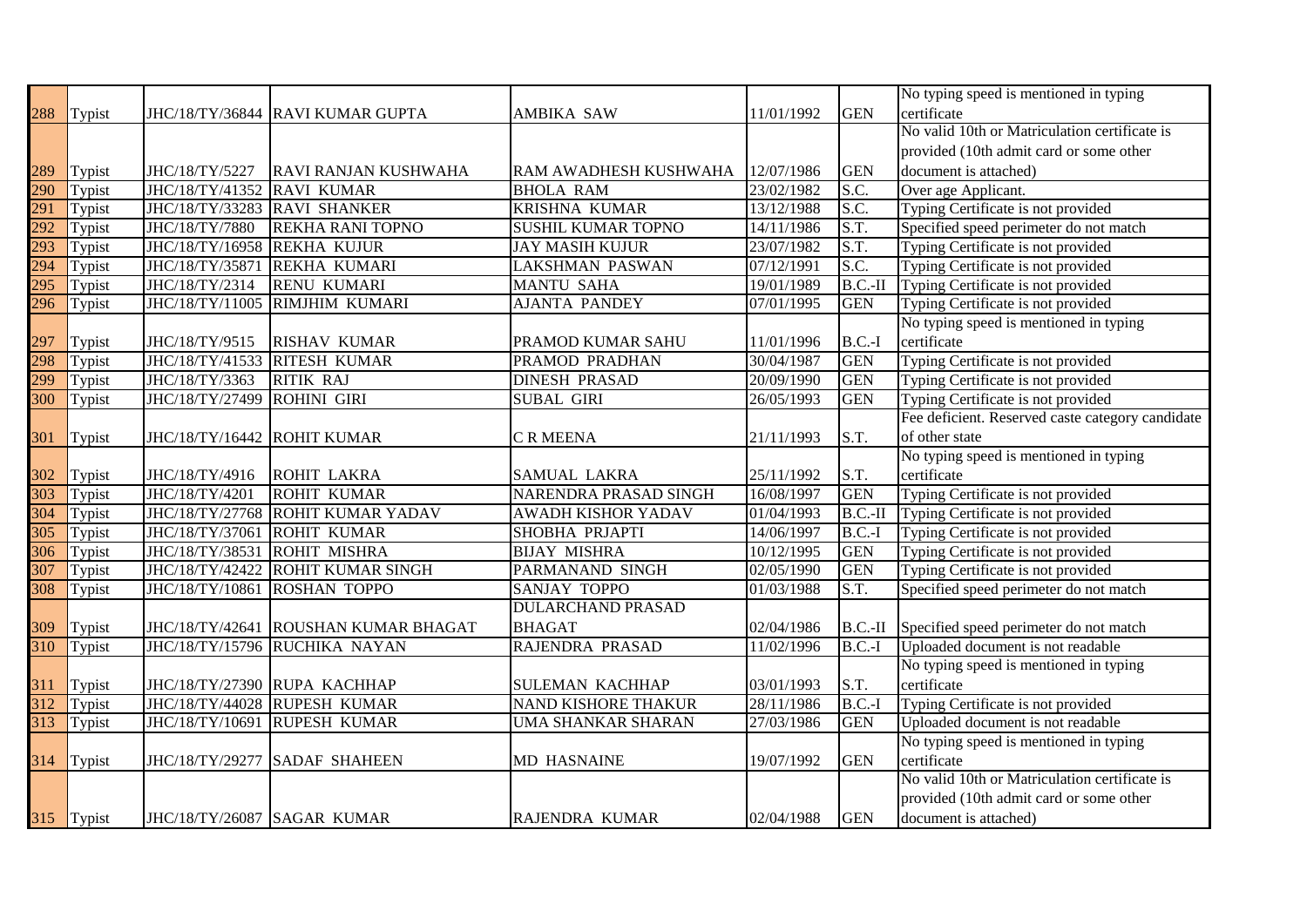| 316              | Typist |                          | JHC/18/TY/21552 SAKET RAMAN SINGH     | KANTI PRASAD SINGH                 | 03/01/1990 | <b>GEN</b> | Typing Certificate is not provided            |
|------------------|--------|--------------------------|---------------------------------------|------------------------------------|------------|------------|-----------------------------------------------|
|                  |        |                          | <b>SAMANT KUMAR</b>                   |                                    |            |            | No typing speed is mentioned in typing        |
| 317              | Typist |                          | JHC/18/TY/35212 VISHWAKARMA           | SUDHIR VISHWAKARMA                 | 28/10/1987 | <b>GEN</b> | certificate                                   |
| $\overline{318}$ | Typist | JHC/18/TY/39933          | SAMARENDRA HANSDA                     | KRISHNA KANTA HANSDA               | 06/11/1991 | S.T.       | Typing Certificate is not provided            |
| 319              | Typist | JHC/18/TY/1456           | <b>SAMIR DUNGDUNG</b>                 | LATE CHARLES DUNGDUNG              | 08/10/1988 | S.T.       | Typing Certificate is not readable            |
| 320              | Typist | JHC/18/TY/2919           | <b>SANDEEP KUMAR MAHLI</b>            | <b>RAMU MAHLI</b>                  | 08/01/1985 | S.T.       | Duplicate application form                    |
|                  |        |                          |                                       |                                    |            |            | Provided 10th document do not have date of    |
| 321              | Typist | JHC/18/TY/40294          | <b>SANDEEP KUMAR</b>                  | <b>ANIL KUMAR</b>                  | 10/10/1986 | <b>GEN</b> | birth                                         |
| 322              | Typist |                          | JHC/18/TY/18928 SANDEEP KUMAR         | <b>LALMOHAN GANJHU</b>             | 02/07/1986 | $B.C.-I$   | Typing Certificate is not provided            |
| 323              | Typist | JHC/18/TY/5171           | SANDHYA PREMIKA BARWA                 | <b>CLARIUS BARWA</b>               | 12/12/1994 | S.T.       | Typing Certificate is not provided            |
| $\overline{324}$ | Typist | JHC/18/TY/23439          | <b>SANJAY KUMAR DAS</b>               | KALI 9835194096 RAM                | 08/01/1979 | S.C.       | Over age Applicant.                           |
|                  |        |                          |                                       |                                    |            |            | No typing speed is mentioned in typing        |
| 325              | Typist | JHC/18/TY/41971          | <b>SANJEET KUMAR PRASAD</b>           | <b>DILIP SAHU</b>                  | 26/07/1992 | $B.C.-I$   | certificate                                   |
| $\overline{326}$ | Typist | JHC/18/TY/29225          | <b>SANJIT KUMAR</b>                   | <b>SURESH PRASAD</b>               | 04/01/1981 | $B.C.-II$  | Over age Applicant.                           |
| 327              | Typist | JHC/18/TY/463            | <b>SANJU KUMARI</b>                   | <b>JANARDAN RAM</b>                | 05/02/1989 | S.C.       | Typing Certificate is not provided            |
|                  |        |                          |                                       |                                    |            |            | No typing speed is mentioned in typing        |
| 328              | Typist |                          | JHC/18/TY/28106 SANTOSH KUMAR         | <b>SAHDEV PRASAD</b>               | 07/06/1996 | $B.C.-II$  | certificate                                   |
| 329              | Typist | JHC/18/TY/4145           | <b>SANTOSH KUMAR MAHTO</b>            | <b>JIWADHAN MAHTO</b>              | 04/04/1995 | <b>GEN</b> | Typing Certificate is not provided            |
| 330              | Typist | JHC/18/TY/43927          | <b>SANTOSH HEMBRAM</b>                | <b>RASIK HEMBRAM</b>               | 18/01/1986 | S.T.       | Typing Certificate is not provided            |
| 331              | Typist |                          | JHC/18/TY/29036 SARFRAJ ANSARI        | <b>ISRAFIL ANSARI</b>              | 25/01/1985 | $B.C.-I$   | Typing Certificate is not provided            |
| 332              | Typist |                          | JHC/18/TY/41878 SARITA KOURIYAR MUNDA | NANKU MUNDA                        | 10/05/1979 | S.T.       | Specified speed perimeter do not match        |
|                  |        |                          |                                       |                                    |            |            |                                               |
|                  |        |                          |                                       |                                    |            |            |                                               |
| 333              | Typist |                          | JHC/18/TY/42030 SATISH KUMAR AGRAWAL  | SURESH PRASAD AGRAWAL              | 12/05/1986 | <b>GEN</b> | Typing Certificate is not provided            |
| 334              | Typist |                          | JHC/18/TY/17725 SATYA PRAKASH CHANDAN | SHIVMURTI RAM                      | 04/06/1988 | <b>GEN</b> | Specified speed perimeter do not match        |
| 335              | Typist | JHC/18/TY/15344          | <b>SATYAWAN KUMAR SOREN</b>           | <b>JAGDISH MANJHI</b>              | 27/03/1979 | S.T.       | Typing Certificate is not provided            |
| 336              | Typist | JHC/18/TY/7143           | <b>SAURAV KUMAR</b>                   | <b>GORKHA SAW</b>                  | 25/02/1994 | <b>GEN</b> | Typing Certificate is not provided            |
| 337              | Typist | JHC/18/TY/40871          | <b>SHABNAM PERWEEN</b>                | MD QUAYUM ANSARI                   | 05/08/1997 | <b>GEN</b> | Typing Certificate is not provided            |
| 338              | Typist | JHC/18/TY/40026          | <b>SHAILENDRA KUMAR</b>               | DEENDAYAL RAJAK                    | 10/01/1994 | S.C.       | Specified speed perimeter do not match        |
|                  |        |                          |                                       |                                    |            |            | No valid 10th or Matriculation certificate is |
|                  |        |                          |                                       |                                    |            |            | provided (10th admit card or some other       |
| 339              | Typist |                          | JHC/18/TY/14832 SHAILESH KUMAR LAHERI | PRADEEP KUMAR LAHERI               | 12/11/1993 | <b>GEN</b> | document is attached)                         |
|                  |        |                          |                                       |                                    |            |            |                                               |
| 340              | Typist | JHC/18/TY/6220           | <b>SHAILESH KUMAR</b>                 | PRAMOD KUMAR SRIVASTAVA 07/04/1990 |            | <b>GEN</b> | Typing Certificate is not provided            |
| $\overline{341}$ | Typist |                          | JHC/18/TY/20036 SHAMBHU KUMAR RAVI    | <b>JUGAL RAM</b>                   | 04/08/1982 | S.C.       | Over age Applicant.                           |
| $\overline{342}$ | Typist | JHC/18/TY/24414          | <b>SHIKHA SHASTRI</b>                 | <b>RAM KUMAR SHASTRI</b>           | 07/09/1997 | <b>GEN</b> | Typing Certificate is not provided            |
| $\overline{343}$ | Typist | JHC/18/TY/18723          | <b>SHINU KUMARI</b>                   | RITU MURMU                         | 15/12/1996 | S.T.       | Typing Certificate is not provided            |
| 344              | Typist | JHC/18/TY/39275          | <b>SHISHIR TOPPO</b>                  | <b>MATHURA TOPPO</b>               | 17/07/1983 | S.T.       | Typing Certificate is not provided            |
| $\overline{345}$ | Typist | JHC/18/TY/39138 SHIV RAM |                                       | <b>SHANKAR RAM</b>                 | 20/07/1984 | S.C.       | Specified speed perimeter do not match        |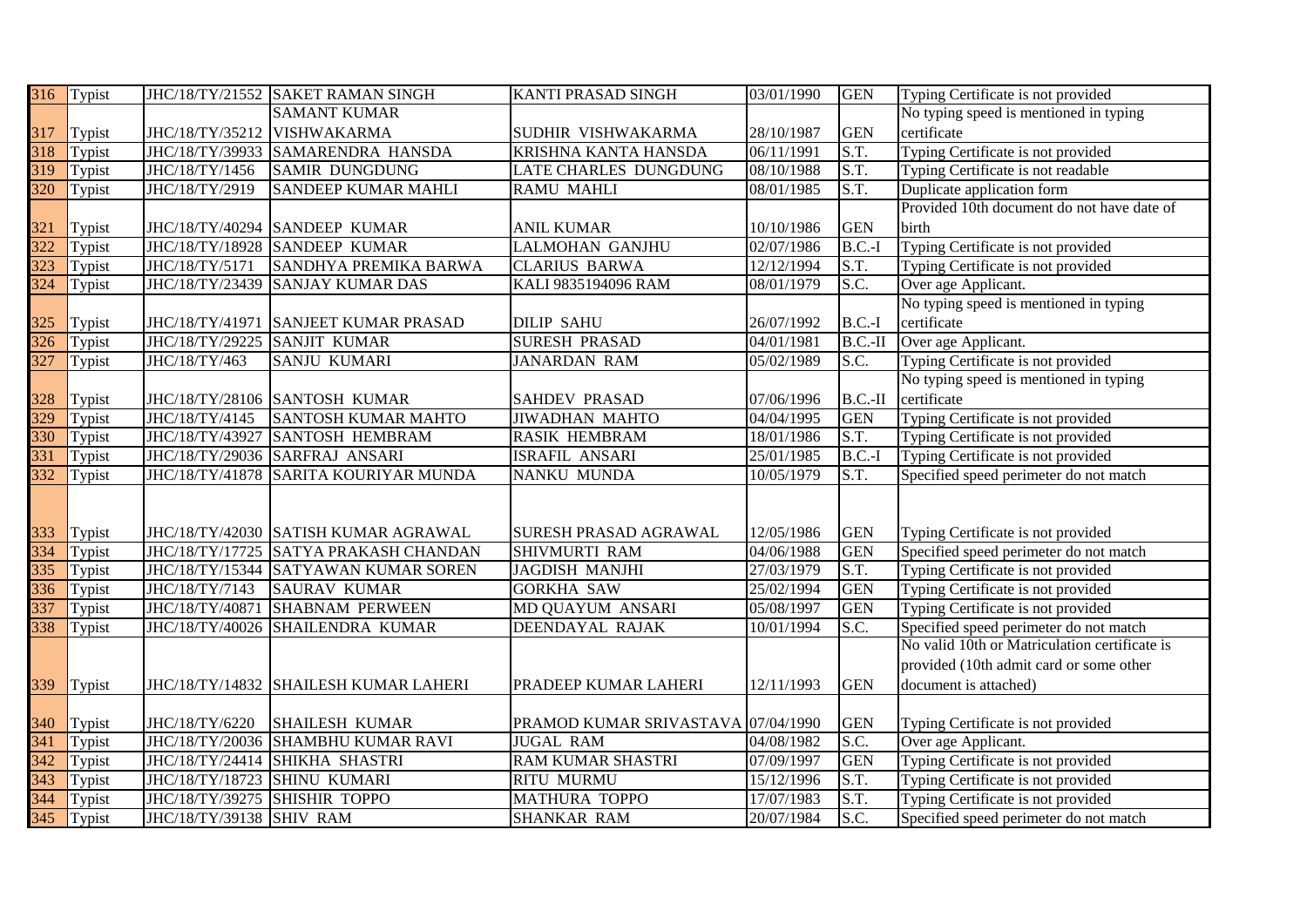| 346              | Typist     |                             | JHC/18/TY/41123 SHYAM KUMAR           | PRAMOD KUMAR SINGH           | 05/02/1995 | <b>GEN</b> | Typing Certificate is not provided            |
|------------------|------------|-----------------------------|---------------------------------------|------------------------------|------------|------------|-----------------------------------------------|
| 347              | Typist     | JHC/18/TY/17142             | <b>SIMA YASMIN</b>                    | MD ABDUL QAIYUM              | 05/10/1989 | <b>GEN</b> | Specified speed perimeter do not match        |
|                  |            |                             |                                       |                              |            |            | No typing speed is mentioned in typing        |
| 348              | Typist     | JHC/18/TY/14558 SMRITI RAJ  |                                       | RAJESHWAR PRASAD             | 01/03/1992 |            | B.C.-II certificate                           |
|                  |            |                             |                                       |                              |            |            | No typing speed is mentioned in typing        |
| 349              | Typist     | JHC/18/TY/42597 SONIA LAMA  |                                       | AMAR LAMA                    | 04/01/1994 | <b>GEN</b> | certificate                                   |
| 350              | Typist     | JHC/18/TY/23412             | <b>SONU KUMAR SINGH</b>               | <b>CHANDRADEO SINGH</b>      | 15/12/1989 | <b>GEN</b> | No Graduation document is provided.           |
| 351              | Typist     | JHC/18/TY/7210              | <b>SONU KUMAR</b>                     | <b>MEVA LAL SAH</b>          | 10/06/1995 | $B.C.-I$   | Typing Certificate is not provided            |
| $\overline{352}$ | Typist     | JHC/18/TY/21759             | <b>SONU KUMAR</b>                     | <b>BALDEV SAW</b>            | 14/10/1994 | $B.C.-II$  | Typing Certificate is not provided            |
| $\overline{353}$ | Typist     | JHC/18/TY/36792             | <b>SONU KUMAR RAJAK</b>               | NAGDEV RAJAK                 | 16/07/1990 | S.C.       | Typing Certificate is not provided            |
| $\frac{354}{ }$  | Typist     | JHC/18/TY/18903             | <b>SUBAL KUMAR</b>                    | PANU DAS                     | 10/05/1983 | S.C.       | Over age Applicant.                           |
|                  |            |                             |                                       |                              |            |            | Provided 10th document do not have date of    |
| 355              | Typist     |                             | JHC/18/TY/28147 SUBHADIP SINHA        | KRISHNA KUMAR SINHA          | 02/08/1992 | <b>GEN</b> | birth                                         |
| $\overline{356}$ | Typist     | JHC/18/TY/35816             | <b>SUBHASH KUMAR</b>                  | <b>MUKHRAM RAM</b>           | 30/11/1988 | <b>GEN</b> | Typing Certificate is not provided            |
| $\overline{357}$ | Typist     | JHC/18/TY/37601             | <b>SUDHA KUMARI</b>                   | MAHADEV KIRKITA              | 05/10/1989 | S.T.       | Typing Certificate is not provided            |
| $\overline{358}$ | Typist     | JHC/18/TY/21944             | <b>SUJA KUMARI</b>                    | KARTIK MAHTO                 | 03/11/1993 | <b>GEN</b> | Typing Certificate is not provided            |
| 359              | Typist     | JHC/18/TY/34578             | <b>SUKHRAM AIND</b>                   | <b>JAGAN AIND</b>            | 23/09/1992 | S.T.       | Typing Certificate is not readable            |
|                  |            |                             |                                       |                              |            |            | No typing speed is mentioned in typing        |
| 360              | Typist     |                             | JHC/18/TY/17870 SUMAN KUMARI          | RAM NATH PRASAD              | 15/10/1986 | <b>GEN</b> | certificate                                   |
|                  |            |                             |                                       |                              |            |            | No typing speed is mentioned in typing        |
| 361              | Typist     |                             | JHC/18/TY/27649 SUMAN SAROJ LUGUN     | LATE JOHN LUGUN              | 15/09/1984 | <b>GEN</b> | certificate                                   |
| 362              | Typist     | JHC/18/TY/18760             | <b>SUMAN DIVYA KACHHAP</b>            | PATRAS KACHHAP               | 13/05/1985 | S.T.       | Typing Certificate is not provided            |
| $\overline{363}$ | Typist     | JHC/18/TY/36624             | <b>SUMEET KUMAR GUPTA</b>             | KISHORI PRASAD GUPTA         | 16/05/1989 | <b>GEN</b> | Typing Certificate is not provided            |
| 364              | Typist     | JHC/18/TY/40119             | <b>SUMESH ANAND</b>                   | <b>BIRENDRA PRASAD GUPTA</b> | 15/02/1984 | $B.C.-II$  | Uploaded document is not readable             |
| 365              | Typist     | JHC/18/TY/16205             | <b>SUMIT KUMAR SHAW</b>               | PIJUSH KANTI SHAW            | 03/11/1990 | <b>GEN</b> | No Graduation document is provided.           |
| 366              | Typist     |                             | JHC/18/TY/25754 SUNIL KUMAR MAHTO     | <b>JANKI PRASAD MAHTO</b>    | 20/10/1993 | $B.C.-I$   | Specified speed perimeter do not match        |
| 367              | Typist     | JHC/18/TY/20816 SUNIL ORAON |                                       | <b>JHIRGA ORAON</b>          | 17/10/1984 | S.T.       | Typing Certificate is not provided            |
| 368              | Typist     | JHC/18/TY/35727             | <b>SUNIL KUMAR</b>                    | <b>GANESH PRASAD MAHTO</b>   | 14/03/1991 | $B.C.-I$   | Typing Certificate is not provided            |
| $\overline{369}$ | Typist     | JHC/18/TY/36812             | <b>SUNIL KUMAR DAS</b>                | <b>UMA CHARAN DAS</b>        | 01/02/1987 | S.C.       | Typing Certificate is not provided            |
| 370              | Typist     | JHC/18/TY/30440             | <b>SUNIL KUMAR</b>                    | MAHADEO RAM                  | 04/03/1985 | S.C.       | Uploaded document is not readable             |
|                  |            |                             |                                       |                              |            |            | Provided 10th document do not have date of    |
|                  |            |                             |                                       |                              |            |            | birth                                         |
| 371              | Typist     |                             | JHC/18/TY/30852 SUNITA KUMARI HANSDAH | <b>KUMAR HANSDAH</b>         | 20/03/1983 | S.T.       |                                               |
| 372              | Typist     | JHC/18/TY/30145             | <b>SUNITA TOPPO</b>                   | <b>BANDHAN BHAGAT</b>        | 08/02/1986 | S.T.       | Typing Certificate is not provided            |
| 373              | Typist     | JHC/18/TY/35787             | <b>SUNNY MADHUKAR</b>                 | SUNIL KUMAR SINHA            | 21/11/1995 | <b>GEN</b> | Typing Certificate is not provided            |
|                  |            |                             |                                       |                              |            |            | No typing speed is mentioned in typing        |
| 374              | Typist     |                             | JHC/18/TY/30174 SURAJ KUMAR YADAV     | KAILASH YADAV                | 01/06/1990 | <b>GEN</b> | certificate                                   |
|                  |            |                             |                                       |                              |            |            | No valid 10th or Matriculation certificate is |
|                  |            |                             |                                       |                              |            |            | provided (10th admit card or some other       |
|                  | 375 Typist |                             | JHC/18/TY/41166 SURENDRA KUMAR        | <b>MURALI MANOHAR MAHTO</b>  | 06/10/1989 | <b>GEN</b> | document is attached)                         |